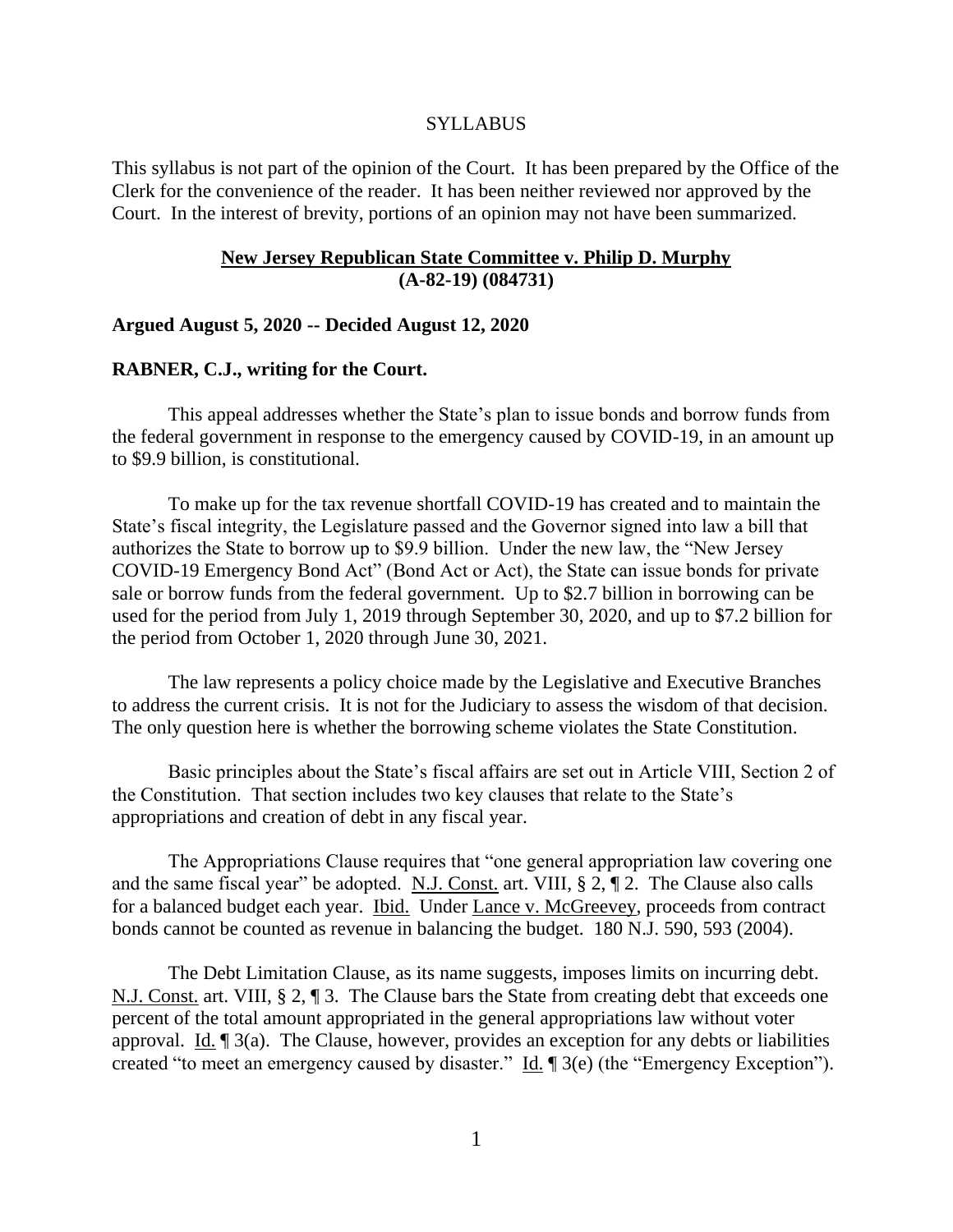The language of the Emergency Exception requires the Court to address (1) whether COVID-19 qualifies as a "disaster," and, if so, the nature of the emergency it has caused; (2) what type of borrowing "meet[s] an emergency caused by disaster"; and (3) the interplay between the Emergency Exception and the fiscal clauses of the Constitution.

Laypeople, scientists, and legal scholars alike would agree that COVID-19 is a true disaster with widespread consequences. The pandemic has caused a health emergency, a broad-based economic one that has devastated many individuals and families, and a fiscal crisis for the State. The present "emergency caused by disaster" extends to all three areas.

Second, the State is permitted to incur debt and borrow money "to meet" the emergency. At a minimum, any borrowing under the Act must relate to or provide for the pending emergency. The Court defers to the Legislature as to which programs will best respond to the pandemic, provided the choices do not run afoul of the Constitution. That said, not every act of borrowing would "meet" the emergency caused by the pandemic.

Further, the Bond Act uses only general language to state its purpose. It authorizes borrowing "to respond to the fiscal exigencies caused by the COVID-19 Pandemic and to maintain and preserve the fiscal integrity of the State." Bond Act, § 2(ll). The Act thus links permissible borrowing to the State's fiscal exigency -- the shortfall in revenue caused by the pandemic -- but does not specify particular types of relief. Whether borrowing meets the emergency therefore depends on what the fiscal exigency or revenue shortfall actually is.

The Legislature acted on the best information available when, on July 16, 2020, it adopted a law that called for up to \$9.9 billion in borrowing. But those projections are likely to continue to change in the months ahead, as the State Treasurer acknowledges. To avoid borrowing in excess of what the law allows, and to be faithful to the Emergency Exception, the Court requires that the Governor or the Treasurer certify the State's projected revenue figures and the shortfall resulting from the pandemic before each tranche of borrowing.

The State may not borrow more than the amount certified, and not more than \$9.9 billion in total. In other words, if, at the time the State seeks to borrow money or issue bonds, the Governor or the Treasurer certifies that the shortfall resulting from the pandemic is estimated to be \$7 billion, the State cannot borrow more than that amount.

The Court reads the Emergency Exception in light of the purpose of the fiscal clauses of the Constitution, considered as a whole, and the Framers' intent, thus avoiding absurd outcomes that would, for example, allow the State to borrow funds to meet an emergency but not be able to spend them. The Court also gives meaning to the underlying purpose of the relevant clauses: to impose discipline on the State's fiscal practices and provide flexibility to respond to emergencies caused by disaster. The Court concludes that the Act is valid under the Debt Limitation Clause and that the Appropriations Clause does not bar the new law.

**HELD:** Subject to the limits imposed here by the Court, the Bond Act does not violate the Constitution.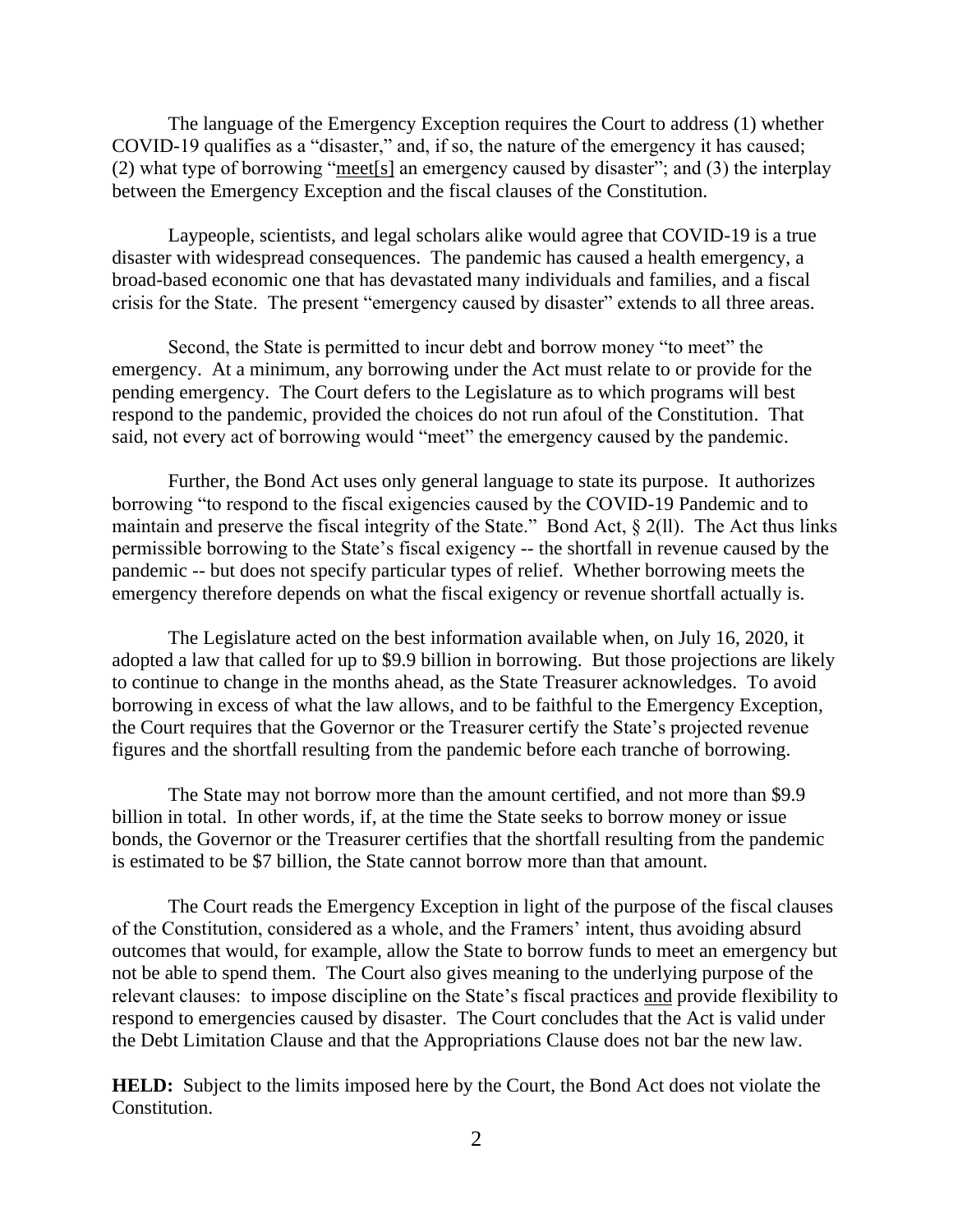**Section II** of the Court's opinion chronicles the human toll and economic consequences of the COVID-19 pandemic, as well as measures taken by the State in response to the crisis. (pp. 8-13) The Court then details the provisions of the Bond Act. (pp. 13-16) Before the Bond Act was enacted, the Office of Legal Services opined that the State could borrow, under the Emergency Exception, "for expenses directly addressing COVID-19" and "to replace certified, anticipated revenue" -- relating to FY2020 -- "that was never realized due to COVID-19," but not "to replace general revenue to support non-COVID-19 related spending in future budgets." (pp. 16-18) Plaintiffs filed a complaint on July 16, 2020, asserting that the Bond Act violated the Debt Limitation Clause, and the Court granted direct certification the next day,  $\qquad N.J.$   $\qquad (2020)$ , because the issues raised are critical to both the budget process and the public and because the matter needs to be resolved with finality before the end of the fiscal year on September 30, 2020. (pp. 18-19)

**Section III** summarizes the arguments raised by the parties. (pp. 19-21)

**Section IV** of the Court's opinion sets forth principles of constitutional interpretation, including the strong presumption of validity that attaches to legislation and the need to avoid interpretations that render language in the Constitution superfluous or meaningless, or that lead to absurd results. In the end, the polestar of constitutional construction is always the intent and purpose of the particular provision. (pp. 21-24)

**Section V** of the opinion traces the relevant constitutional history relating to appropriations and debt limits. That history reveals the extent to which the Framers of the 1947 Constitution were influenced by the recent experience of the Great Depression and the need for the State to be able to respond to emergencies. (pp. 24-37)

**Section VI** examines the current Appropriations Clause, which calls for the State's finances to be conducted on the basis of a single fiscal year covered by a single balanced budget. The Clause does not contain an emergency exception. The Court interpreted the Clause in Lance when it considered whether the State could "rely on borrowed funds to balance its annual budget." 180 N.J. at 593. The Lance Court held that proceeds from contract bonds "do not constitute 'revenue' for purposes of . . . the Appropriations Clause[], and cannot be used to balance the annual budget." Ibid. The Court in Lance declined to consider plaintiffs' challenge under the Debt Limitation Clause -- noting the question raised had been resolved in Lonegan v. State (Lonegan II), 176 N.J. 2 (2003) -- and had no other reason to consider that Clause or the Emergency Exception. See 180 N.J. at 593. (pp. 37-39)

**Section VII** studies the current Debt Limitation Clause, which, as relevant here, requires voter approval for the State to incur debts that together exceed one percent of the general appropriation for the fiscal year -- except for debts created "to meet an emergency caused by disaster." The Constitution does not define "emergency" or "disaster," and no case law has addressed the meaning of the Emergency Exception or its interplay with the Appropriations Clause. In Lonegan II, the Court held that "only debt that is legally enforceable against the State is subject to the Debt Limitation Clause." 176 N.J. at 13. Because contract bonds are not backed by the full faith and credit of the State and are subject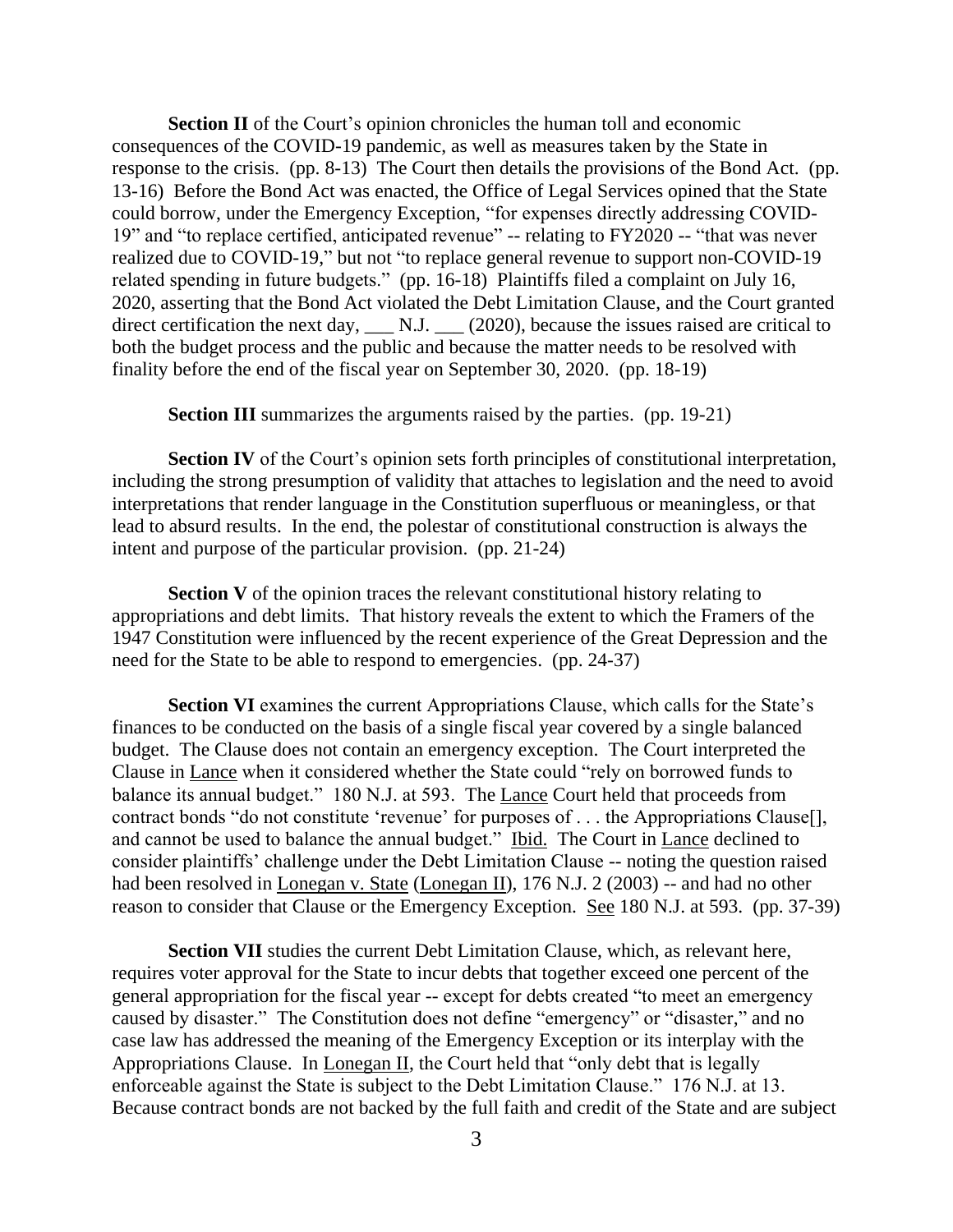to future legislative appropriations, they are not legally enforceable against the State and, as a result, do not violate the Debt Limitation Clause. Id. at 14-15, 21. Lonegan II did not address possible tensions between the Appropriations and Debt Limitation Clauses. (pp. 39-43)

**Section VIII** addresses several issues that the Bond Act presents: (1) whether COVID-19 qualifies as a "disaster," and, if so, the nature of the emergency it has caused; (2) what type of borrowing "meet[s] an emergency caused by disaster"; and (3) the interplay between the Emergency Exception and the fiscal clauses of the Constitution. (pp. 43-56)

(1) Here, the parties agree that the COVID-19 pandemic is a disaster within the meaning of the exception. Whatever else the Emergency Exception may encompass, it includes a rare, once-in-a-century, infectious disease of the magnitude of COVID-19, which has caused a health emergency, a broad-based economic one that has left individuals and families struggling, and a fiscal crisis for the State. The nature of the "emergency" extends to all three. Any debate over whether the disaster and its effects are foreseen or unforeseen at this point misses the mark. The distinction does not appear in the text of the Emergency Exception and is illogical when it comes to a continuing emergency. (pp. 44-46)

(2) The second component of the Emergency Exception -- that borrowing must "meet an emergency" -- begs the question as to what type of borrowing is permitted. The Court considers the definition of "meet" and discerns that, at a minimum, incurring debt to meet an emergency caused by disaster means that borrowing must relate to or provide for that emergency. The Bond Act authorizes borrowing "[1] to respond to the fiscal exigencies caused by the COVID-19 Pandemic and [2] to maintain and preserve the fiscal integrity of the State." Bond Act, § 2(ll). The Court does not read those phrases as separate, stand-alone justifications for borrowing under the Emergency Exception. If borrowing were done solely to maintain the State's fiscal integrity, untethered to the effects of the pandemic, it would not satisfy the exception. Both clauses must relate to the effects of COVID-19. In this case, borrowing "to meet an emergency" raises two issues: the type of borrowing and spending, and the overall amount of borrowing. (pp. 46-47)

Here, borrowing may be allowed to meet all three aspects of the current emergency. Debt can be incurred to provide not only for masks, respirators, and field hospitals, and for direct aid to individuals and families afflicted by the disease, but also for the impact on the public fisc caused by COVID-19. For example, the State may borrow to provide for public services like education, police, fire, first aid, child welfare, and prisons -- to secure the continued functioning of government. In other words, because the collapse in revenue brought on by the pandemic affects the State's ability to provide for direct aid and other government services, the Emergency Exception permits the State to borrow in order to meet them. But not every act of borrowing would "meet" the current emergency. Borrowing for programs unrelated to the emergency, such as the subsidization of a new sports arena, would not satisfy the language of the exception or the Act. To incur debt for such a project would require additional legislation that might well need voter approval. The above examples are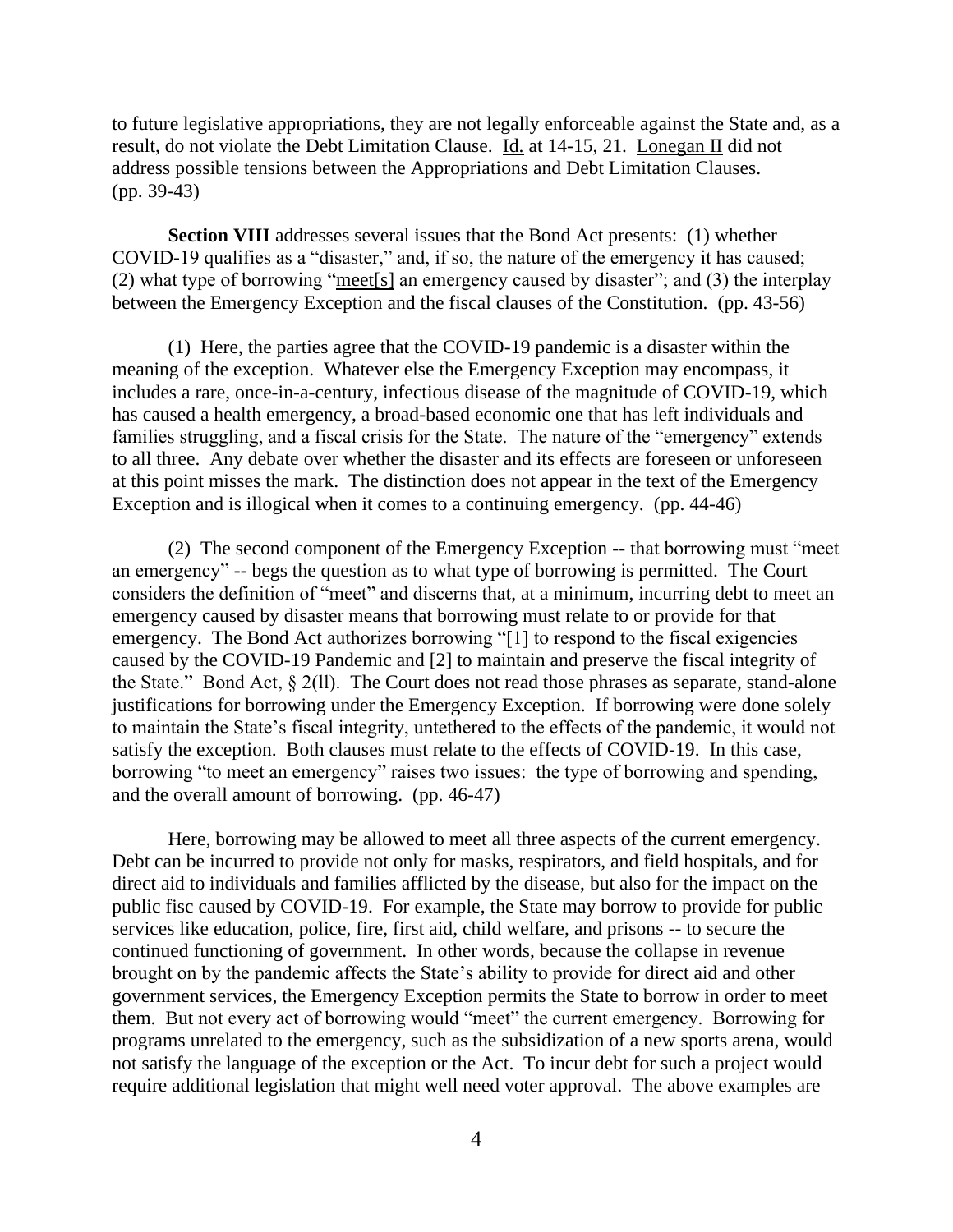illustrative only. Questions about which projects best respond to the pandemic are for the Legislature and the people to decide, subject only to constitutional bounds. (pp. 47-50)

Because of how the Bond Act was drafted, this case presents an additional issue: whether the overall amount of borrowing meets the current emergency. The Act caps the total amount of borrowing at \$9.9 billion. That amount matches the projected revenue shortfall the State Treasurer reported on May 22, 2020 -- an estimate that has been reduced and is expected to continue to fluctuate. To avoid borrowing in excess of what the law allows, and to be faithful to the Emergency Exception, the State cannot issue bonds or borrow funds beyond the actual fiscal exigency caused by the pandemic. In order to satisfy those concerns, it will be necessary for the Governor or the Treasurer to certify publicly the State's projected revenue and consequent shortfall "as a result of the COVID-19 pandemic" before each tranche of borrowing. What this means in practice is that, even though the Bond Act allows for borrowing of up to \$9.9 billion, if the Governor or the Treasurer were to certify that the fiscal shortfall due to COVID-19 was \$7 billion, then the State could borrow only up to that amount at the time. (pp. 50-52)

The Bond Act's generic language, which is linked to the State's fiscal shortfall, calls for this added level of protection. Had the Act instead specified particular efforts to meet the emergency, there would be no need for the additional periodic certifications that the Court requires. The Court encourages greater specificity for laws issued under the Emergency Exception and for how borrowed money will be spent. (pp. 52-53)

(3) Applying the principles of constitutional interpretation noted above, the Court concludes that the Appropriations Clause does not stand in the way of borrowing for appropriate purposes under the Emergency Exception. A contrary reading would lead to a situation in which the State could borrow funds to meet an emergency but not be able to spend them. And the history of the 1947 Constitutional Convention revealed the Framers had dual concerns: to impose discipline on the State's fiscal practices and, at the same time, provide flexibility to respond to emergencies caused by disaster. Read in tandem, and in light of the Framers' intent, the fiscal clauses allow the State to borrow and spend for that particular purpose and do not pose a bar to the Bond Act. The Court notes that its decision does not overrule the holding in Lance, which did not consider the Debt Limitation Clause, the Emergency Exception, or their interplay with the Appropriations Clause. (pp. 53-56)

**Section IX** concludes that the Bond Act is constitutional, subject to the limiting principles set forth in the opinion. (pp. 56-57)

# **JUSTICES LaVECCHIA, ALBIN, PATTERSON, FERNANDEZ-VINA, SOLOMON, and TIMPONE join in CHIEF JUSTICE RABNER's opinion.**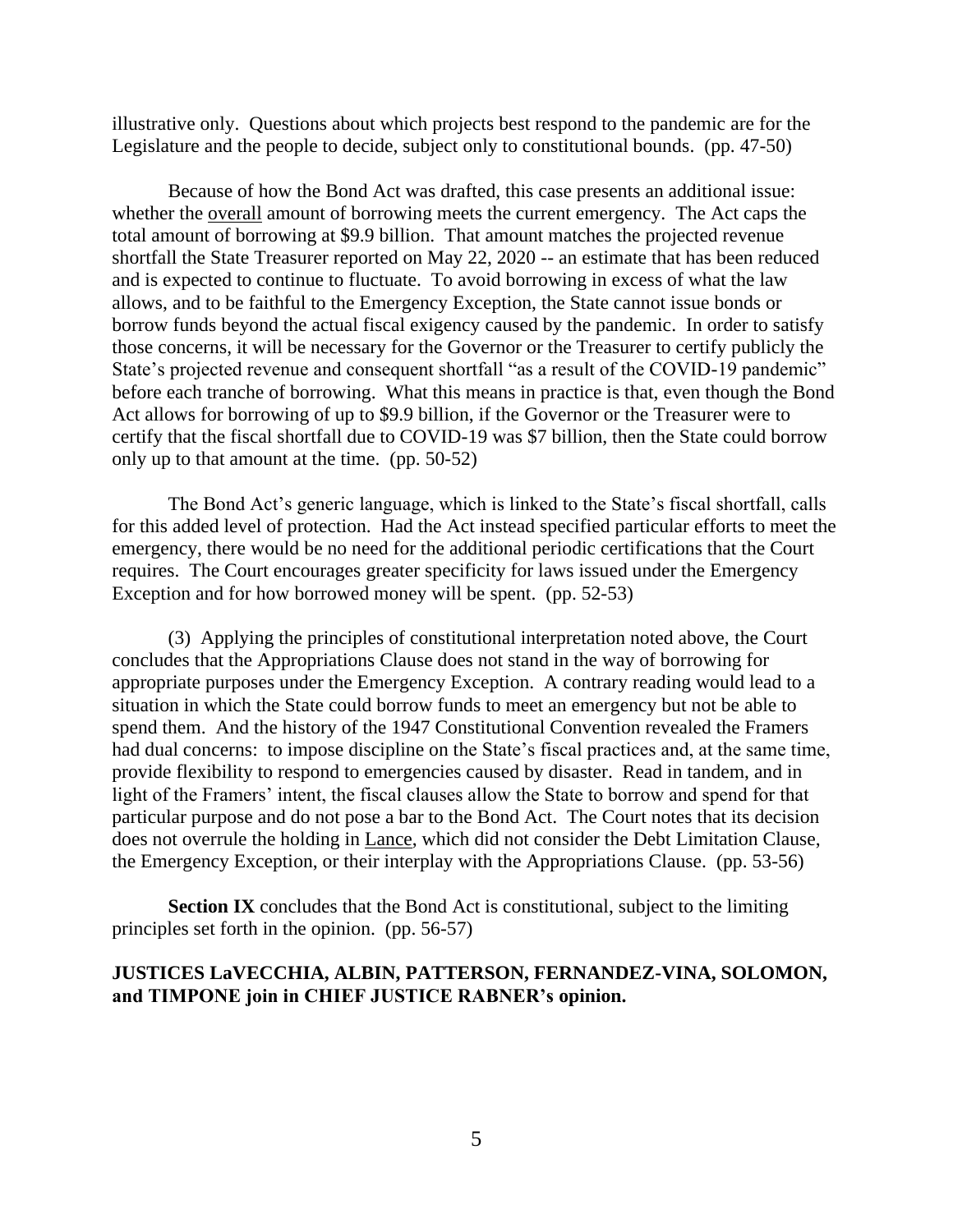### SUPREME COURT OF NEW JERSEY

A-82 September Term 2019

084731

New Jersey Republican State Committee a/k/a the NJGOP; Declan O'Scanlon; Hal Wirths; Lisa Natale-Contessa; and Ileana Schirmer,

Plaintiffs,

v.

Philip D. Murphy, in his official capacity as Governor of New Jersey,

Defendant.

On direct certification by the Supreme Court from the Superior Court, Law Division, Mercer County. Argued Decided

August 5, 2020 August 12, 2020

> Michael L. Testa, Jr., argued the cause for plaintiffs (Testa Heck Testa & White, attorneys; Michael L. Testa, Jr., Justin R. White, and Anthony M. Imbesi, of counsel and on the briefs, and Mark D. Sheridan, Jason F. King, and James K. Webber, Jr. (Squire Patton Boggs and Webber McGill), on the reply brief).

Jean P. Reilly, Assistant Attorney General, argued the cause for defendant (Gurbir S. Grewal, Attorney General, attorney; Jean P. Reilly, of counsel and on the briefs, and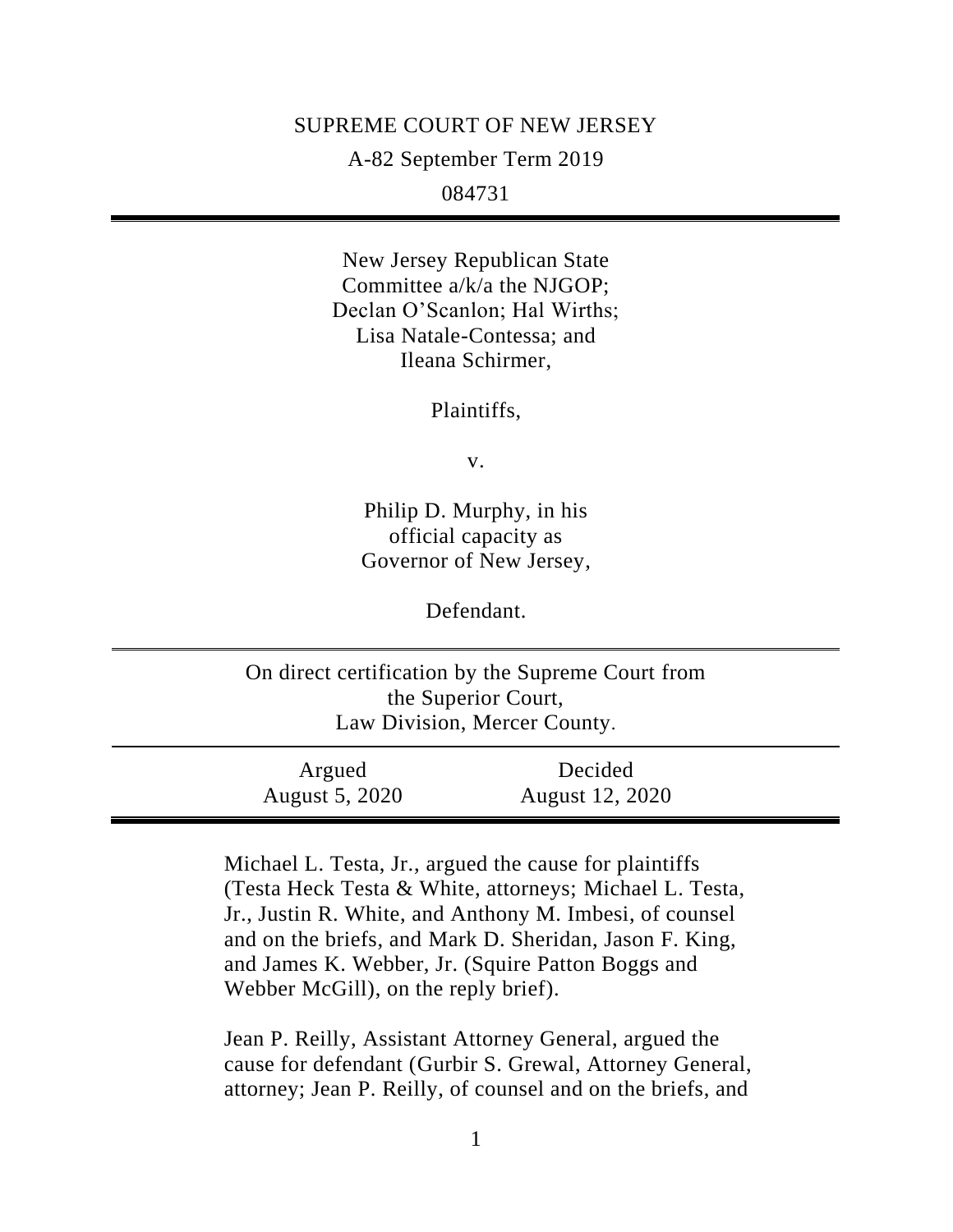Jamie M. Zug, Eric L. Apar, Eileen W. Siegeltuch, Victoria G. Nilsson, and Susan J. Wilkerson, Deputy Attorneys General, on the briefs).

Mark D. Sheridan argued the cause for amici curiae Jack M. Ciattarelli and Assemblyman James K. Webber, Jr. (Squire Patton Boggs and Webber McGill, attorneys; Mark D. Sheridan, Jason F. King, and James K. Webber, Jr., of counsel and on the brief).

Seth Grossman submitted a brief on behalf of amici curiae Liberty and Prosperity 1776, Inc., and Michael E. Smith.

CHIEF JUSTICE RABNER delivered the opinion of the Court.

This appeal addresses whether the State's plan to issue bonds and borrow funds from the federal government in response to the emergency caused by COVID-19, in an amount up to \$9.9 billion, is constitutional. Because the issue is vitally important and must be resolved quickly, we directly certified the matter for the Court's prompt review.

## I. Introduction

The impact of the COVID-19 pandemic has been felt in many ways. The human toll is staggering. Millions worldwide have contracted the virus, and hundreds of thousands have passed away from it. Our nation and State have been particularly hard hit by the pandemic. New Jersey has the second highest number of COVID-19 deaths in the nation, and the eighth highest number of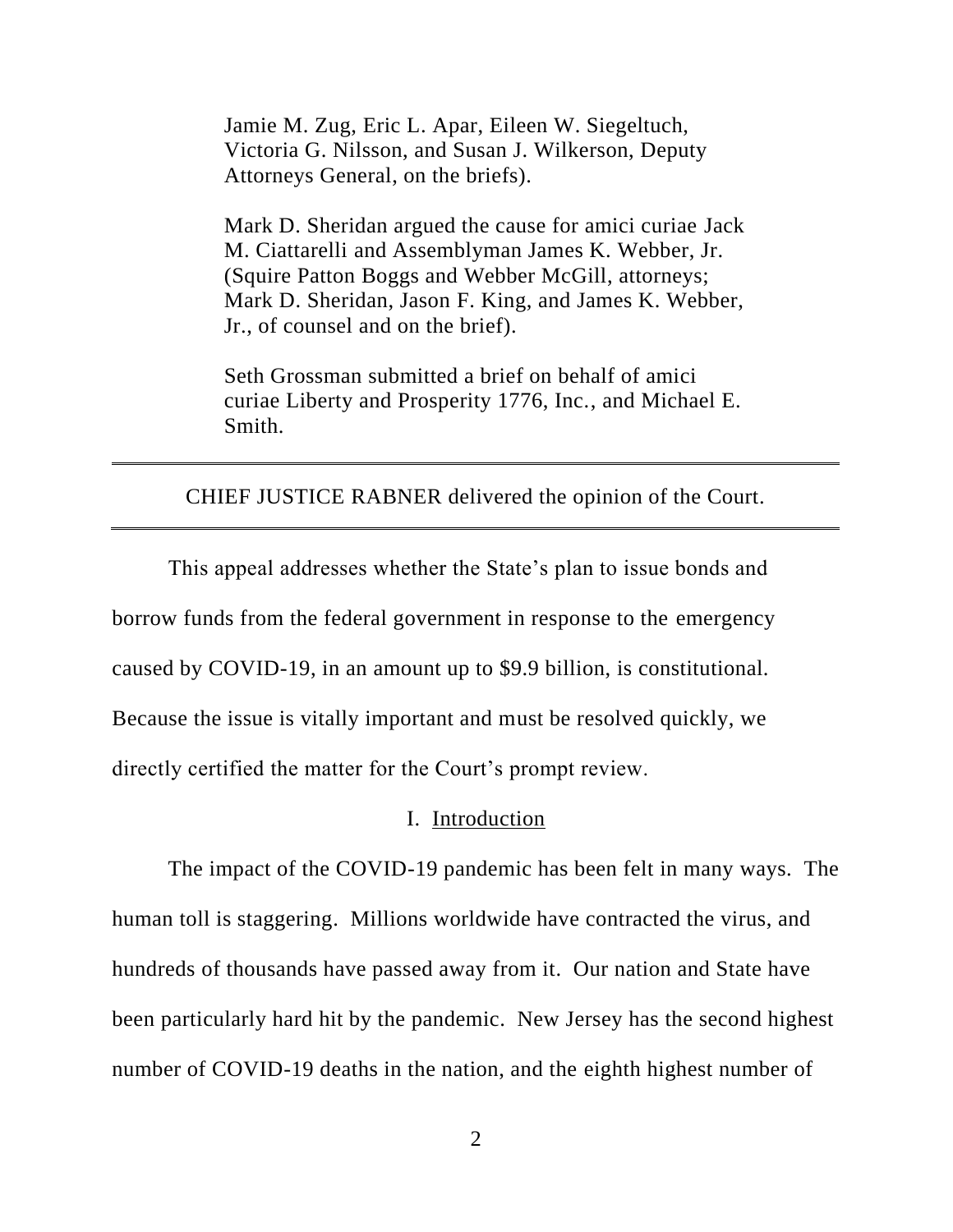cases. Altogether, up until now, more than 185,000 New Jerseyans have fallen ill from the virus, and an estimated 15,800 have died.

The economic fallout has been enormous as well. In a matter of months, countless businesses have shuttered and millions of people have lost their jobs, resulting in immense personal and professional hardships. About 1.4 million New Jersey residents filed for unemployment benefits from mid-March to mid-July.

Tax revenues have also plummeted. Unlike in the federal system, our State Constitution requires the Governor and Legislature to adopt a balanced budget every year. See N.J. Const. art. VIII, § 2, ¶ 2. To make up for the shortfall COVID-19 has created and to maintain the State's fiscal integrity, the Legislature passed and the Governor signed into law a bill that authorizes the State to borrow up to \$9.9 billion. Under the new law, the "New Jersey COVID-19 Emergency Bond Act" (Bond Act or Act), the State can issue bonds for private sale or borrow funds from the federal government. Up to \$2.7 billion in borrowing can be used for the period from July 1, 2019 through September 30, 2020, and up to \$7.2 billion for the period from October 1, 2020 through June 30, 2021.

The law represents a policy choice made by the Legislative and Executive Branches to address the current crisis. It is not for the Judiciary to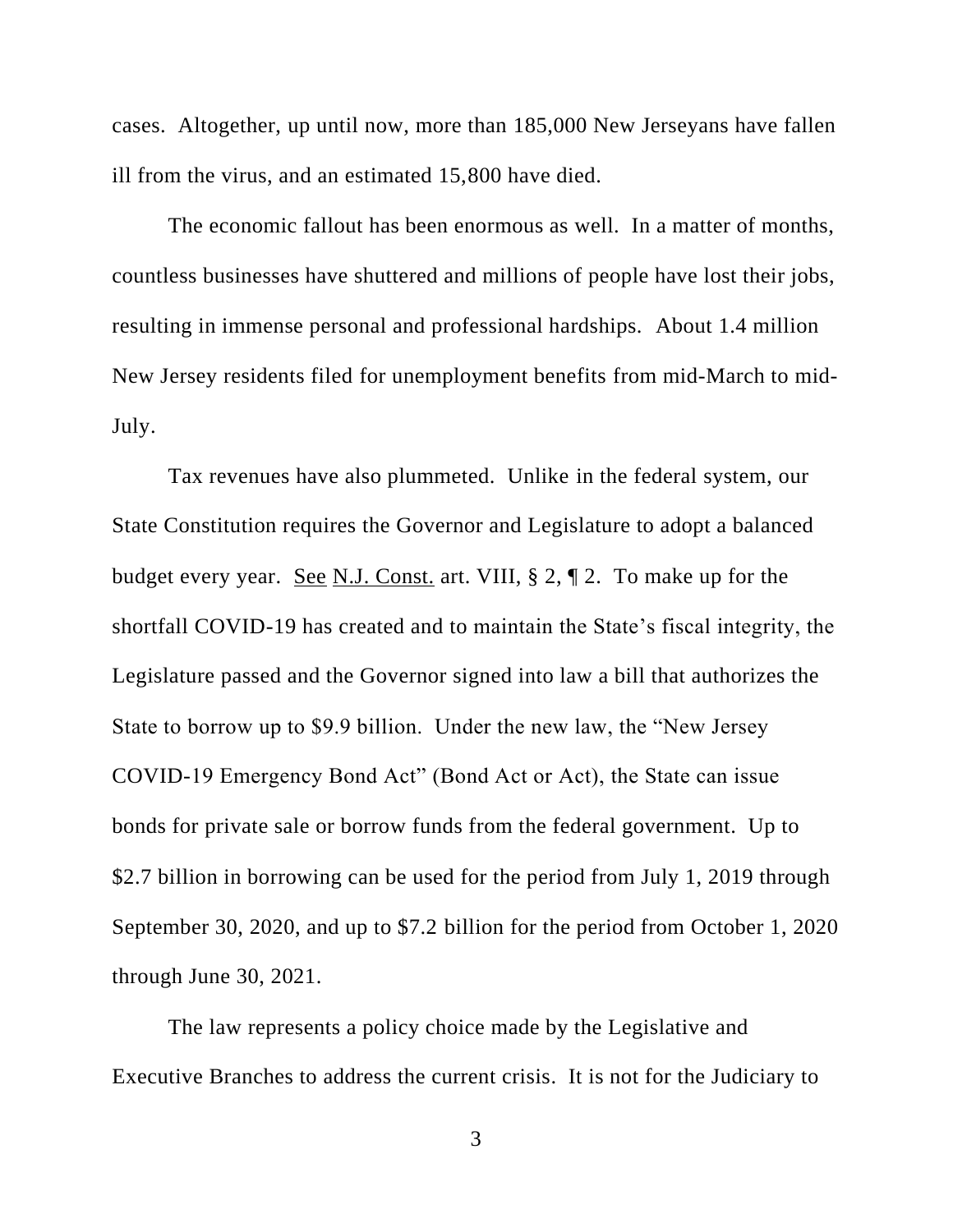assess the wisdom of that decision. The only question before the Court is whether the borrowing scheme violates the New Jersey Constitution.

Basic principles about the State's fiscal affairs are set out in Article VIII, Section 2 of the Constitution. That section includes two key clauses that relate to the State's appropriations and creation of debt in any fiscal year.

The Appropriations Clause requires that "one general appropriation law covering one and the same fiscal year" be adopted. N.J. Const. art. VIII, § 2, ¶ 2. The Clause also calls for a balanced budget each year. Ibid. Under Lance v. McGreevey, proceeds from contract bonds cannot be counted as revenue in balancing the budget. 180 N.J. 590, 593 (2004).

The Debt Limitation Clause, as its name suggests, imposes limits on incurring debt. N.J. Const. art. VIII, § 2, ¶ 3. The Clause bars the State from creating debt that exceeds one percent of the total amount appropriated in the general appropriations law without voter approval. <u>Id.</u>  $\left[ \frac{3}{a} \right]$ . The Clause, however, provides an exception for any debts or liabilities created "to meet an emergency caused by disaster."  $\underline{Id}$ .  $\P$  3(e). For short, we refer to that language as the "Emergency Exception." It is central to the outcome of this case.

Like so much else brought on by COVID-19, the legal issue before the Court is unprecedented. The above passage first appeared in the Constitution of 1947 and has not previously been considered by the courts. As discussed in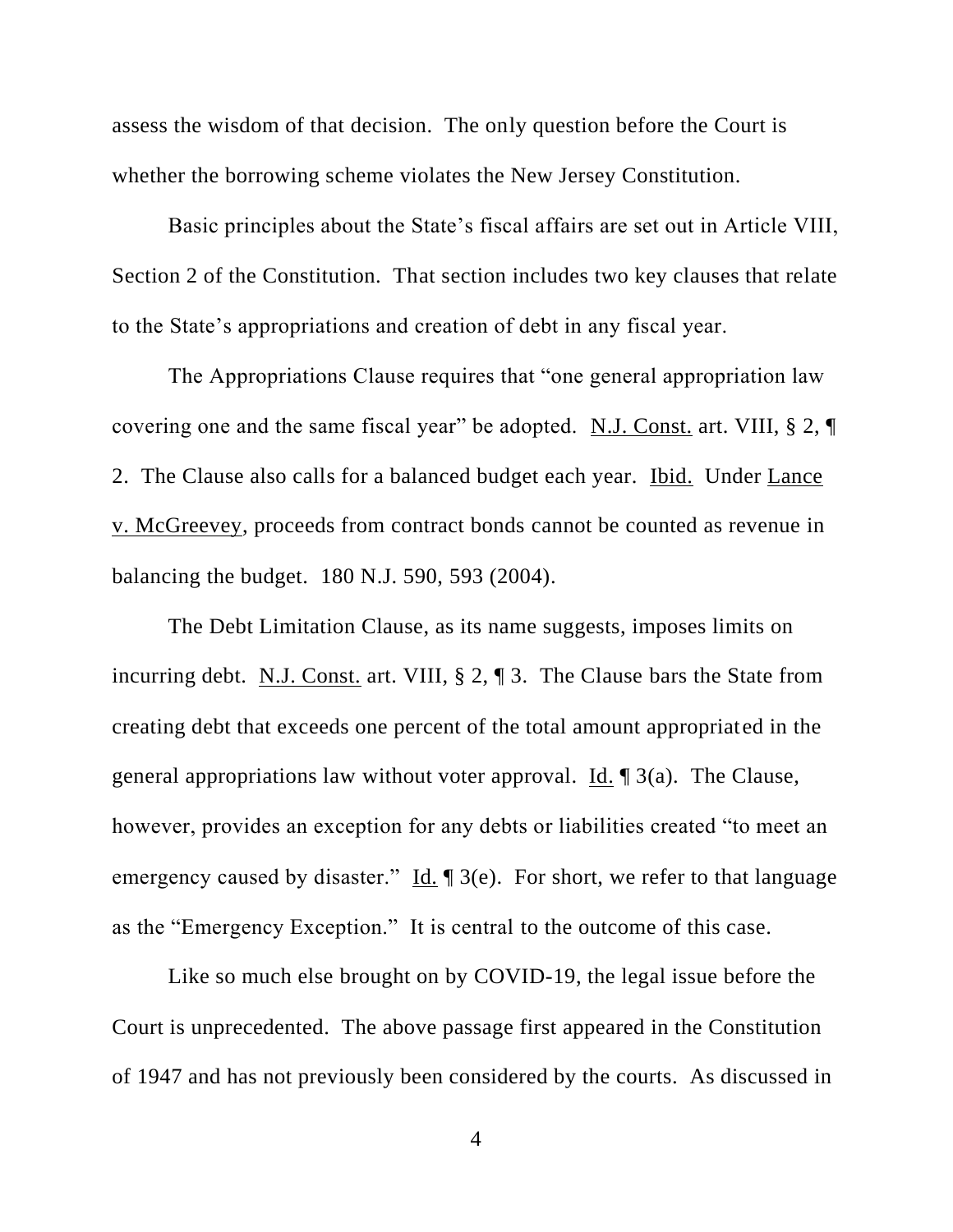more detail below, the record of the 1947 Constitutional Convention reveals how the nation's recent experience with the Great Depression influenced the Convention -- and, in particular, the Framers' decision to amend the Constitution to allow for greater flexibility to respond to emergencies.

The language of the Emergency Exception requires us to address several issues: (1) whether COVID-19 qualifies as a "disaster," and, if so, the nature of the emergency it has caused; (2) what type of borrowing "meet[s] an emergency caused by disaster"; and (3) the interplay between the Emergency Exception and the fiscal clauses of the Constitution.

The first issue is straightforward. Laypeople, scientists, and legal scholars alike would agree that COVID-19 is a true disaster with widespread consequences. The pandemic has caused a health emergency, a broad-based economic one that has devastated many individuals and families, and a fiscal crisis for the State. The present "emergency caused by disaster" extends to all three areas.

Second, the State is permitted to incur debt and borrow money "to meet" the emergency. At a minimum, any borrowing under the Act must relate to or provide for the pending emergency. We defer to the Legislature as to which programs will best respond to the pandemic, provided the choices do not run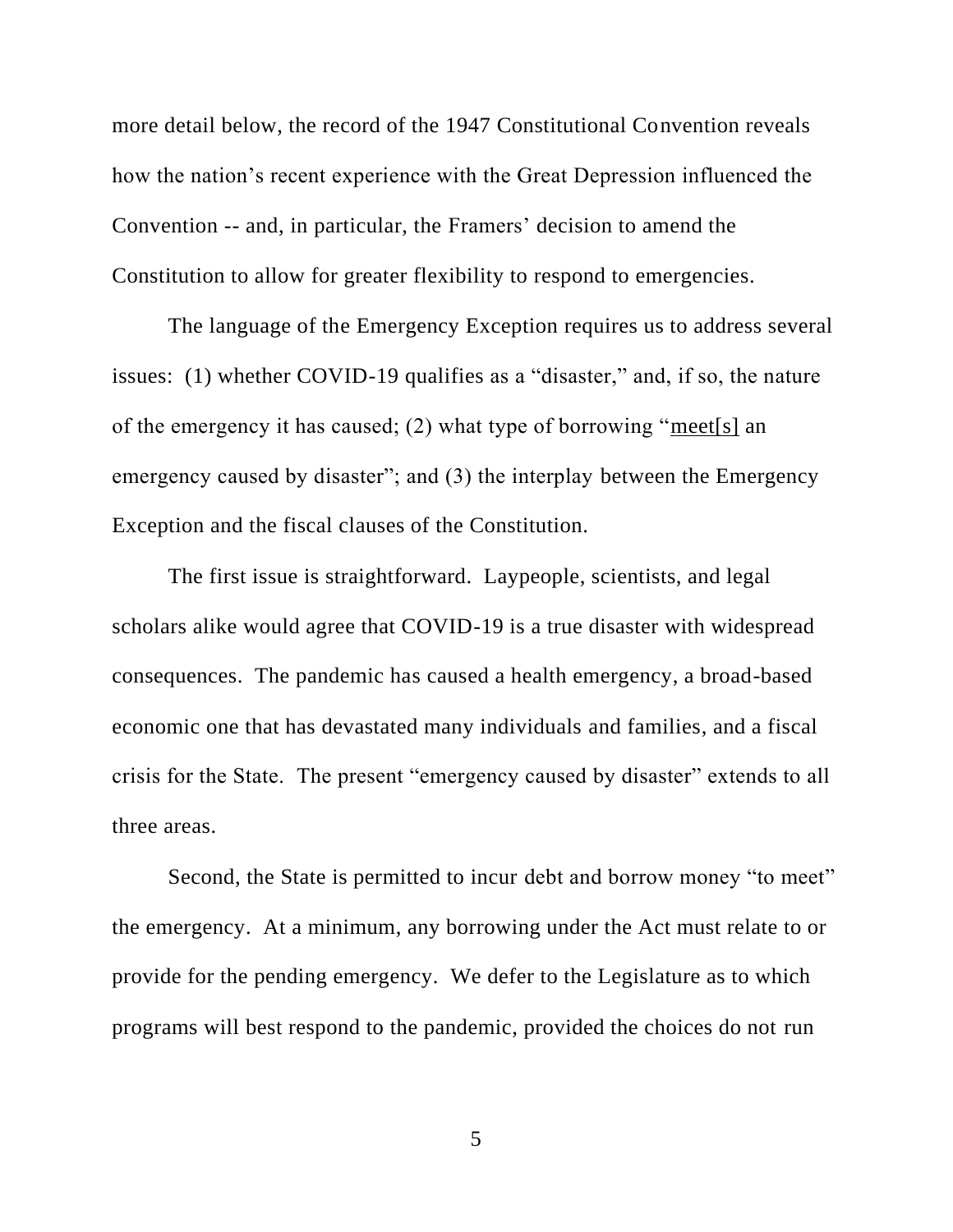afoul of the Constitution. That said, not every act of borrowing would "meet" the emergency caused by the pandemic, as noted below.

Further, the Bond Act uses only general language to state its purpose. The law authorizes borrowing "to respond to the fiscal exigencies caused by the COVID-19 Pandemic and to maintain and preserve the fiscal integrity of the State." Bond Act,  $\S 2(1)$ . The Act thus links permissible borrowing to the State's fiscal exigency -- the shortfall in revenue caused by the pandemic -- but does not specify particular types of relief efforts or programs. Whether borrowing meets the emergency therefore depends on what the fiscal exigency or revenue shortfall actually is.

The Legislature acted on the best information available to it when, on July 16, 2020, it adopted a law that called for up to \$9.9 billion in borrowing. The amount reflected current projections around that time. But those projections are likely to continue to change in the weeks and months ahead, as the State Treasurer acknowledges. To avoid borrowing in excess of what the law allows, and to be faithful to the Emergency Exception, we require that the Governor or the Treasurer certify the State's projected revenue figures and the shortfall resulting from the COVID-19 pandemic before each tranche of borrowing.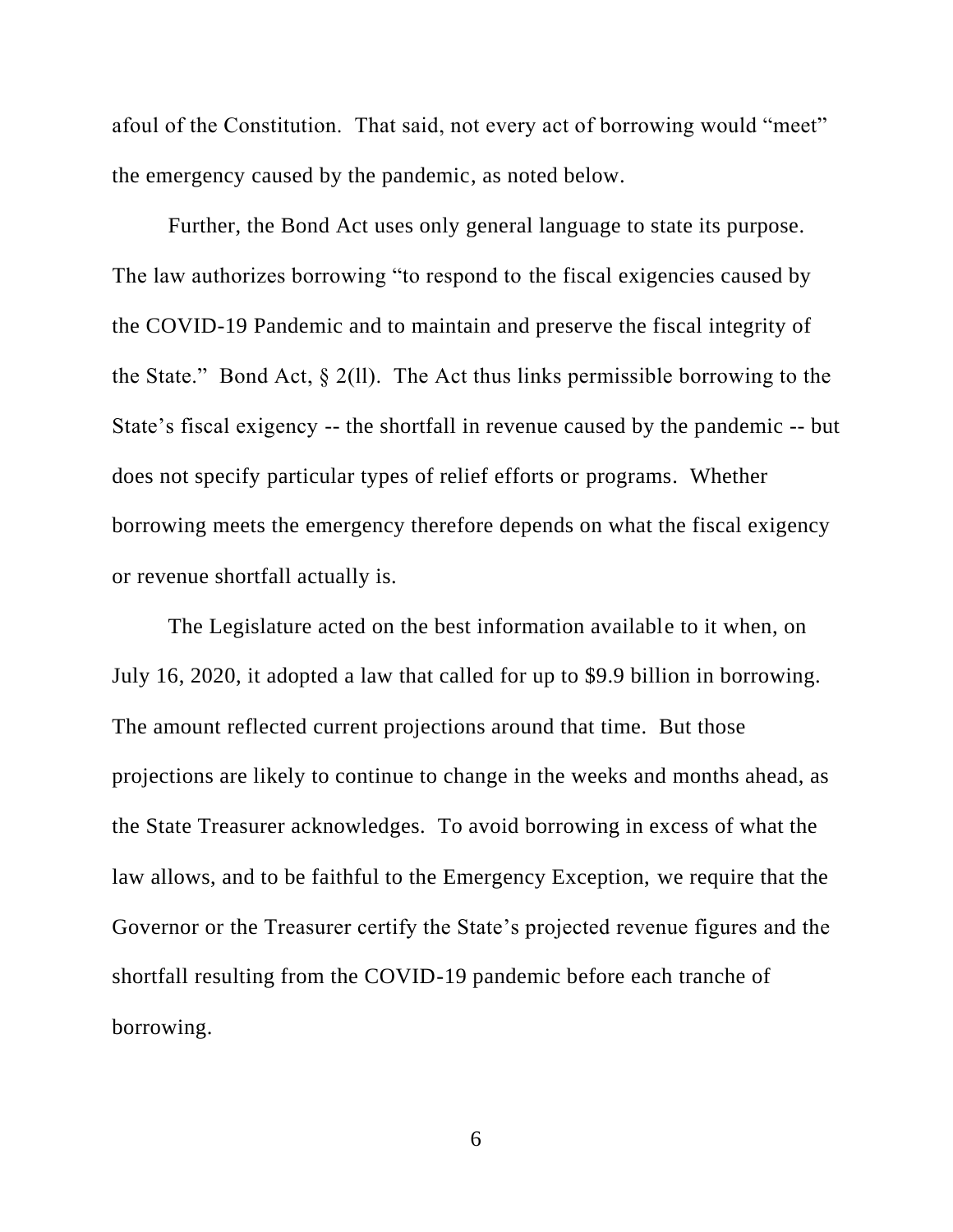The State may not borrow more than the amount certified, and not more than \$9.9 billion in total. In other words, if, at the time the State seeks to borrow money or issue bonds, the Governor or the Treasurer certifies that the shortfall resulting from the pandemic is estimated to be \$7 billion, the State cannot borrow more than that amount.

Finally, we read the Emergency Exception in light of the purpose of the fiscal clauses of the Constitution, considered as a whole, and the Framers' intent. By doing so, we avoid absurd outcomes that would, for example, allow the State to borrow funds to meet an emergency but not be able to spend them. We also give meaning to the underlying purpose of the relevant clauses: to impose discipline on the State's fiscal practices and provide flexibility to respond to emergencies caused by disaster.

We therefore conclude that the Act is valid under the Debt Limitation Clause and that the Appropriations Clause does not bar the new law. Subject to certain limits we impose, the Bond Act does not violate the Constitution.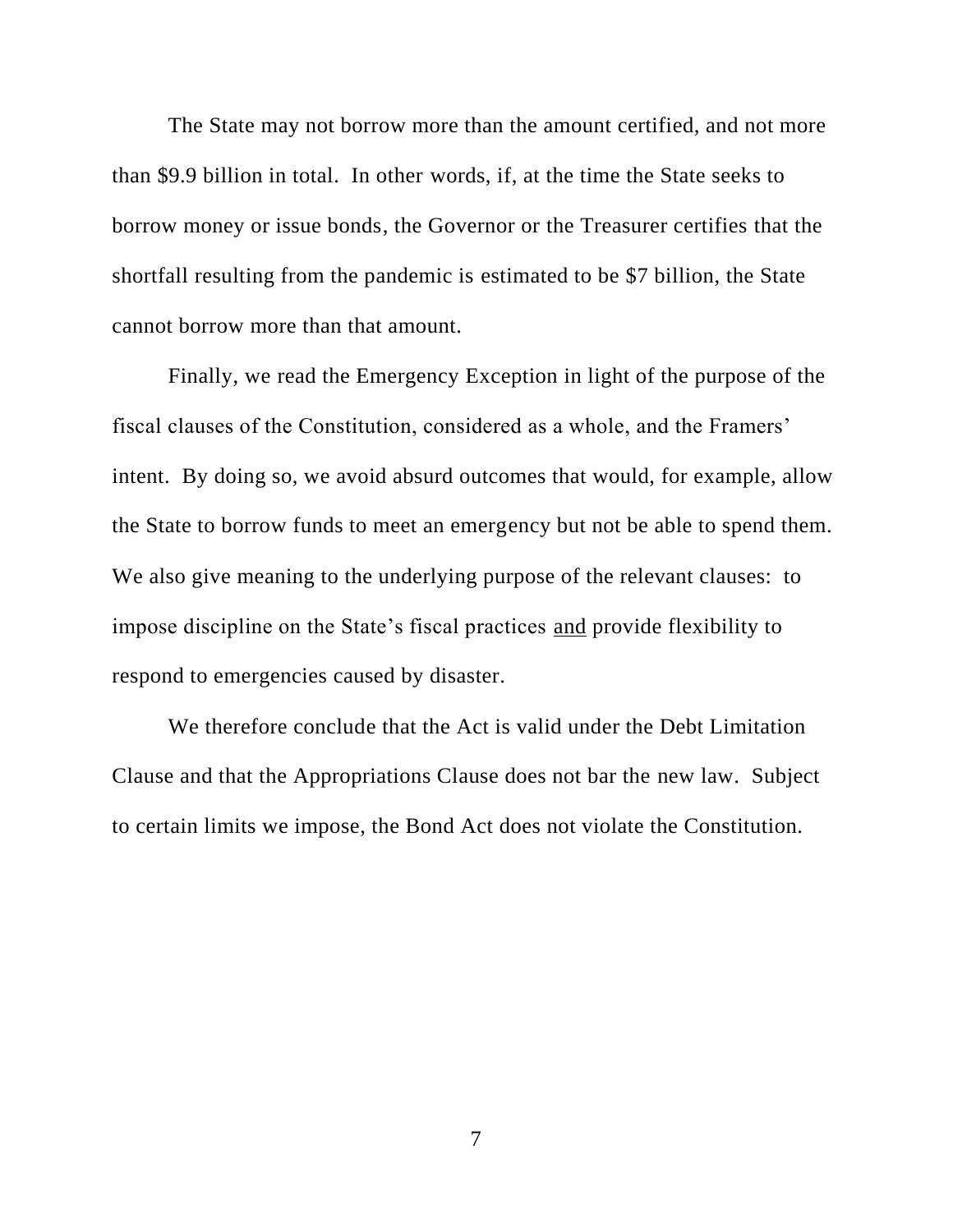### II. Facts and Procedural History

 $A<sub>1</sub>$ 

COVID-19 is a contagious disease caused by a new type of coronavirus.<sup>1</sup> The virus, first identified in an outbreak in Wuhan, China in December 2019, has since spread around the globe. The Governor declared a public health emergency and state of emergency on March 9, 2020. The World Health Organization declared the outbreak a pandemic on March 11, 2020. The President proclaimed the pandemic a national emergency on March 13, 2020. At this time, there is no vaccine or cure for the virus.

COVID-19 has taken an enormous toll. There are more than 20.1 million confirmed cases worldwide and more than 5.1 million in the United States.<sup>2</sup> 737,520 people have lost their lives -- 163,681 of them in the United States. New Jersey has been hit particularly hard, with 185,031 confirmed

<sup>&</sup>lt;sup>1</sup> World Health Org., "O&A on coronaviruses (COVID-19)" (Apr. 17, 2020), https://www.who.int/emergencies/diseases/novel-coronavirus-2019/questionand-answers-hub/q-a-detail/q-a-coronaviruses.

 $2$  Except where otherwise noted, the data in this paragraph comes from the Johns Hopkins University of Medicine, Coronavirus Resource Center, and is current as of August 11, 2020. The data can be found at https://coronavirus.jhu.edu/.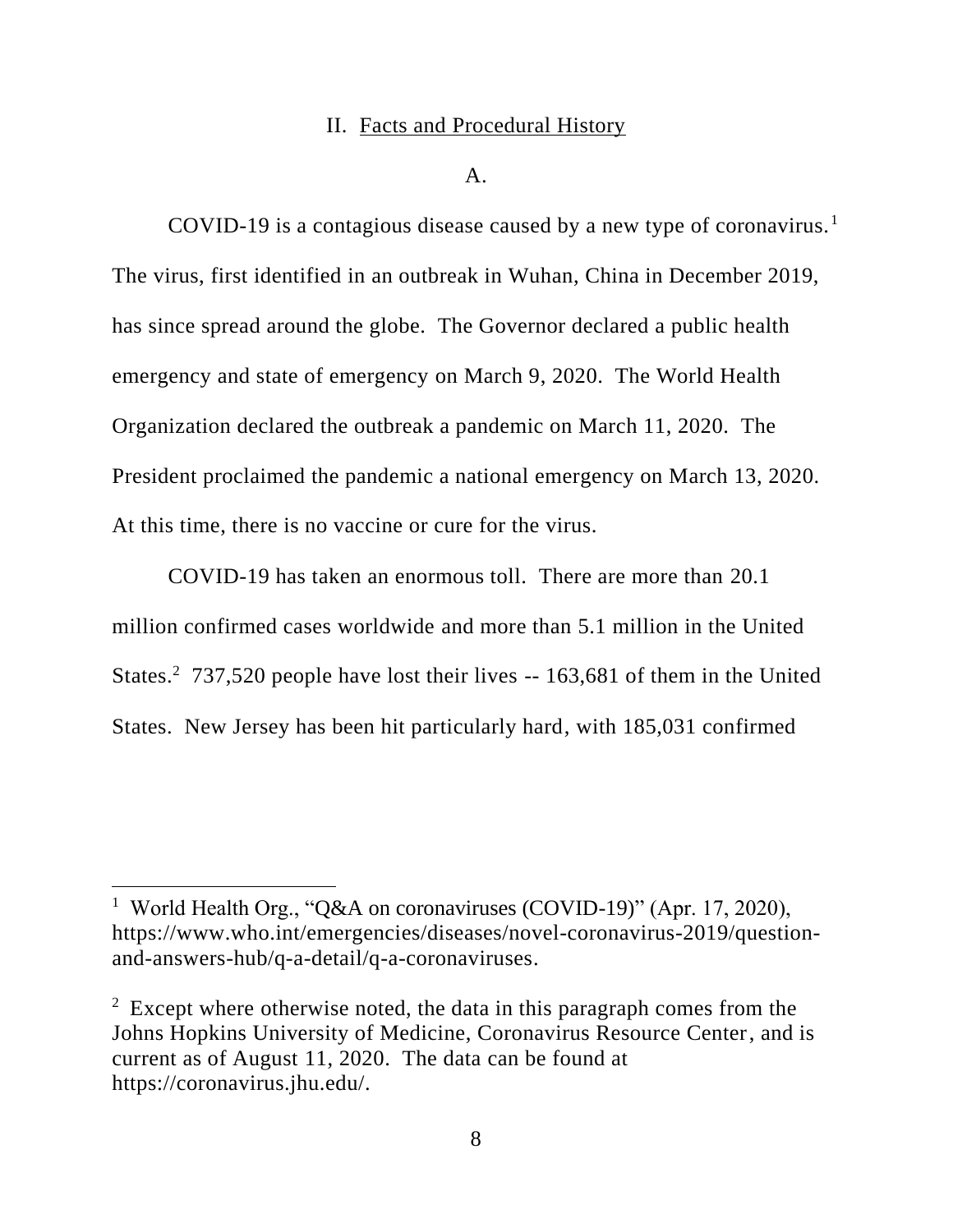cases and 15,878 deaths. Our State ranks second in the nation in COVID-19 deaths and eighth in the number of cases.<sup>3</sup>

The virus has also triggered staggering economic consequences for the nation and the State. As states and cities imposed restrictions to slow the spread of the virus, business closures led to mass layoffs and furloughs. Gross Domestic Product fell 32.9% on an annualized basis during the second quarter of this year, marking one of the steepest declines in the country's history.<sup>4</sup> The nation's unemployment rate rose from 3.5% in February 2020 to 14.7% in  $mid$ -April.<sup>5</sup> In May, the number of people seeking unemployment benefits peaked at nearly 25 million nationwide.<sup>6</sup> By June, New Jersey's

<sup>&</sup>lt;sup>3</sup> CDC COVID Data Tracker, "United States COVID-19 Cases and Deaths by State," https://www.cdc.gov/covid-data-tracker/#cases (last visited Aug. 11, 2020).

<sup>4</sup> Ben Casselman, "A Collapse That Wiped Out 5 Years of Growth, With No Bounce in Sight," N.Y. Times (July 30, 2020); Fed. Reserve Bank of St. Louis, "Real Gross Domestic Product," https://fred.stlouisfed.org/series/GDPC1#0.

<sup>&</sup>lt;sup>5</sup> Fed. Reserve Bank of St. Louis, "Unemployment Rate," https://fred.stlouisfed.org/series/UNRATE (compiling data from the U.S. Bureau of Labor Statistics).

<sup>&</sup>lt;sup>6</sup> Id., "Continued Claims," https://fred.stlouisfed.org/series/CCSA.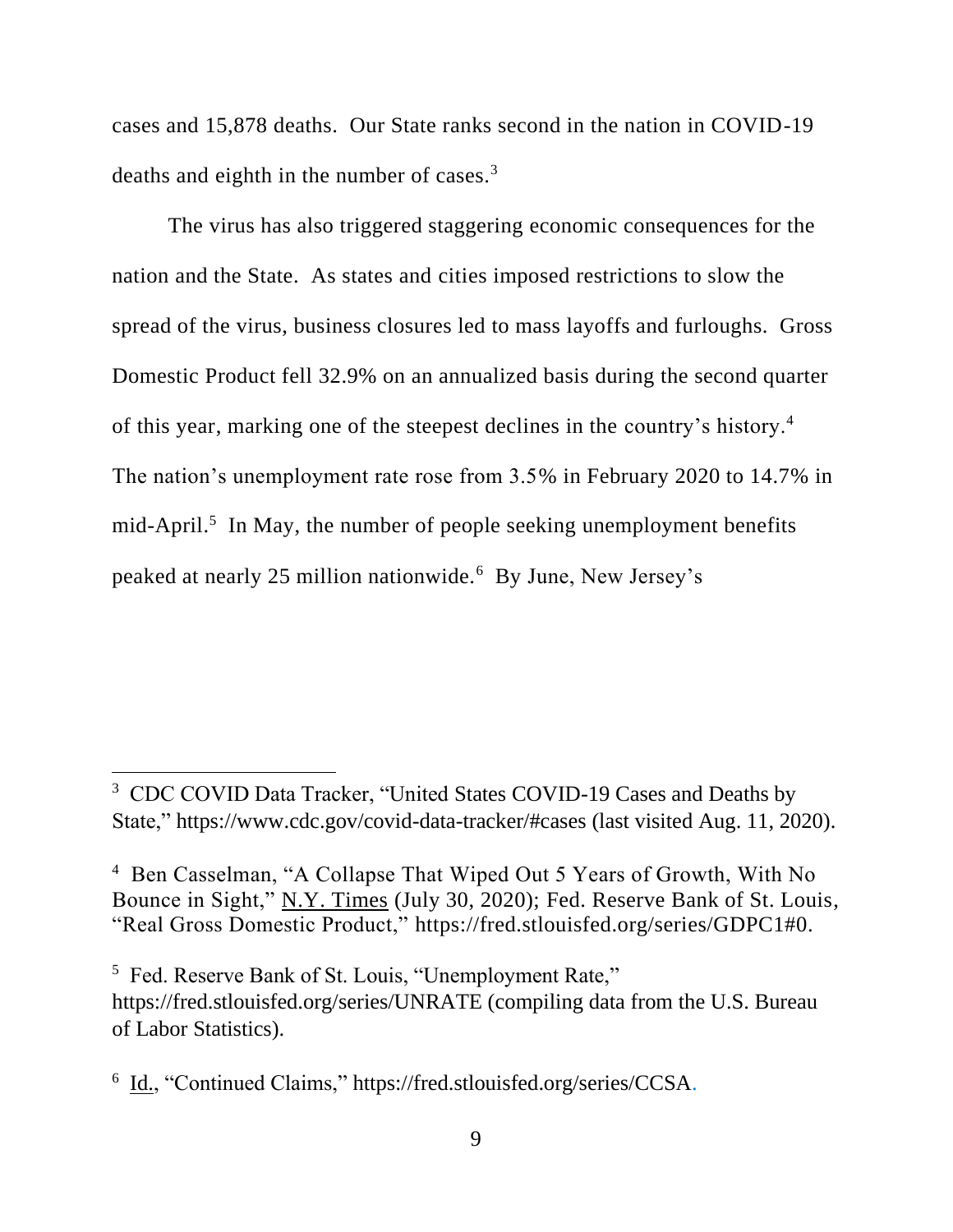unemployment rate had reached  $16.6\%$ .<sup>7</sup> Nearly 1.4 million New Jersey residents filed unemployment claims between mid-March and mid-July.<sup>8</sup> Even as workers returned to their jobs, the number of continuing claims remained close to  $500,000$  in mid-July.<sup>9</sup>

In response to the crisis, Governor Philip D. Murphy issued a series of Executive Orders, including stay-at-home orders and directives that closed non-essential retail businesses.<sup>10</sup> On April 14, 2020, the State enacted the COVID-19 Fiscal Mitigation Act, which extended Fiscal Year 2020 (FY2020) through September 30,  $2020$ ,<sup>11</sup> and required the State Treasurer to prepare a

<sup>9</sup> Certification of Lesley Hirsch, ¶ 17 (July 31, 2020).

<sup>10</sup> See, e.g., Exec. Order No. 104 (EO 104) (Mar. 16, 2020) and EO 107 (Mar. 21, 2020).

<sup>7</sup> Dep't of Labor & Workforce Dev., Press Release: "Challenges Remain as New Jersey Employment Continues Rebound in June," (July 16, 2020), https://nj.gov/labor/lpa/pub/emppress/pressrelease/prelease.pdf.

<sup>&</sup>lt;sup>8</sup> Id., Press Release: "NJ Labor Dept. Has Distributed \$10.7B in Unemployment Benefits Since Start of Pandemic" (July 16, 2020), https://www.nj.gov/labor/ lwdhome/press/2020/20200716\_paymentsupdate.shtml.

<sup>&</sup>lt;sup>11</sup> L. 2020, c. 19, § 3. The fiscal year traditionally runs from July 1 to June 30. In ordinary times, "FY2020," for example, would run from July 1, 2019 through June 30, 2020.At the outset of the fiscal year, Governors certify the amount of revenue from taxes, fees, and other sources, which they reasonably anticipate will be available to spend, consistent with the Appropriations Clause.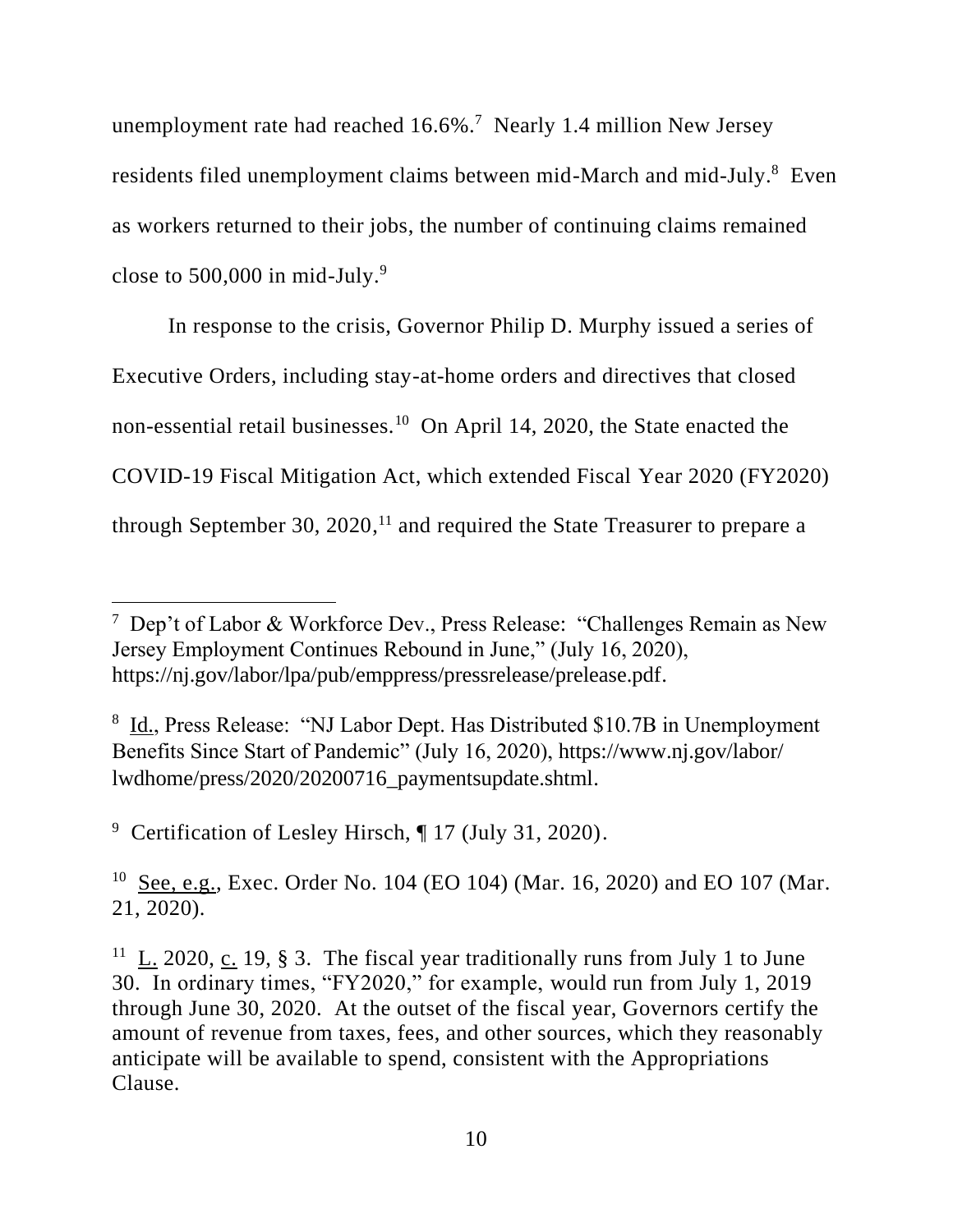report on the State's financial condition for FY2020 and FY2021.<sup>12</sup> The report, submitted on May 22, 2020, states that New Jersey potentially faces "a combined revenue shortfall of nearly \$10 billion" for the remaining months of  $FY2020$  and through the end of  $FY2021$ .<sup>13</sup> The report projected that budget revenues will be \$2.7 billion lower than previously forecast for FY2020, and \$7.2 billion lower for FY2021.<sup>14</sup>

By June, the estimates improved slightly to a \$2.3 billion shortfall for  $FY2020$  and a \$6.9 billion shortfall for  $FY2021$ .<sup>15</sup> Revenue trends through July suggested higher overall revenue than predicted on May 22 and June 30.<sup>16</sup> The State Treasurer also noted that "the revenue forecast will most certainly change in the coming weeks and months as actual collections data are tabulated and as state specific economic impacts of the pandemic begin to

 $^{16}$  **Id.** | 66.

<sup>&</sup>lt;sup>12</sup> L. 2020, c. 19, § 5. The shortened FY2021 will begin on October 1, 2020 and end on June 30, 2021. Id. § 3(a).

<sup>&</sup>lt;sup>13</sup> Dep't of the Treasury, Report on the Financial Condition of the State Budget for Fiscal Years 2020 and 2021 2 (May 22, 2020).

 $^{14}$  <u>Id.</u> at 8.

<sup>&</sup>lt;sup>15</sup> Certification of Elizabeth Maher Muoio ¶ 65 (July 31, 2020).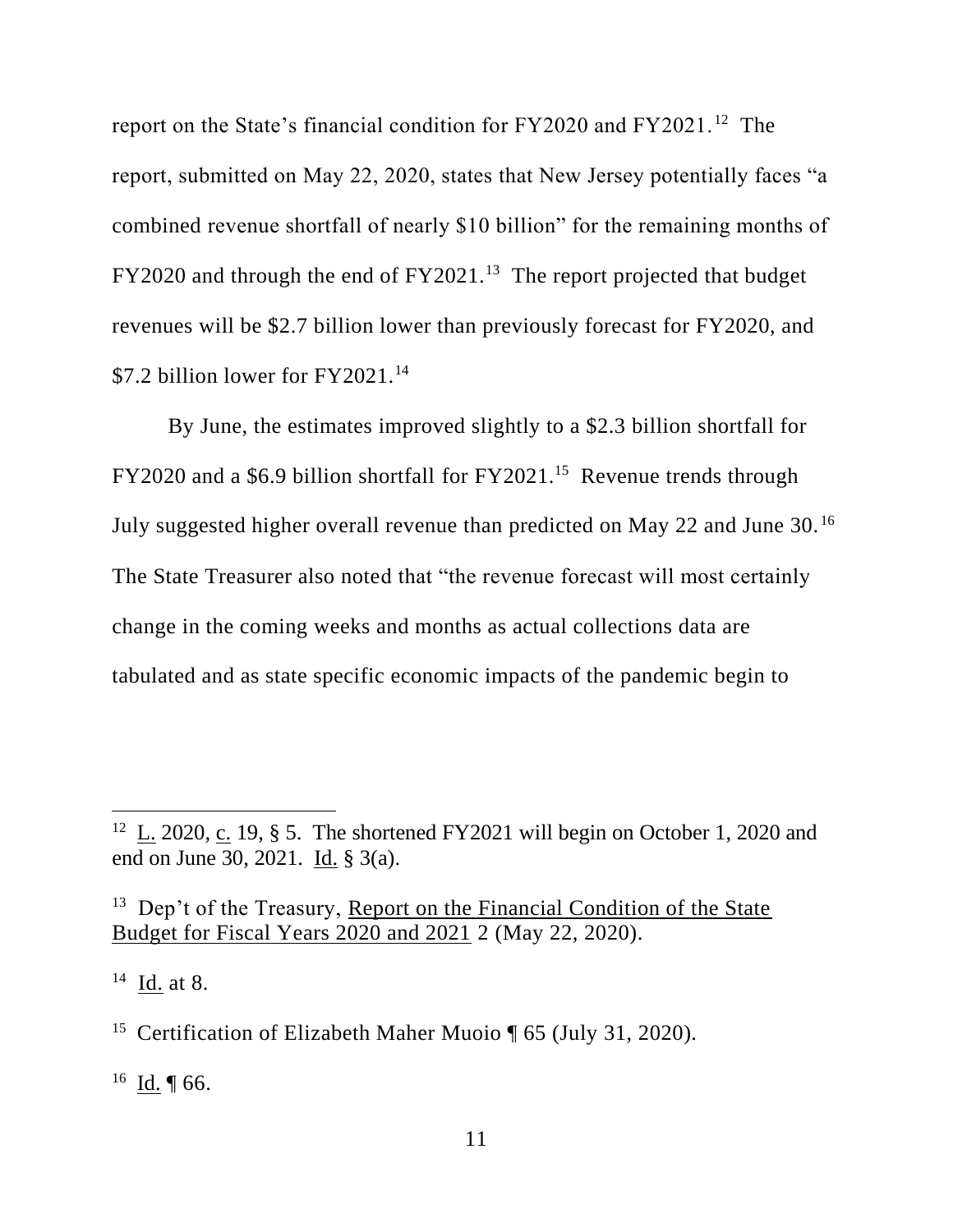crystalize."<sup>17</sup> At the same time, the Treasurer testified before the Legislature that the demand for public services has "increased significantly" -- referencing "[d]emand for and reliance on public health professionals, law enforcement, first responders, financial assistance, and Medicaid, just to name a few." <sup>18</sup>

To balance the budget for the extended FY2020, the State enacted a Supplemental Appropriations Act on June 30, 2020, which deferred and cut billions in spending.<sup>19</sup> The original State budget for FY2020 appropriated \$38.7 billion in state funds.<sup>20</sup> As of the end of March 2020, the State had already spent approximately \$30 billion.<sup>21</sup> In the Governor's budget message delivered on February 25, 2020, he estimated \$41.1 billion in revenues for the upcoming FY2021 budget.<sup>22</sup> The budget message preceded the now widely known COVID-19 pandemic.

- $^{17}$  Id. | 59.
- $^{18}$  Id. Ex. C.
- $^{19}$  L. 2020, c. 43.
- $20$  L. 2019, c. 150.
- <sup>21</sup> Muoio Cert.  $\P$  77.

<sup>&</sup>lt;sup>22</sup> Office of Mgmt. & Budget, The Governor's FY2021 Budget at B-2, B-3 (March 2020).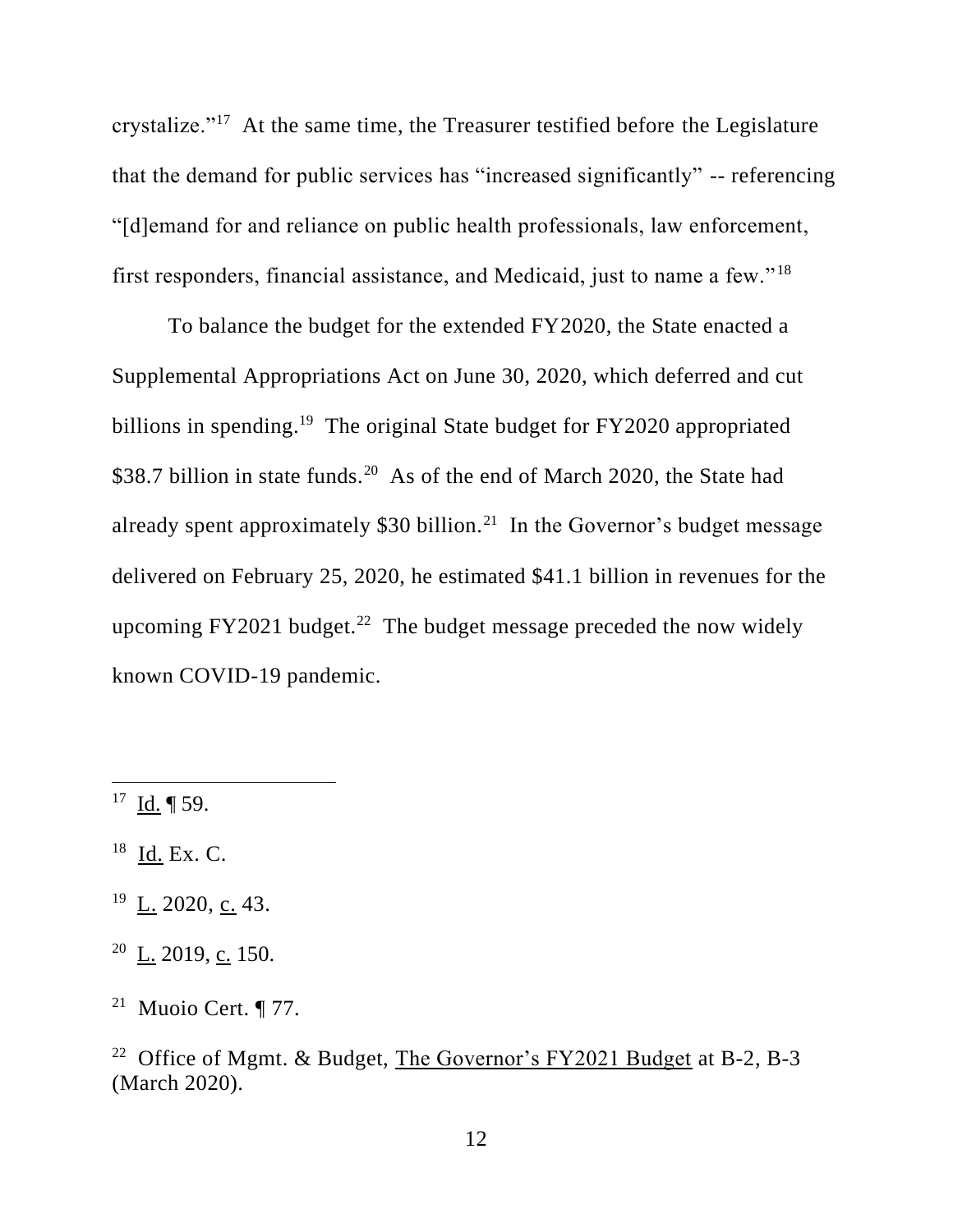In an effort to stabilize the economy in April and May 2020, the federal government made available up to \$500 billion for states and local governments to borrow. New Jersey is eligible to borrow up to \$9.2 billion of that amount.<sup>23</sup> Any borrowing must be backed by the State's "strongest security typically pledged to repay publicly offered obligations" and must be repaid within three years. $24$ 

# B.

In response to the effects of the pandemic, on July 16, 2020, the Legislature passed and the Governor signed into law the New Jersey COVID-19 Emergency Bond Act. L. 2020, c. 60. The law authorizes the State to borrow up to \$9.9 billion.

The Act identifies the "severe impact" COVID-19 has had on the State's economy: (1) "expect[ed] precipitous declines in revenue" in FY2020 and FY2021, including "significant reductions" in revenues from gross income taxes, corporate business taxes, sales and use taxes, motor fuels taxes, casinorelated taxes, and lottery sales, id.  $\S$  2(hh), 2(ii)(1); (2) the "need to significantly revise the estimated revenues and projected appropriations for

<sup>&</sup>lt;sup>23</sup> Certification of Michael B. Kanef  $\P$  51-56 (July 31, 2020) (describing Municipal Liquidity Facility).

 $^{24}$  Id. ¶ 57, 74.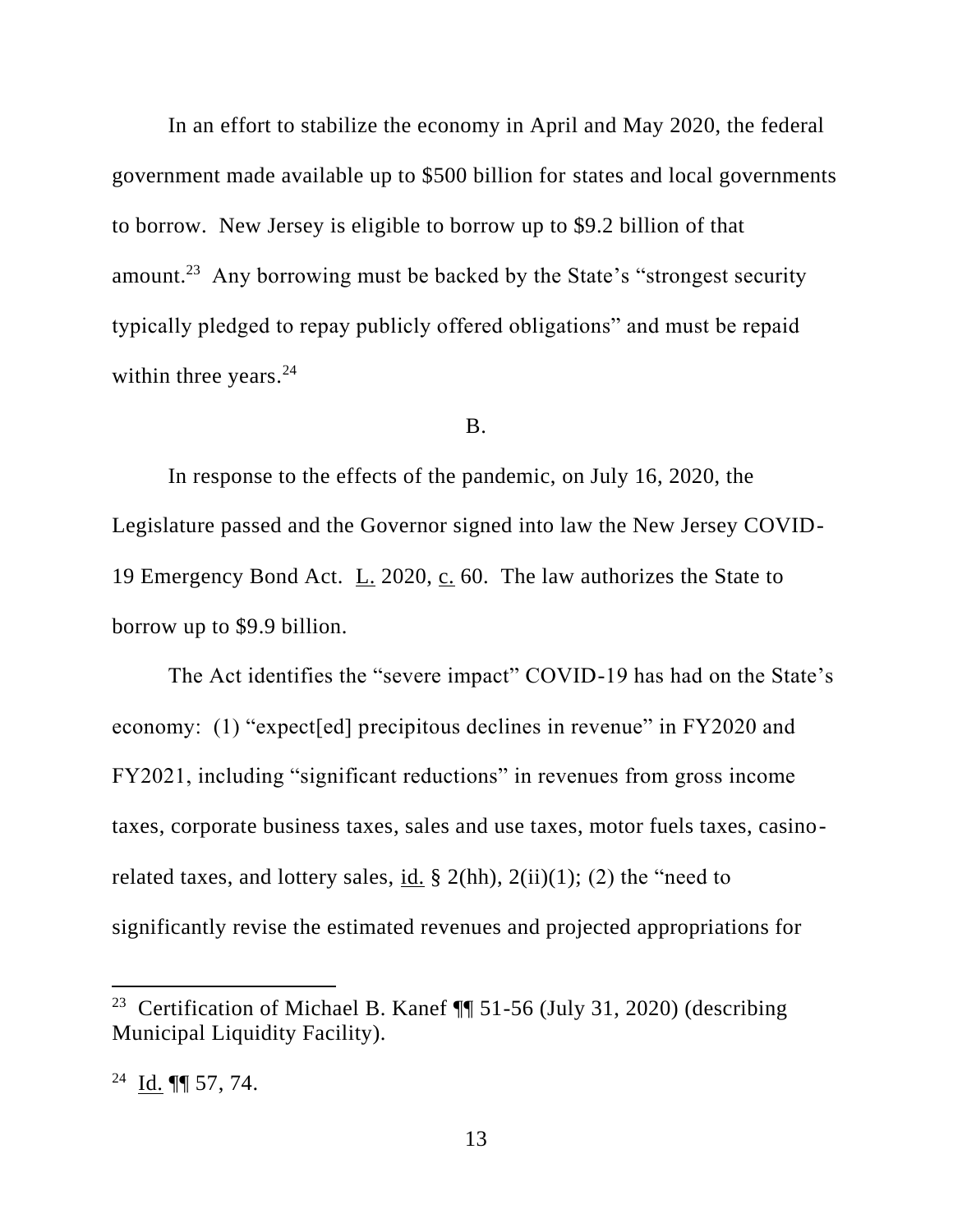Fiscal Years 2020 and 2021," id. § 2(ii)(2); and (3) potential increases in "the actuarially recommended contributions to the State's pension plans to the extent that the valuation of pension plans is affected by the deterioration in value in the investment markets," id.  $\S$  2(ii)(3).

"[T]o respond to the fiscal exigencies caused by the COVID-19 Pandemic and to maintain and preserve the fiscal integrity of the State" -- the law's stated purpose -- the Act authorizes the State to issue bonds and borrow from the federal government. Id.  $\S$  2(11); see also id.  $\S$  4(a). Bonds may be sold to the federal government and at any public or private sale for a total amount of up to \$9.9 billion. Id.  $\S$  4(a). The State may issue up to \$2.7 billion in bonds for the three-month period that ends on September 30, 2020, and up to \$7.2 billion for the upcoming shortened FY2021. Ibid. The Act also provides for the State to issue "[r]efunding bonds" in order to refund bonds that were previously issued and pay "the principal of the outstanding bonds." <u>Id.</u> § 4(b).

The Act establishes a Select Commission on Emergency COVID-19 Borrowing. Id. § 6. The Commission is comprised of two Senators selected by the Senate President and two members of the Assembly selected by the Speaker. Ibid.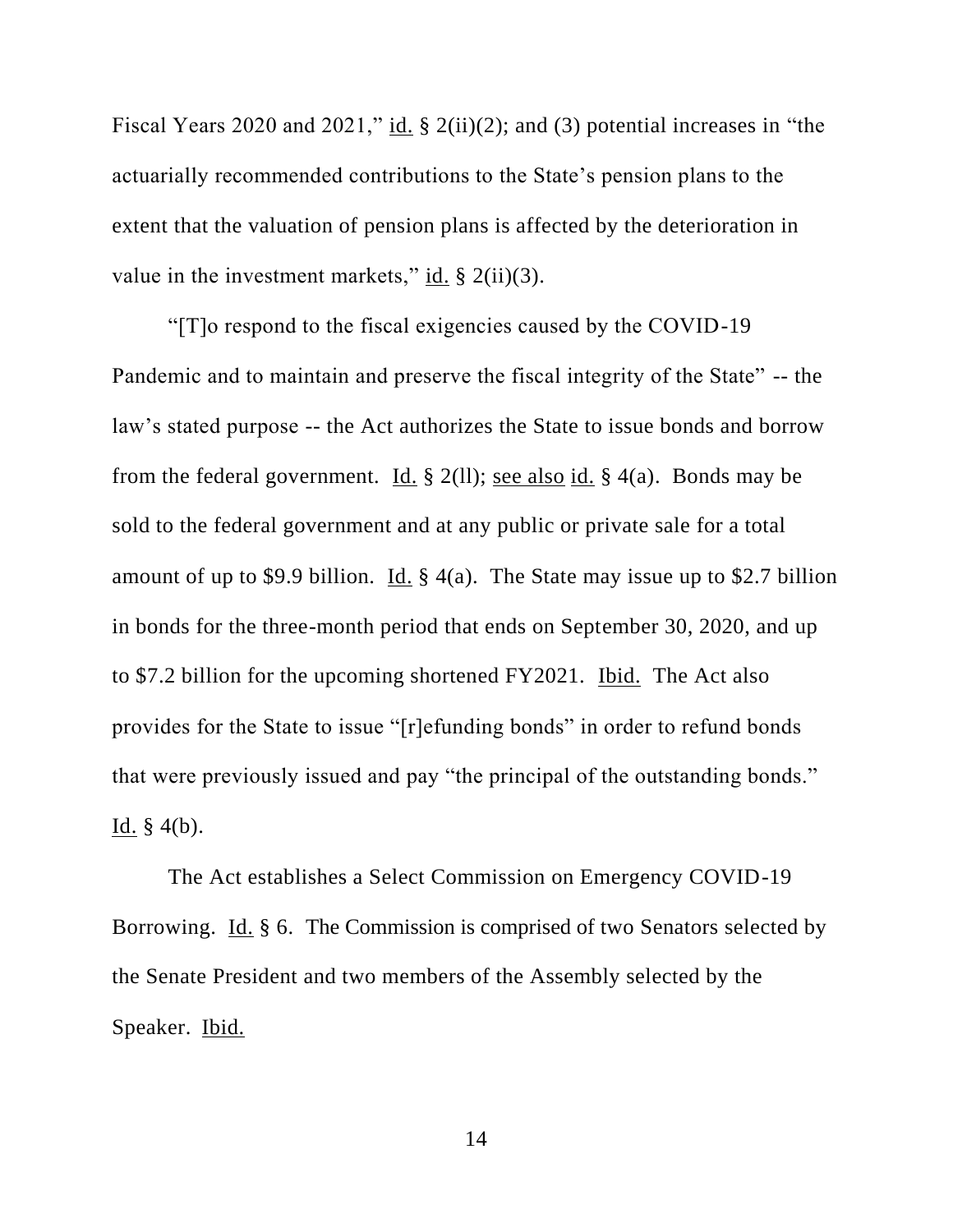According to the Act, the process for borrowing is as follows. The Governor, State Treasurer, and Director of the Division of Budget & Accounting within the Department of the Treasury, or any two of them - referred to as the "issuing officials" -- make an initial decision to issue bonds. Ibid. They then transmit a report that describes the proposed bonds to the Select Commission, which must vote on the proposal within six days. Ibid. Approval by three members is required before the State can issue any bonds. The Commission's failure to meet, act, or approve the report constitutes disapproval. Ibid.

Proceeds from the sale of bonds are to be deposited by the State Treasurer in a separate fund -- the "New Jersey COVID-19 State Emergency Fund." Id. § 13. The Act directs the Treasurer to transfer those proceeds to "the General Fund or the Property Tax Relief Fund as needed to support appropriations made by the Legislature" for  $FY2021$ . Id. § 14. According to the Act, "such amounts shall constitute State revenues." Ibid. The balance in the Emergency Fund is subject to appropriation by the Legislature. Ibid.

All bonds issued under the Act are a "direct obligation of the State" and are backed by its "faith and credit." Id. § 7. The State is thus obligated to make interest payments and redeem the principal amount of the bonds when they mature -- no later than thirty-five years after the date they were issued.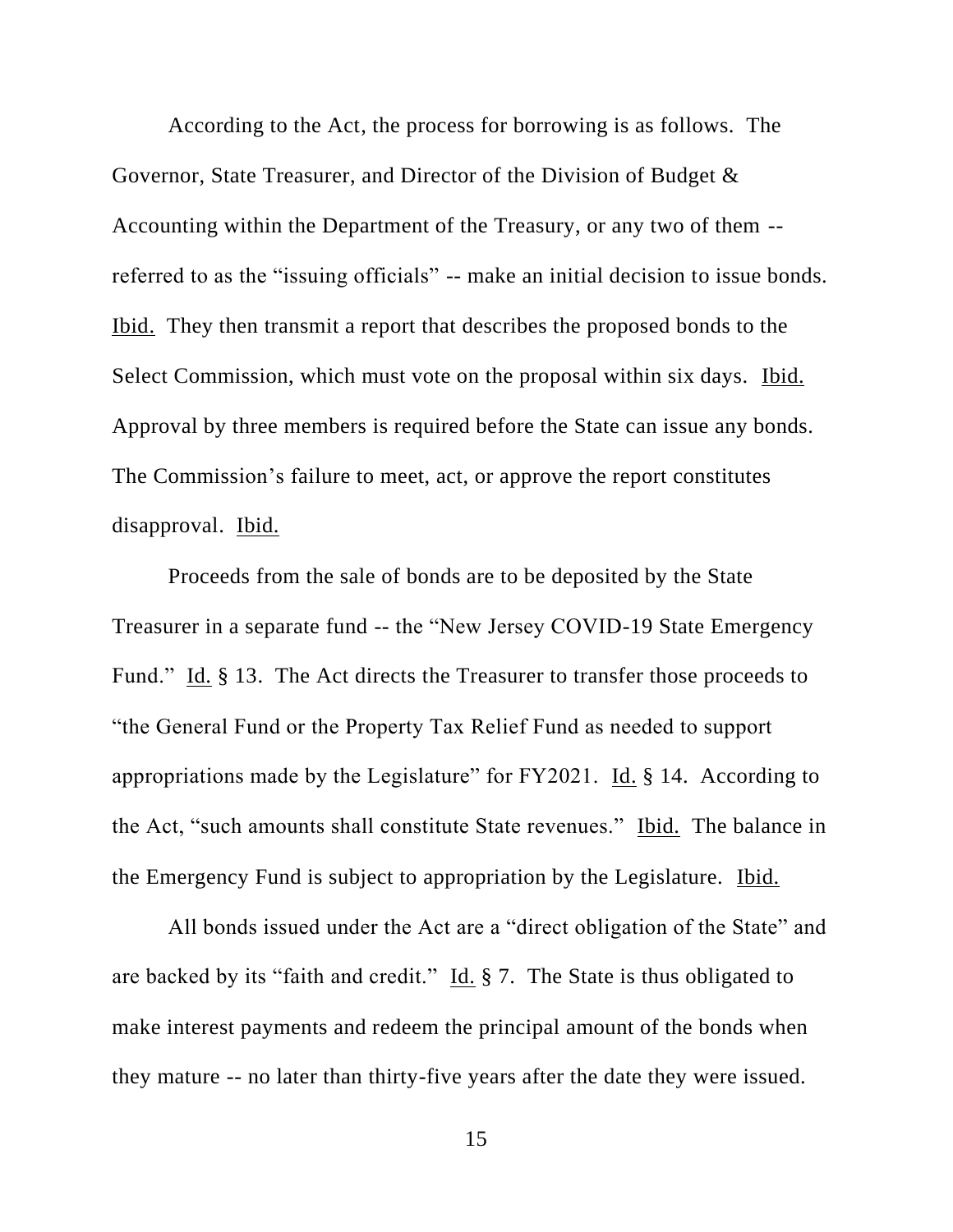Id. §§ 5, 7. To provide funds to repay the principal and interest, the Act appropriates, or pledges, taxes collected under the Sales and Use Tax Act, N.J.S.A. 54:32B-1 to -55. Id. § 22(a). If necessary, the State is authorized to levy and collect an annual tax on real and personal property in each municipality. Id. § 22(b). If, however, there is money in the General Fund at the end of the calendar year that is "beyond the needs of the State," the Treasurer is directed to transfer those funds for the payment of principal and interest on the bonds. Ibid.

C.

Before the Bond Act was enacted, the Assembly Minority Leader asked the Office of Legislative Services (OLS) to offer an opinion on "whether or not the State may issue general obligation bonds without voter approval to meet the needs of the State arising from the COVID-19 pandemic."

OLS issued an opinion letter on May 7, 2020. In it, OLS opined "that the COVID-19 pandemic is a disaster contemplated by the [Emergency Exception], and the State therefore may issue bonds, without the usual requirement for voter approval, to meet COVID-19 related emergency needs." The opinion letter, however, drew a distinction between "borrowing to supplement revenue for future fiscal year budgets," which OLS believed would violate the Constitution, and "borrowing money where the anticipated revenue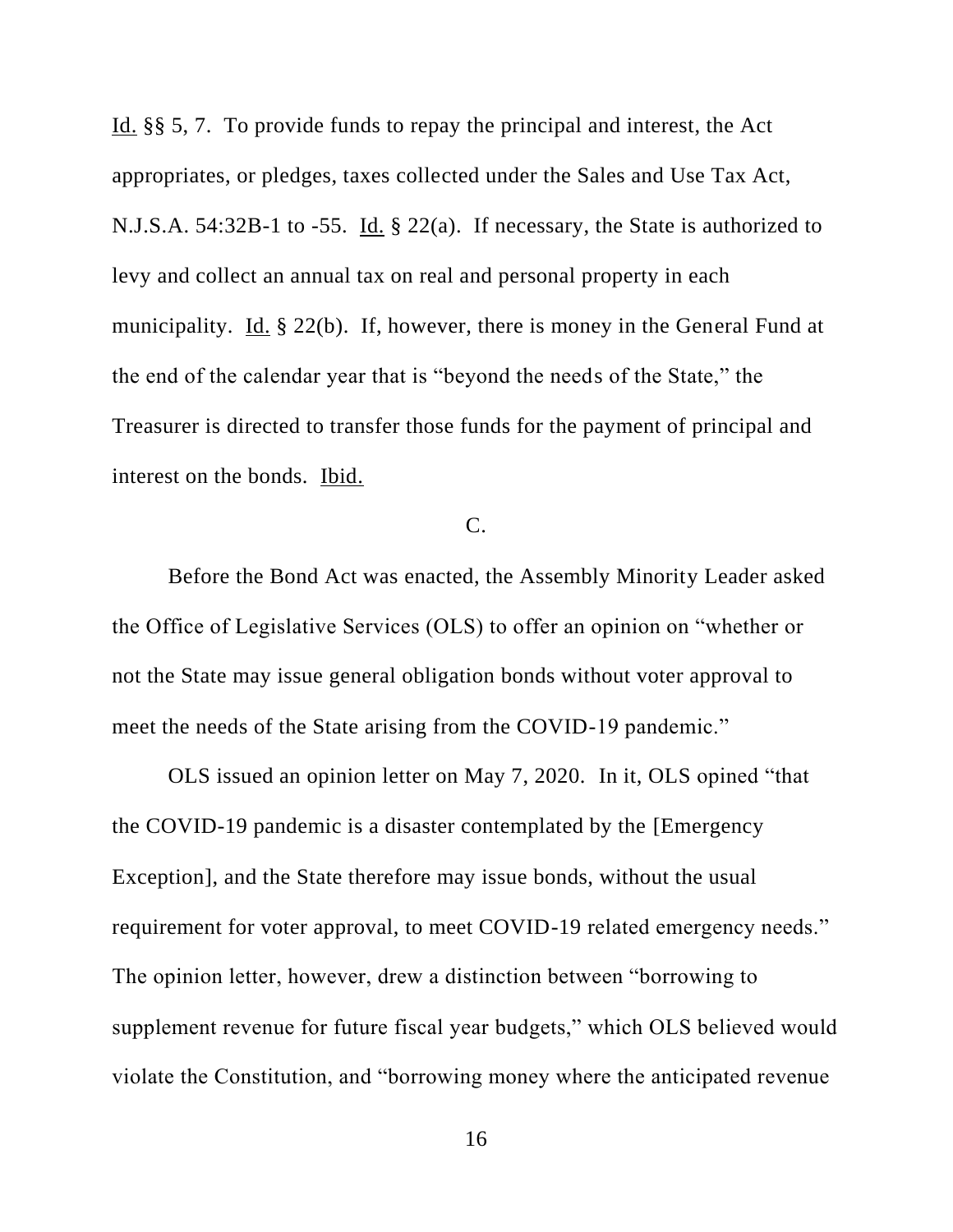certified in accordance with . . . the Constitution becomes insufficient due to an unexpected event" -- a reference to FY2020 -- which OLS found permissible.

OLS noted that "the Constitution does not define 'emergency' or the meaning of 'to meet an emergency.'" Examining the language in the context of the entire Emergency Exception, OLS opined that "'to meet an emergency' appears to be limited to borrowing to directly resolve the presently identifiable emergency," such as the purchase of "ventilators and personal protective equipment."

OLS also concluded that "the sudden, unanticipated and precipitous shortfall of expected revenue resulting from the COVID-19 pandemic is the type of emergency contemplated by" the Emergency Exception. According to OLS, the State could therefore borrow "for expenses directly addressing COVID-19" and "to replace certified, anticipated revenue" -- relating to FY2020 -- "that was never realized due to COVID-19." The Emergency Exception, OLS opined, permitted "the State to address a specific, unforeseen spending need that arises" after the enactment of a budget that certified anticipated revenues.

In OLS's view, the Emergency Exception "do<sup>[es]</sup> not provide an exemption to the balanced budget requirement<sup>[]</sup>." As to the FY2021 budget,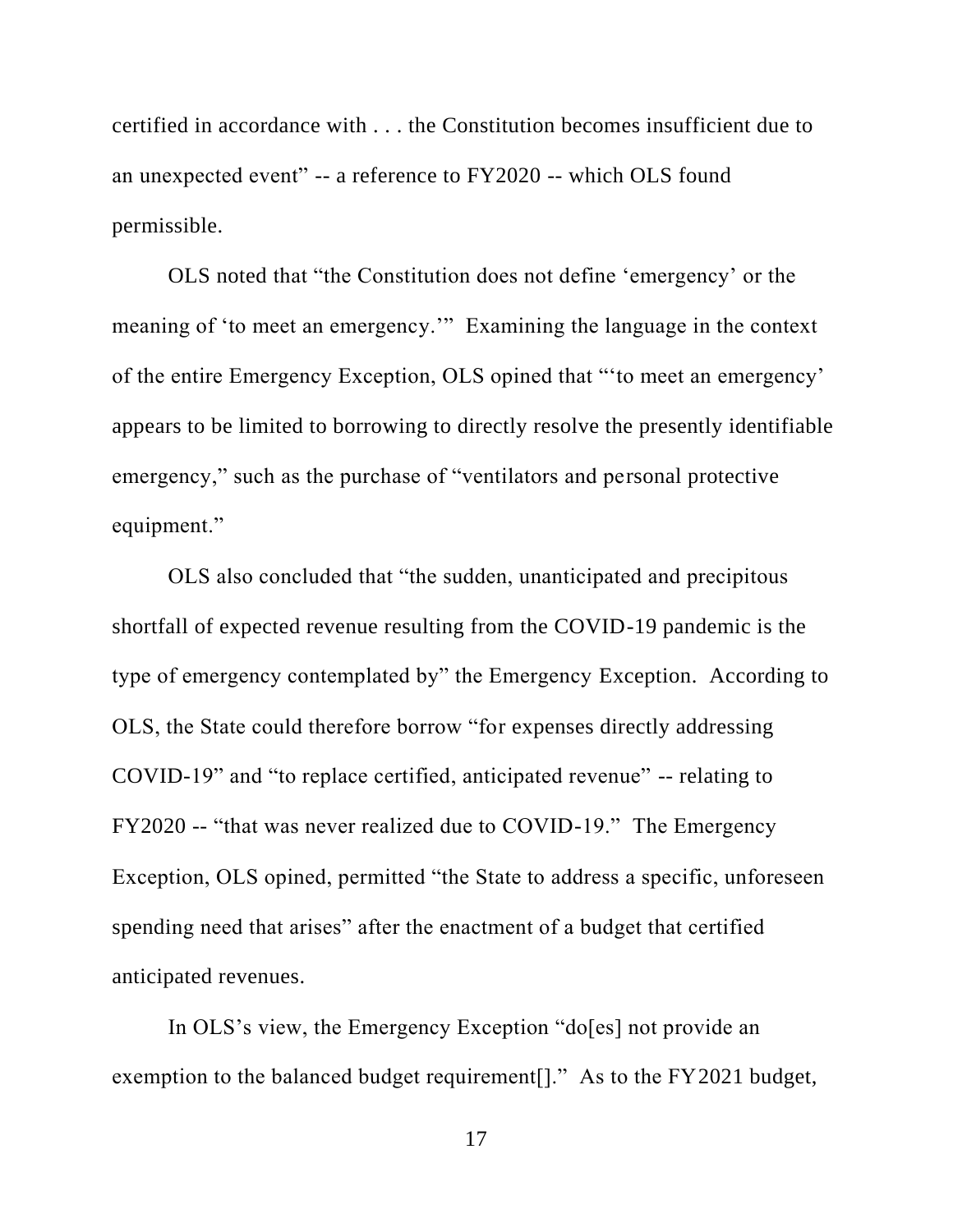OLS observed that the decline in revenue "will not be a precipitous and unforeseen shortfall, but rather an anticipated decline." Borrowing to supplement that shortfall, OLS opined, would be inconsistent with the constitutional requirement of a balanced budget. In short, OLS stated that "borrowed money may not be used to replace general revenue to support non-COVID-19 related spending in future budgets."

#### D.

In anticipation of the Governor signing the Act, plaintiffs -- the New Jersey Republican State Committee, Declan O'Scanlon, Hal Wirths, Lisa Natale-Contessa, and Ileana Schirmer -- filed a complaint on July 16, 2020. The complaint asserted the legislation violated the Debt Limitation Clause of the State Constitution and accordingly sought to restrain the Governor from signing or enforcing the bill, S. 2697/A. 4175. The following day, plaintiffs filed an amended complaint that acknowledged the Governor had enacted the legislation. Plaintiffs sought declaratory and injunctive relief on the same grounds.

We granted direct certification on July 17, 2020.  $\_\_$  N.J.  $\_\_$  (2020); see also R. 2:12-1, -4. We acted because the issues raised are critical to both the budget process and the public at this challenging time in our State's history. We also recognized that the matter needed to be resolved with finality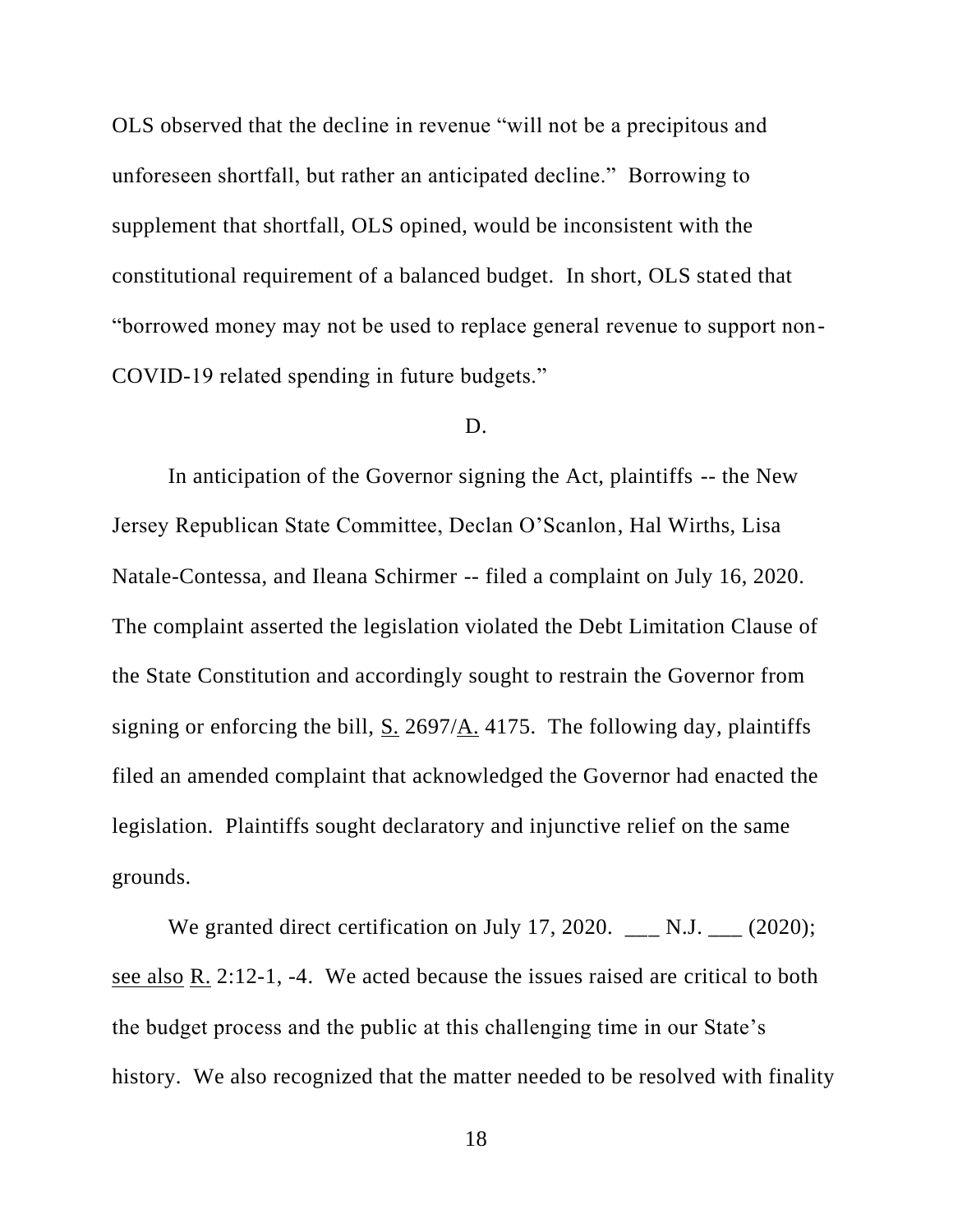before the end of the fiscal year on September 30, 2020, which is fast approaching.

We denied a motion by Jack M. Ciattarelli and James K. Webber, Jr. to intervene but granted their alternative request to participate as amici curiae. We also granted leave to Liberty and Prosperity 1776, Inc. and Michael Smith to participate as amici.

# III. Parties' Arguments

Plaintiffs argue that the Bond Act is unconstitutional because it violates both the Appropriations Clause and the Debt Limitation Clause. They contend the Act seeks to fund general operating expenses of the State with proceeds from bonds, contrary to the ruling in Lance. Because debt financing cannot be considered revenue or counted toward a balanced budget, plaintiffs argue, the Act violates the Appropriations Clause. Plaintiffs also submit the Act is unconstitutional under the Debt Limitation Clause because the debt it authorizes is not limited to a single object.

In addition, plaintiffs assert that the Emergency Exception "does not obviate the Appropriations Clause." According to plaintiffs, the emergency that struck New Jersey in the first quarter of 2020 during FY2020 -- the COVID-19 pandemic -- "is no longer a surprise or unforeseen." An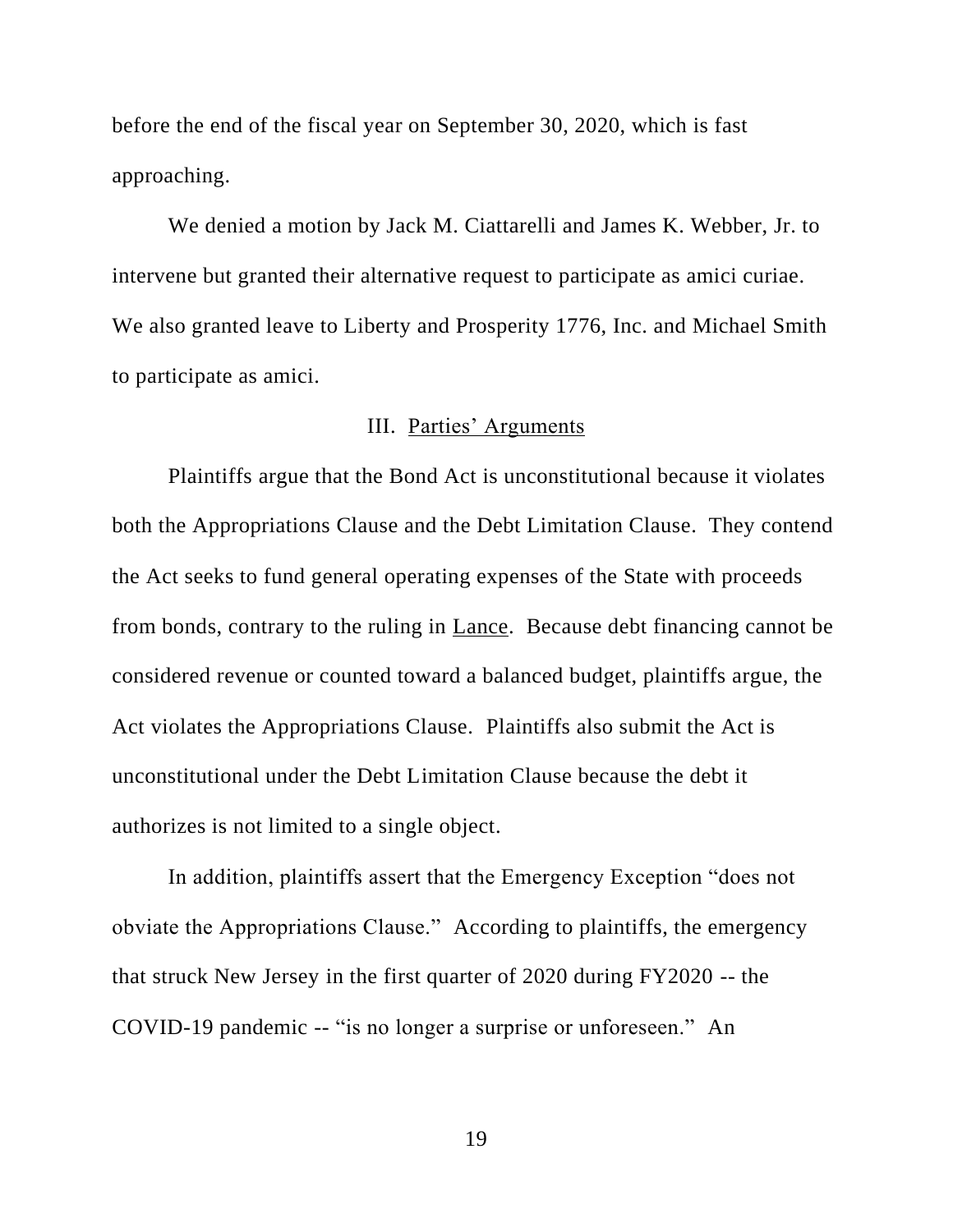anticipated decline in tax collection and income, plaintiffs submit, "is not an 'emergency' that allows circumventing the Appropriations Clause."

Amici Ciattarelli and Webber likewise contend the Bond Act violates the Appropriations Clause and the Debt Limitation Clause. They claim the Act is a "direct assault on the holding" in Lance and thus runs afoul of the Appropriations Clause. In addition, they argue the Act fails to satisfy the Emergency Exception because it permits borrowing to recreate lost revenue, not to meet an emergency. Read together, amici maintain, the Appropriations Clause and the Debt Limitation Clause prohibit debt financing of general expenses. Amici add that the Act is bad public policy that threatens the public fisc.

Amici Liberty and Prosperity 1776 and Michael Smith also argue the Act is unconstitutional and stress the importance of voter approval under the Constitution. They further contend there is no objective evidence the State must spend \$9.9 billion to meet an emergency.

The State urges that the Bond Act be upheld. It contends that the emergency and federal funds exceptions to the Debt Limitation Clause permit the government to create debt to meet the current fiscal emergency. The State also maintains that proceeds from bonds can be used to replace revenue and fund operating expenses across multiple fiscal years. It submits that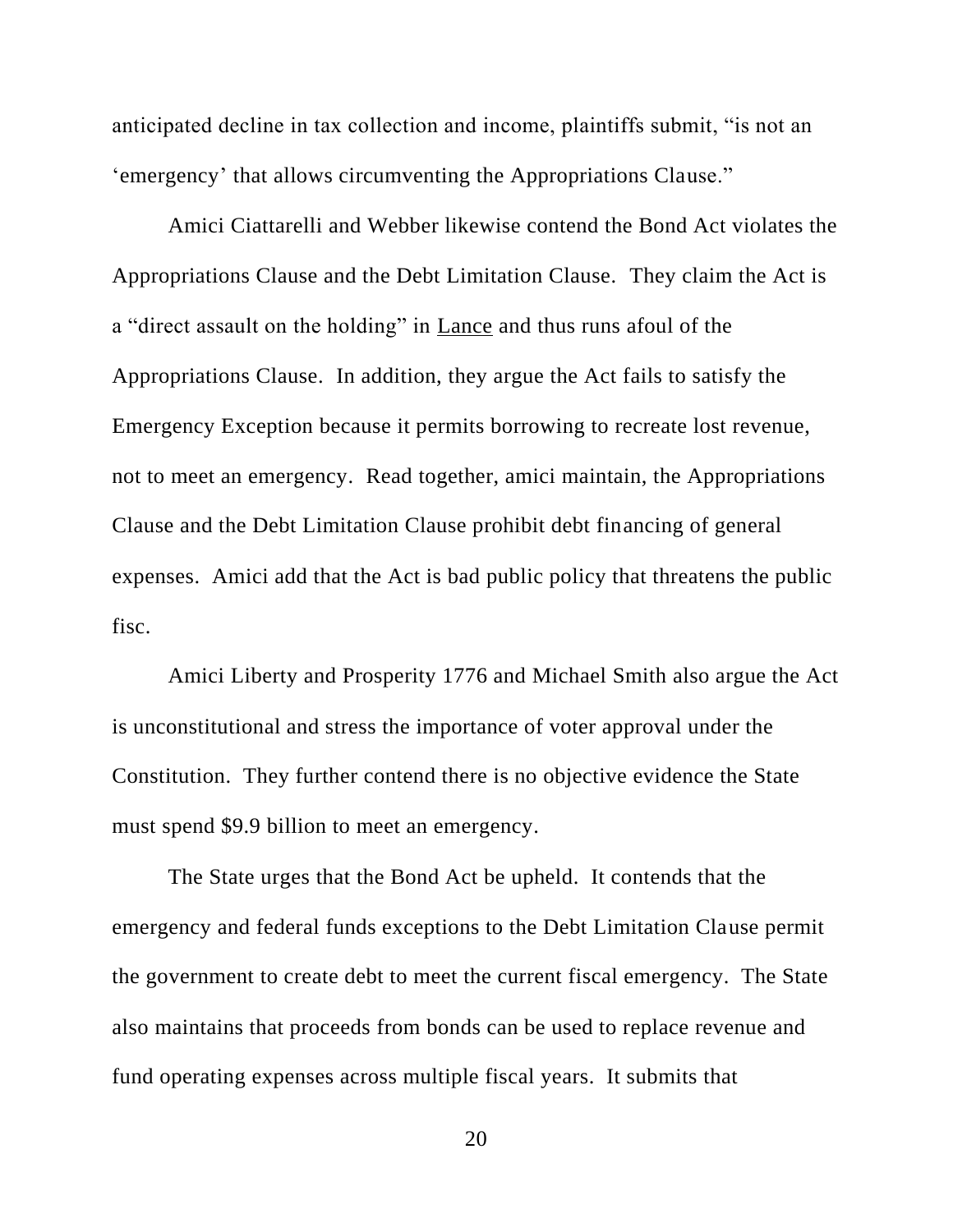longstanding practice confirms such a reading of the Debt Limitation and Appropriations Clauses. The State also draws on the Framers' intent in 1947, with the Great Depression in mind, to provide flexible tools to respond to fiscal emergencies.

According to the State, Lance does not call for a different result. Any ambiguity relating to the fiscal clauses, the State adds, should be resolved in favor of the more specific language of the Debt Limitation Clause. In the alternative, the State submits that if the Court finds the Bond Act is unconstitutional, it should exercise its equitable powers to fashion a remedy for the present fiscal emergency.

# IV. Interpretative Principles

Statutes challenged on constitutional grounds are entitled to a strong presumption of validity. State v. Buckner, 223 N.J. 1, 14 (2015); State v. Trump Hotels & Casino Resorts, Inc., 160 N.J. 505, 526 (1999); Hamilton Amusement Ctr. v. Verniero, 156 N.J. 254, 285 (1998). A law can be declared void only if its "repugnancy to the constitution is clear beyond reasonable doubt." Buckner, 223 N.J. at 14 (quoting Gangemi v. Berry, 25 N.J. 1, 10  $(1957)$ .

The Judiciary "has the obligation and the ultimate responsibility to interpret the meaning of the Constitution." State v. Lunsford, 226 N.J. 129,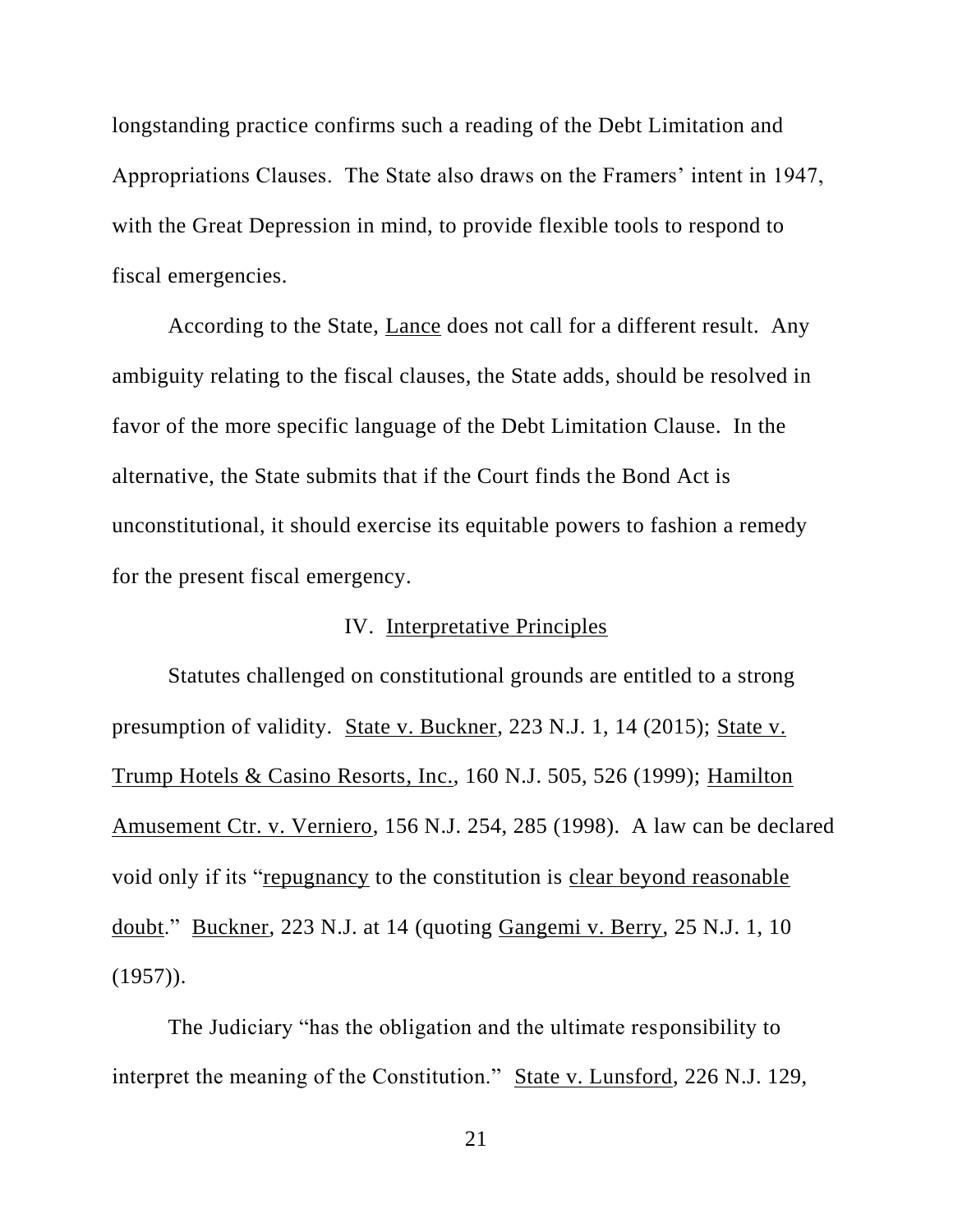153 (2016). When called on to do so, courts must apply the provisions of the constitution in a way "that serves to effectuate fully and fairly [their] overriding purpose." Trump Hotels, 160 N.J. at 527 (emphasis added) (citation and quotation marks omitted); see also Lance, 180 N.J. at 596.

To assess the constitutionality of a statute, courts are "guided by the language and history of the New Jersey Constitution." Lunsford, 226 N.J. at 153. Judges consider "the text and structure of the Constitution, the relevant historical materials, and, most importantly, the 'basic principles of our democratic system.'" Comm. to Recall Robert Menendez From the Office of U.S. Senator v. Wells, 204 N.J. 79, 123 (2010) (interpreting the Federal Constitution and quoting U.S. Term Limits, Inc. v. Thornton, 514 U.S. 779, 806 (1995)).

We look first to the plain language of a constitutional provision to understand its meaning and the Framers' intent. Buckner, 223 N.J. at 15. In doing so, courts give words their normal and ordinary meaning. Vreeland v. Byrne, 72 N.J. 292, 302 (1977). Absent "a clear indication to the contrary," when a word or phrase appears more than once, "it should have the same meaning throughout." L.A. v. DYFS, 217 N.J. 311, 333 (2014) (interpreting a statute and quoting Oldfield v. N.J. Realty Co., 1 N.J. 63, 69 (1948)). Beyond that, "resort may be had to pertinent constitutional and legislative history" to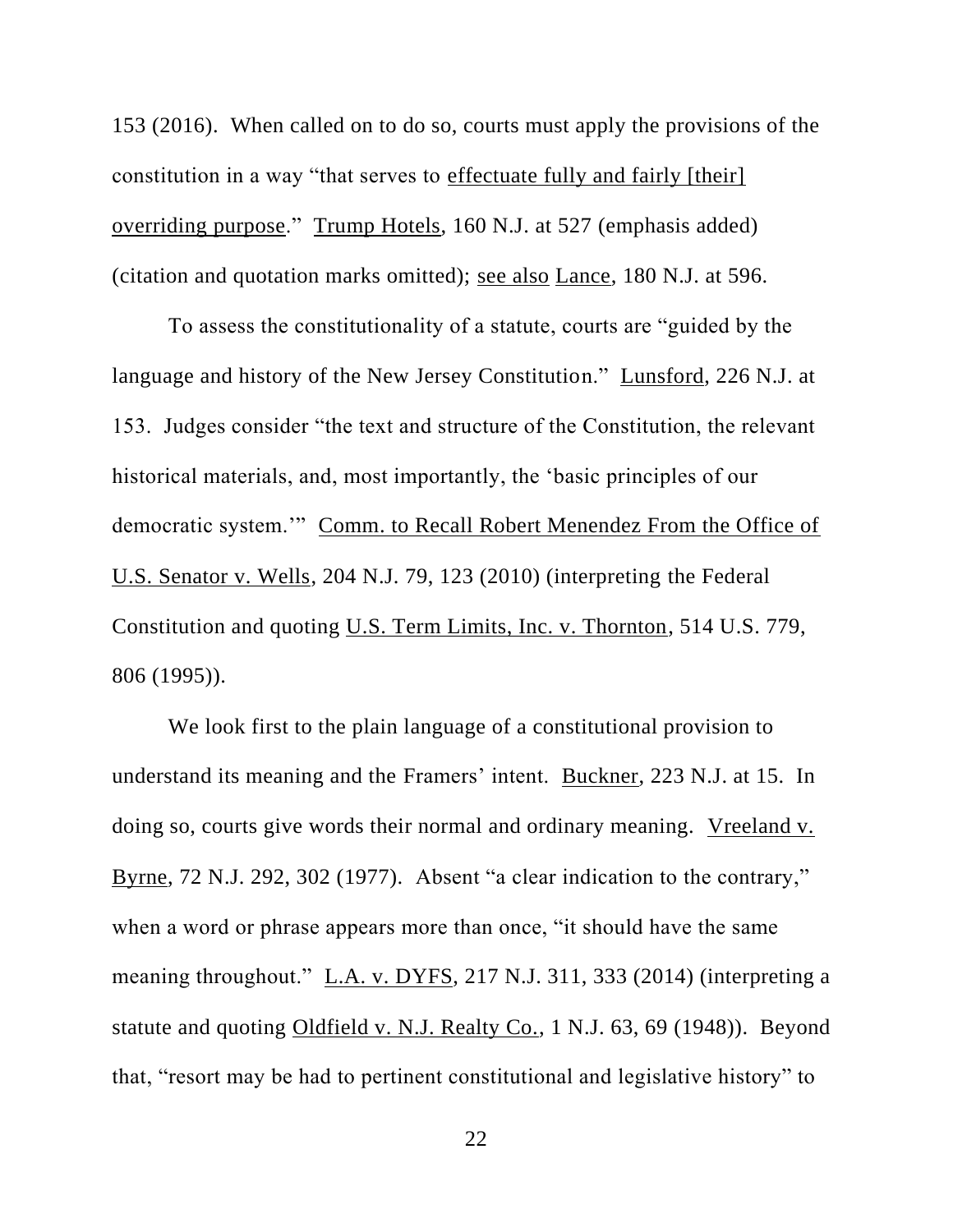help determine "the true sense and meaning of the language used." Atl. City Racing Ass'n v. Attorney Gen., 98 N.J. 535, 542 (1985).

Courts avoid interpretations that render language in the Constitution superfluous or meaningless. Burgos v. State, 222 N.J. 175, 203 (2015); State in Interest of K.P., 311 N.J. Super. 123, 139 (Ch. Div. 1997). Indeed, "when interpreting a constitution, 'real effect should be given to all the words it uses.'" State Conference-NAACP v. Harvey, 381 N.J. Super. 155, 159 (App. Div. 2005) (quoting Myers v. United States, 272 U.S. 52, 151 (1926)).

Courts must also avoid interpretations that lead to absurd results. See Sun Life Assurance Co. of Can. v. Wells Fargo Bank, N.A., 238 N.J. 157, 174 n.3 (2019) ("Statutes cannot 'be construed to lead to absurd results. All rules of construction are subordinate to that obvious proposition.'" (quoting State v. Provenzano, 34 N.J. 318, 322 (1961))); Perez v. Zagami, LLC, 218 N.J. 202, 214 (2014) (same). "[W]hen 'a literal interpretation would create a manifestly absurd result . . . ,' courts may consider [a] law's overall purpose for direction." Sussex Commons Assocs., LLC v. Rutgers, 210 N.J. 531, 541 (2012) (quoting Hubbard ex rel. Hubbard v. Reed, 168 N.J. 387, 392 (2001)).<sup>25</sup>

<sup>&</sup>lt;sup>25</sup> "When confronted with words whose literal application would cause absurd, anomalous or otherwise inconceivable results, courts must always be prepared to ask whether the 'instant case involves a situation which apparently escaped the attention of the draftsman.'" First Nat'l Bank of Chicago v. Bridgeton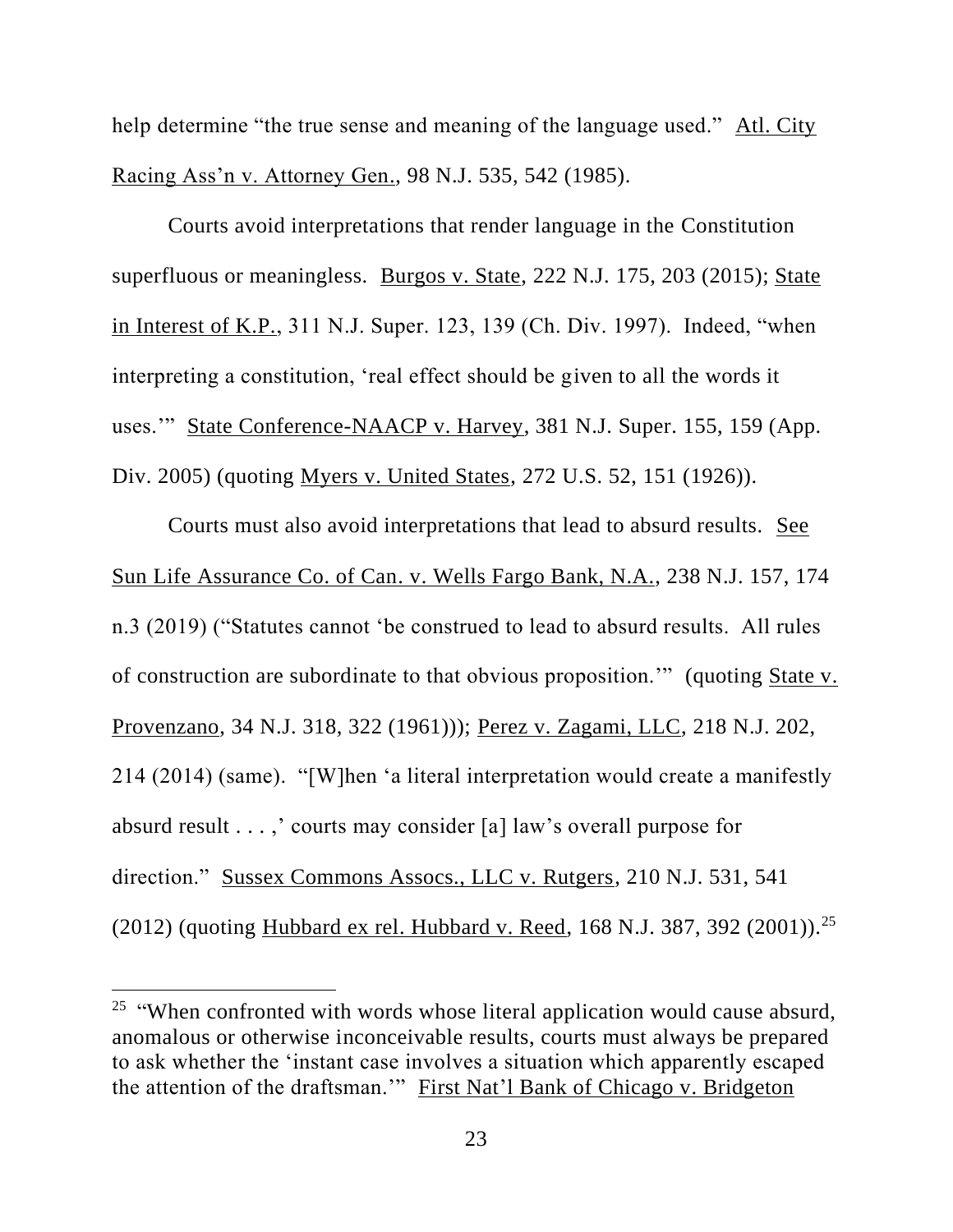Those principles apply with equal force to the interpretation of both statutory language and the text of the Constitution.

In the end, "[t]he polestar of constitutional construction is always the intent and purpose of the particular provision." State v. Apportionment Comm'n, 125 N.J. 375, 382 (1991). In this case, with two relevant provisions, "[t]he true rule of construction 'is not to consider one provision of the Constitution alone, but to contemplate all,'" in order to give effect to the purpose of the Constitution as a whole. Behnke v. N.J. Highway Auth., 13 N.J. 14, 26 (1953) (quoting Downes v. Bidwell, 182 U.S. 244, 312 (1901)).

# V. History

To fully understand the fiscal framework of the modern Constitution and the interplay between the current Appropriations and Debt Limitation Clauses, we first trace the relevant constitutional history relating to appropriations and debt limits. That history reveals the extent to which the Framers of the 1947 Constitution were influenced by the recent experience of the Great Depression and the need for the State to be able to respond to emergencies.

Mun. Port Auth., 338 N.J. Super. 324, 327 (App. Div. 2001) (quoting Dvorkin v. Township of Dover, 29 N.J. 303, 313 (1959) (involving statutory interpretation)).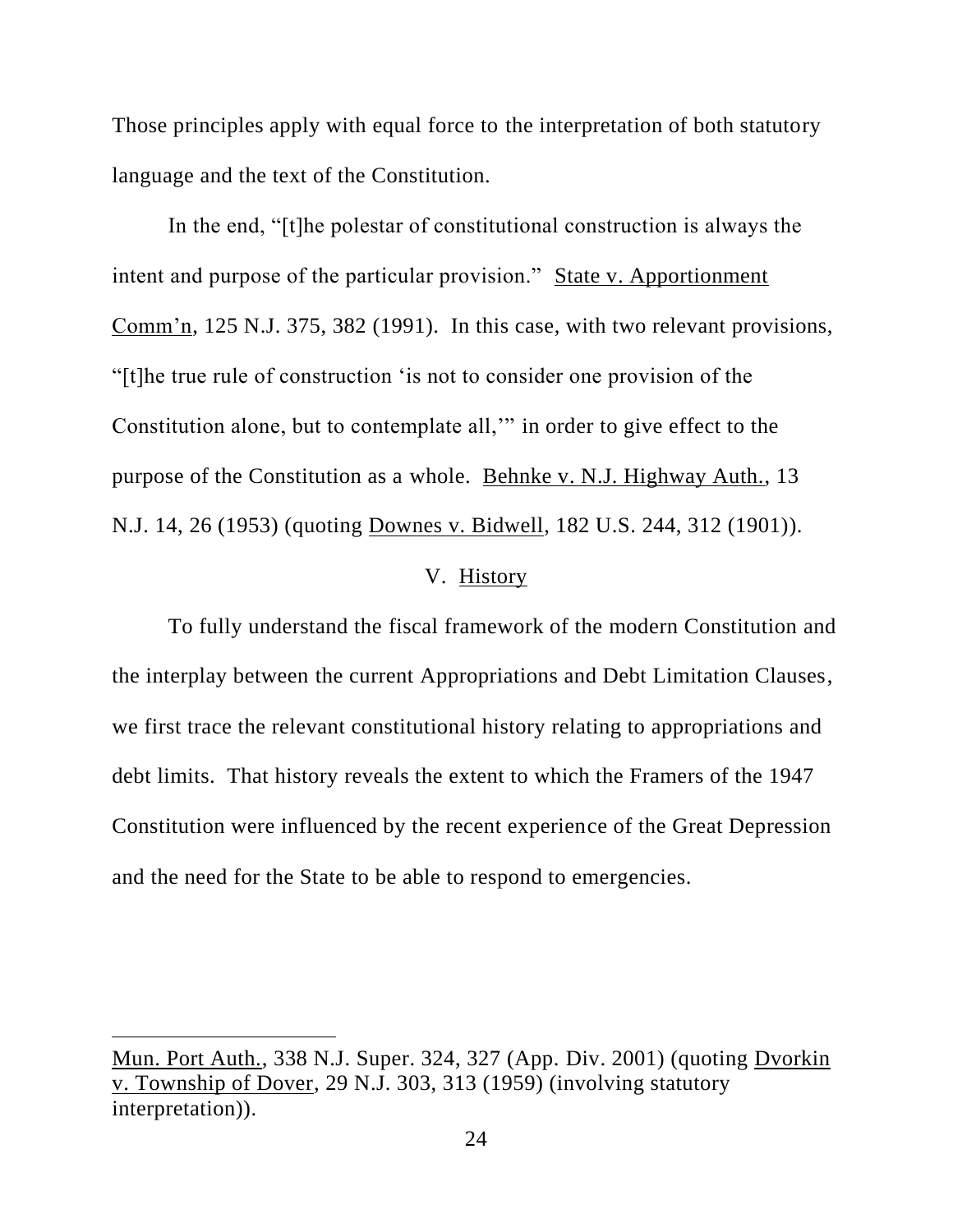A.

The fiscal clauses first appeared in the 1844 Constitution. The threadbare Appropriations Clause of Article IV, Section 6, Paragraph 2 of the 1844 Constitution did not require a single, balanced budget. It merely provided that "[n]o money shall be drawn from the treasury but for appropriations made by law." N.J. Const. of 1844 art. IV,  $\S$  6,  $\P$  2. The clause did not attract much attention or debate. See Proceedings of the New Jersey State Constitutional Convention of 1844 (1844 Proceedings) 114, 519 (1942) (presenting the proposed clause and noting it was "agreed to, without amendment").

The longer Debt Limitation Clause garnered significantly more attention. "As in most states, New Jersey's Debt Limitation Clause had its origins in the depression years that followed the economic boom of the 1830s." Lonegan v. State (Lonegan I), 174 N.J. 435, 443 (2002).

> Early in the 19th Century many of the states borrowed for the development of highways, canals and other internal improvements. Business boomed, money was plentiful, and the states had little difficulty in selling their bonds. By 1840 the bonded indebtedness of the states exceeded the then tidy sum of \$200,000,000. However, with the aftermaths of the financial crisis of 1837, the borrowing states found themselves in difficulties and many states defaulted on their bond obligations.

[Clayton v. Kervick, 52 N.J. 138, 146-47 (1968).]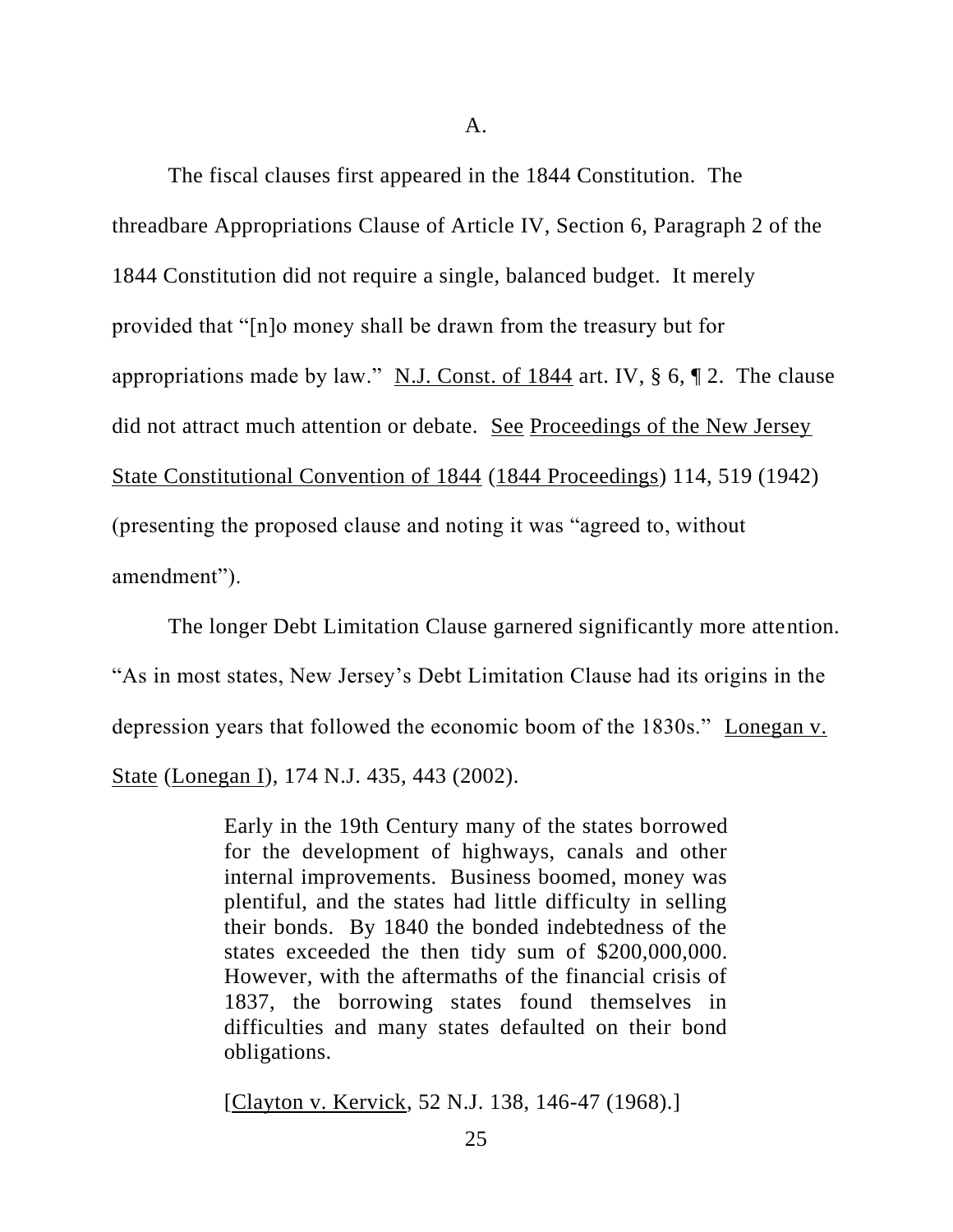"New Jersey was not caught 'so badly as were some of the other states' in the national 'speculative boom in internal improvements, in new business, . . . and in land operations' in the '20's and early '30's." John Bebout, "Introduction" to 1844 Proceedings, at xciv (quoting Eugene E. Agger, "Banking in New Jersey," in 4 New Jersey, A History 1213-14, 1223 (Irving S. Kull, ed., 1930)). Nevertheless, it is clear that "the delegates to the 1844 Constitutional Convention had in mind liability such as State bond indebtedness." Clayton, 52 N.J. at 147. Indeed, "[t]he history of the times renders evident the purpose of the 1844 provision." Id. at 146.

When Rhode Island adopted its first state constitution in 1842, it included the nation's first limitation on state debt. See Amos Tilton, "Constitutional Limitations on the Creation of State Debt," in 2 Proceedings of the Constitutional Convention of 1947 (1947 Proceedings) 1708, 1709 (1951). The Rhode Island clause provided that

> [t]he general assembly shall have no power, hereafter, without the express consent of the people, to incur state debts to an amount exceeding fifty thousand dollars, except in time of war, or in case of insurrection or invasion; nor shall they in any case, without such consent, pledge the faith of the state for the payment of the obligations of others. This section shall not be construed to refer to any money that may be deposited with this state by the government of the United States.

[R.I. Const. of 1842 art. IV, § 13 (emphasis added).]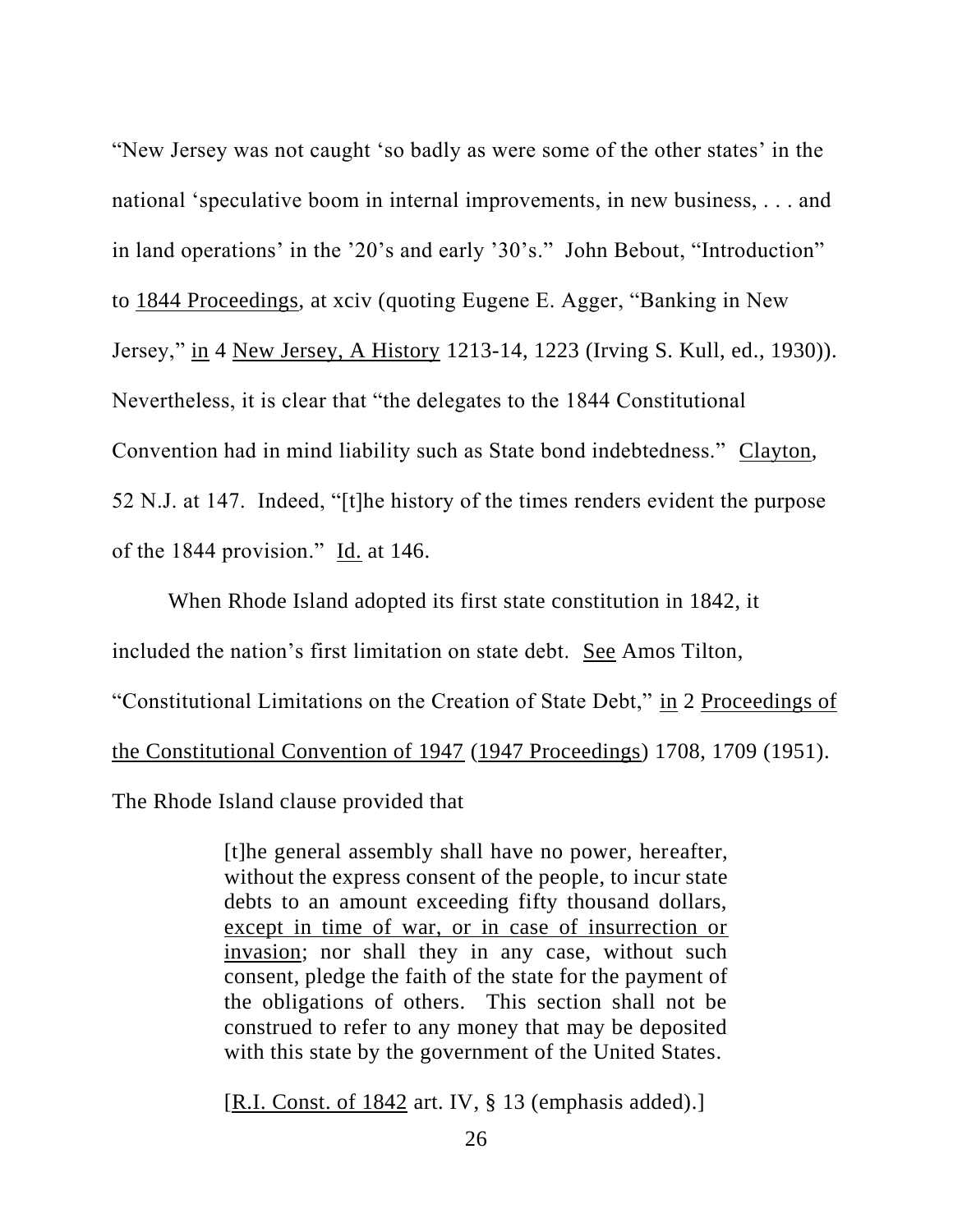Two years later in New Jersey, the Committee on the Legislative Department presented a draft debt limitation provision for the New Jersey Constitution. See 1844 Proceedings at 111-15. Section Nineteen of the draft permitted double the amount of debt (\$100,000); supplied greater detail as to how debt would be calculated, spent, obtained, and repaid; and included the exception contained in the Rhode Island provision "for purposes of war, or to repel invasion, or to suppress insurrection." Id. at 114.

Various parts of the proposal were debated, with particular attention to the amount of time for the repayment of borrowed money. See generally id. at 310-11, 519-22. Ultimately, the twenty-year time period in the draft was expanded to thirty-five years, and the final clause retained the exception in the Rhode Island Constitution of 1842 for times of war, invasion, and insurrection. N.J. Const. of 1844 art. IV, § 6, ¶ 4.

The Legislature invoked the exception on several occasions during the Civil War. See  $L_1$  1861 (extra session), c. 8 (authorizing the issuance of up to \$2 million in general obligation bonds to pay expenses related to suppressing the rebellion and repelling any invasion); L. 1863, c. 250 (authorizing an additional \$1 million in bonds);  $\underline{L}$ . 1864,  $\underline{c}$ . 433 (same).<sup>26</sup>

<sup>&</sup>lt;sup>26</sup> Funds raised were used for "supplies of every kind pertaining to  $\dots$ recruiting, subsisting, clothing, arming, equipping, and transporting" troops,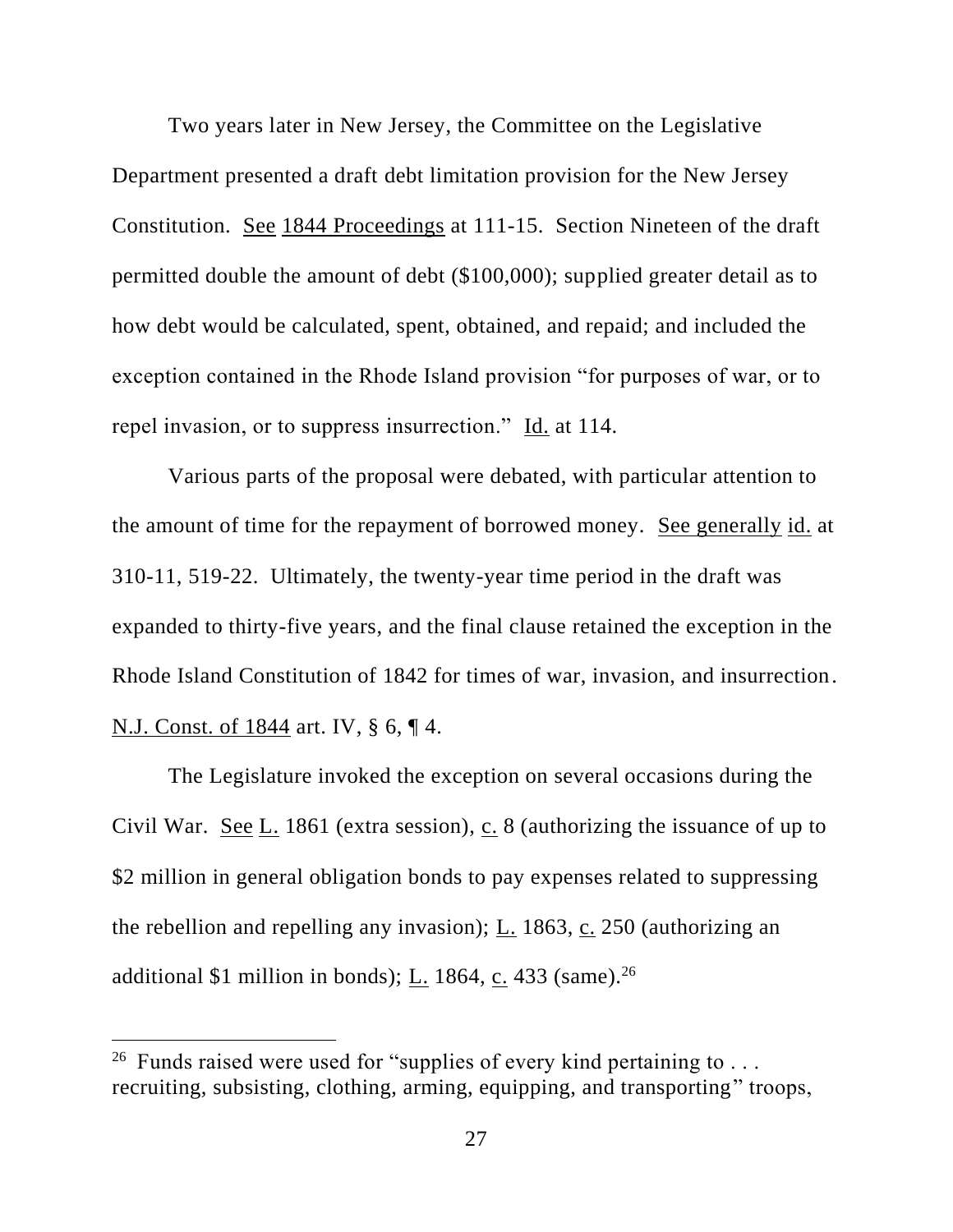B.

When the 1947 Constitution was adopted, both the Appropriations Clause and the Debt Limitation Clause were expanded.

1.

Dedicated funds and related concerns -- a point of focus and contention at the 1947 Convention -- drove the expansion of the Appropriations Clause.

The 1844 Constitution "deal[t] with state finances in four short paragraphs," leaving "the state fiscal structure . . . almost entirely" to be resolved through legislation. George C. Skillman & Sidney Goldmann, "The Single Budget, Single State Fund and Single Fiscal Year: The Preparation of the Budget as an Executive Function," in 2 1947 Proceedings 1668, 1668. As a result, "[b]eginning with 1923 there had been two fiscal years in state affairs -- the calendar year of the Highway Department and the July 1-June 30 fiscal year of the State Government." Id. at 1670. Eventually, arguments to abolish different fiscal years and dedicated or special funds prevailed, and a single fiscal year and budget were adopted through legislation in 1944 and 1945. See id. at 1671-83.

Lewis Perrine, Annual Report of the Quartermaster General for the Year 1862 3 (Jan. 13, 1863); for medical services including opening two hospitals, see id. at 19-23; as well as for payments to "families or dependent widowed mothers" of soldiers totaling nearly \$750,000 per year, R.F. Stockton, Jr., Annual Report of the Adjutant General for the Year 1862 16 (Dec. 31, 1862).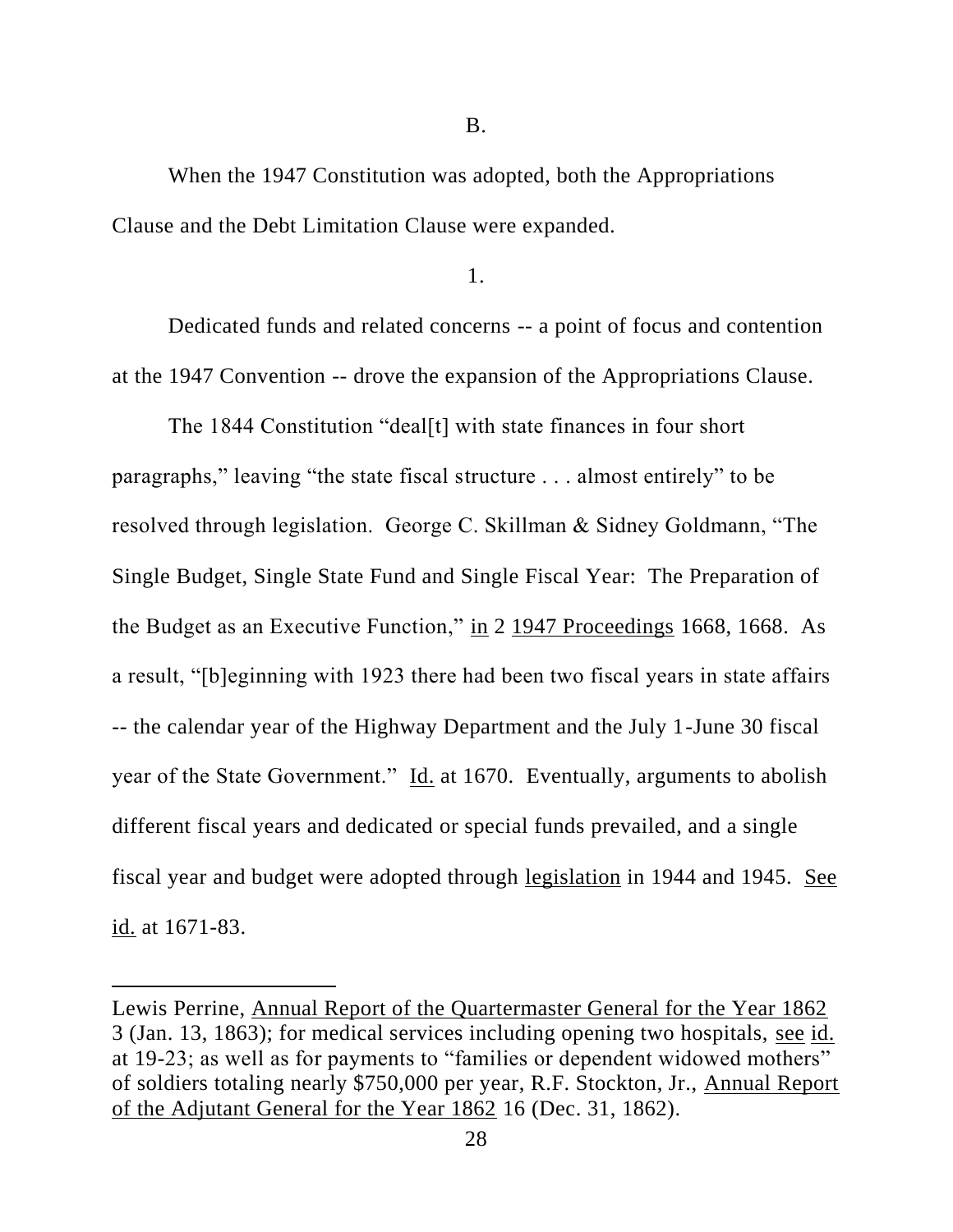At the 1947 Convention, many favored preserving those statutory protections in the Constitution. Abram M. Vermeulen, Supervisor of the Accounting Bureau of the Department of Taxation and Finance, for example, was of the view that the Appropriations Clause of 1844 "does not go far enough." 5 1947 Proceedings 542. He explained that

> [t]here should be a single, all-inclusive budget covering expenditures for all departments. Legislation presently provides for this. This legislation should be protected in the Constitution so that we could never revert to a system such as prevailed before 1944. The State Highway Department formerly operated under a different fiscal year and under a separate budget from the rest of the State.

[Ibid.]

James Kerney, Jr., testified similarly on behalf of the New Jersey Committee

for Constitutional Revision. Id. at 646, 649-50.

A. R. Everson, Executive Vice-President of the New Jersey Taxpayers'

Association, tied the need to abolish dedicated funds to the fiscal exigencies

that accompanied the Great Depression and argued that a single treasury would

better enable the State to meet similar fiscal catastrophes in the future:

 One of the most powerful arguments against dedication of funds was provided during the depression when we were faced with the question of utilizing available highway funds to keep the people from starving, or retaining these funds to build roads. . . . In the dreary year of 1932, for example, over \$8,000,000 was diverted from the State Highway Fund, the motor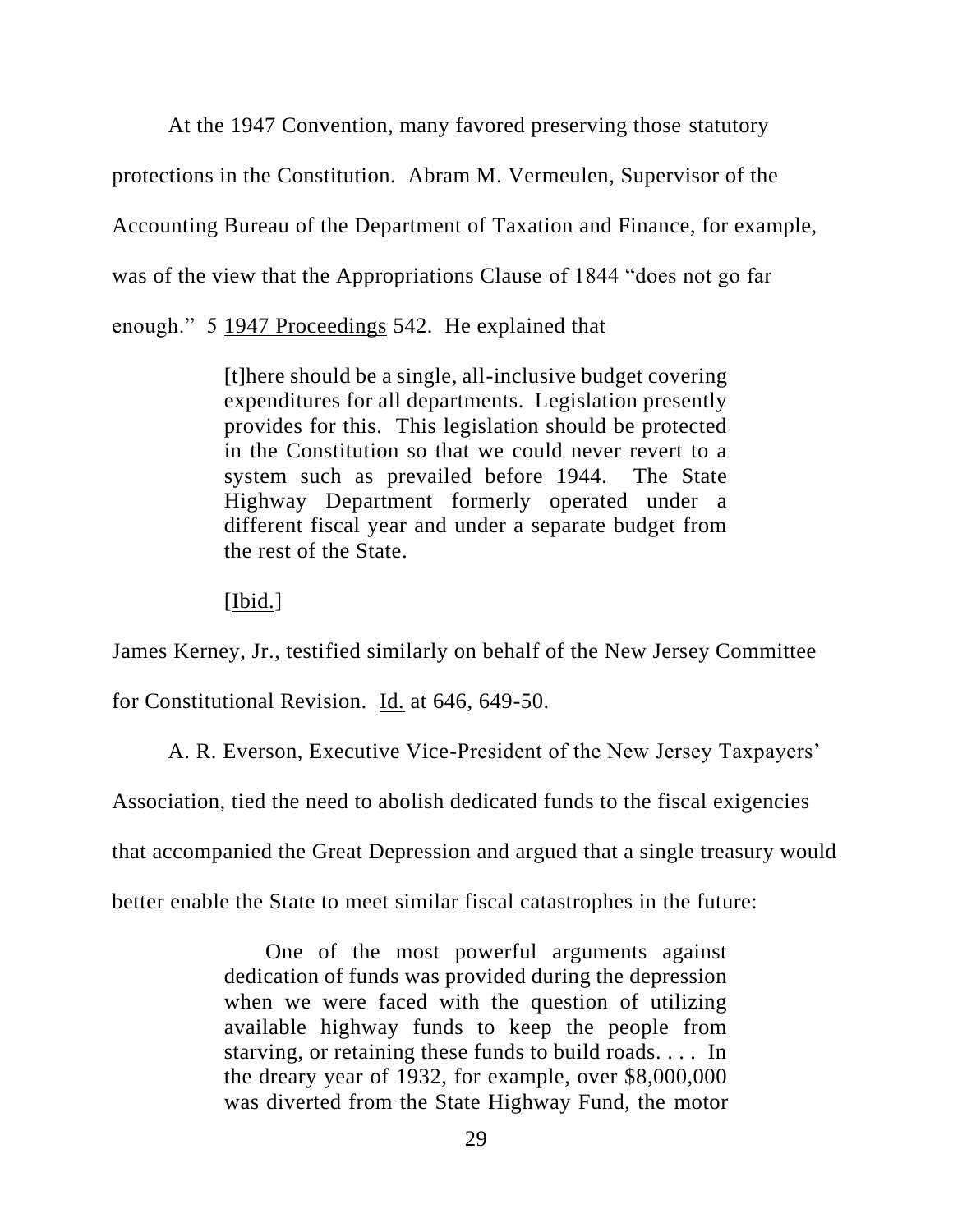vehicle fuel tax and the motor vehicle license tax, to state unemployment funds to sustain human life.

 From 1931 through 1939, an eight-year period, the State expended for emergency relief over \$143,000,000. Of this amount, \$31,000,000 came from the State Highway Fund . . . . If we now dedicate highway and kindred funds by constitutional provision, we shall forever seal off this vital source of revenue and foreclose its use for human need should the chaos and disaster of a depression or any other catastrophe come upon us again in New Jersey. . . . You cannot be sure today, when you are writing a Constitution for years to come, that nothing like this will ever happen again.

[Id. at 741, 743 (emphasis added).]

Irene Baldwin, testifying on behalf of the New Jersey League of Women

Voters, likewise anticipated that emergency appropriations might be needed

when she spoke in "favor of all state monies in a single treasury." Id. at 748.

The Revision Commission of 1941 also supported a single fiscal year

and budget, and one general appropriations bill. See Report of the

Commission on Revision of the New Jersey Constitution, in 5 1947

Proceedings 827, 827-29. Among other suggestions, the Commission

recommended the following expansion to the Appropriations Clause:

No other bill appropriating public money for any purpose shall be enacted unless it shall (1) provide for some single object or purpose, (2) receive the affirmative votes of two-thirds of the membership of each house of the Legislature, and (3) together with all prior appropriations for the same fiscal period, shall not exceed the total amount of revenue available therefor.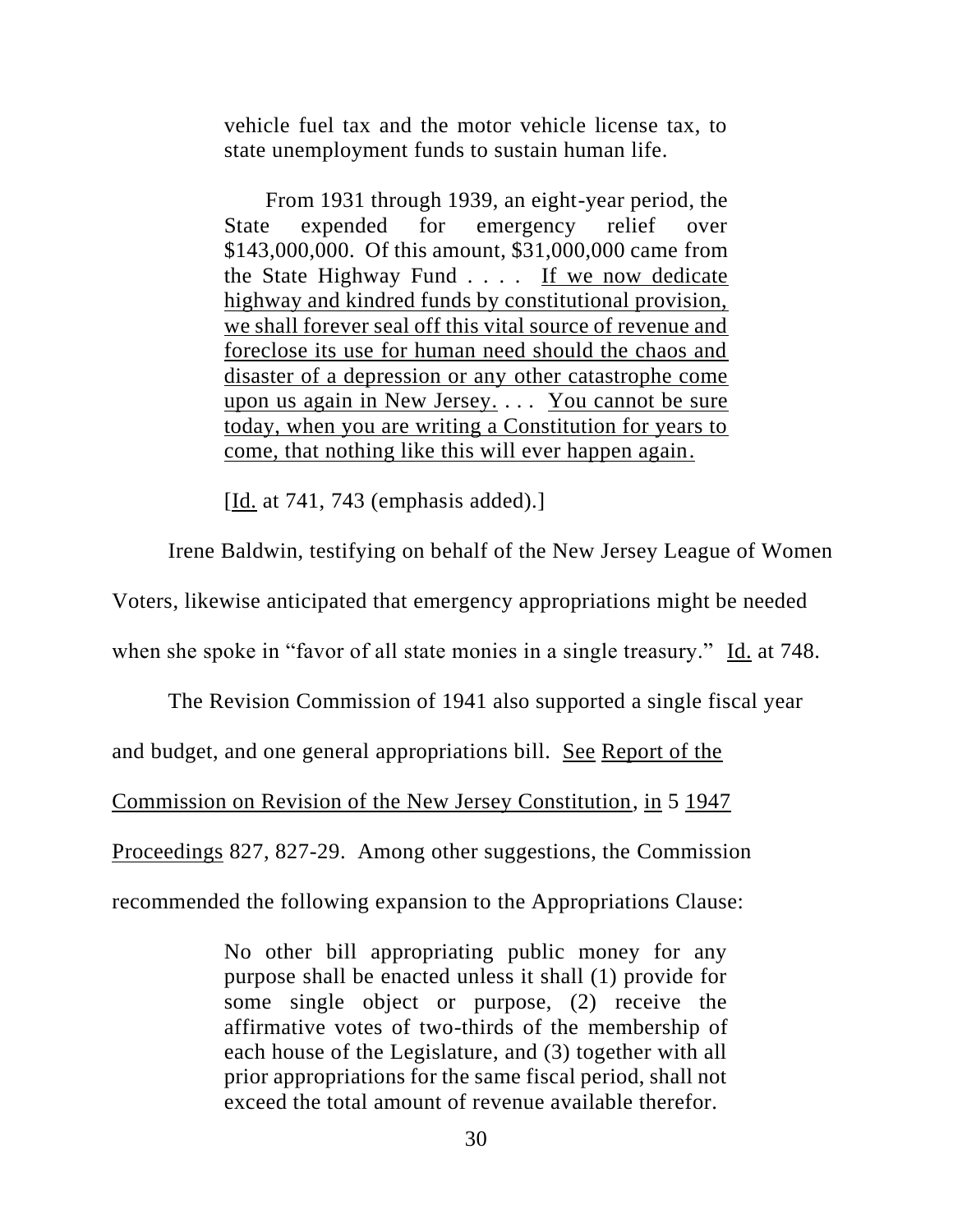# [Id. at 829.]

The Report explained the draft clause would both promote fiscal soundness and allow the State to respond to emergencies that might arise. Id. at 827-28; accord 5 1947 Proceedings 599-601 (testimony of Robert C. Hendrickson, State Treasurer, summarizing the Report).

The Committee on Taxation and Finance proposed an appropriations clause to the Convention on July 30, 1947. It featured a single budget and fiscal period but took a more flexible approach to emergencies than Treasurer Hendrickson and the Revision Commission had recommended. The Committee did not adopt the two-thirds-vote and single-object requirements for supplemental appropriations. Its proposed language instead spoke of reasonable foreseeability and limited the general annual appropriation law and additional appropriations to available and anticipated revenue, rather than available revenue alone. Proposal of the Committee on Taxation and Finance, in 2 1947 Proceedings 1234, 1235.

The Appropriations Clause adopted by the Convention contained the Committee's recommended language with only minor changes. See 2 1947 Proceedings 1241, 1306. The full text of the current clause appears in section VI below.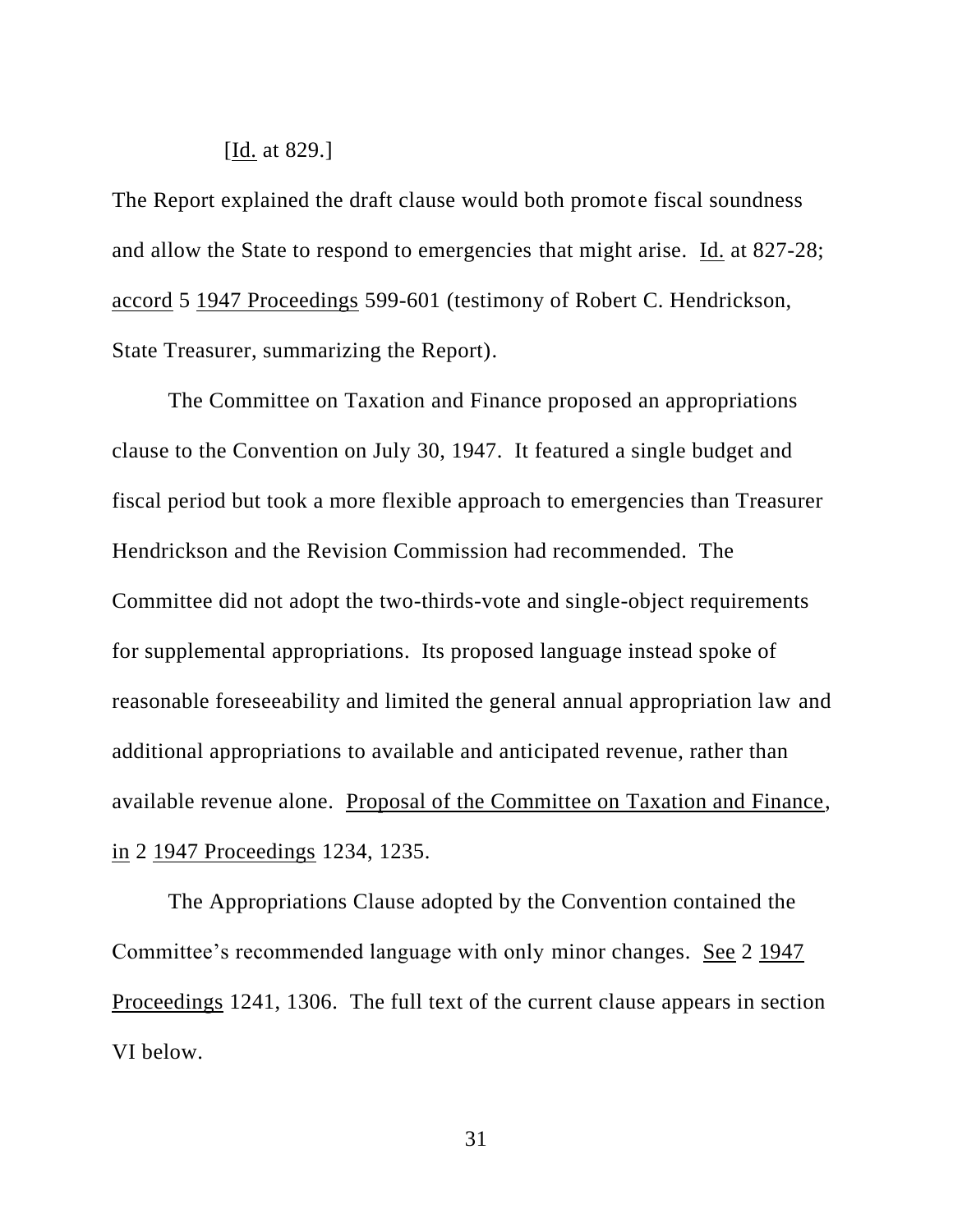Although the Debt Limitation Clause was the subject of considerable debate in 1844, "[n]o attempt was made to amend [that] provision" until the Commission on Revision's 1942 Report. Tilton, 2 1947 Proceedings at 1715. The Report of the Revision Commission proposed various changes to the clause but recommended retaining "the requirement of a referendum upon all

indebtedness exceeding \$100,000." 5 1947 Proceedings at 828.

As it did with the Appropriations Clause, the Committee on Taxation

and Finance generally took a more flexible approach than the Revision

Commission. The Committee proposed the following debt limitation clause to

the Convention on July 30, 1947:

The Legislature shall not, in any manner, create any debt or debts, liability or liabilities, of the State, which shall singly or in the aggregate with any previous debts or liabilities at any time exceed \$100,000.00, except for purposes of war, or to repel invasion, or to suppress insurrection, or to meet an emergency caused by act of God or disaster, unless the same shall be authorized by a law for some single object or work, to be distinctly specified therein; which law shall provide the ways and means, exclusive of loans, to pay the interest of such debt or liability as it falls due, and also to pay and discharge the principal of such debt or liability within thirty-five years from the time of the contracting thereof, and shall be irrepealable until such debt or liability, and the interest thereon, are fully paid and discharged. And no such law shall take effect until it shall, at a general election, have been submitted to the people, and have received the sanction of a majority of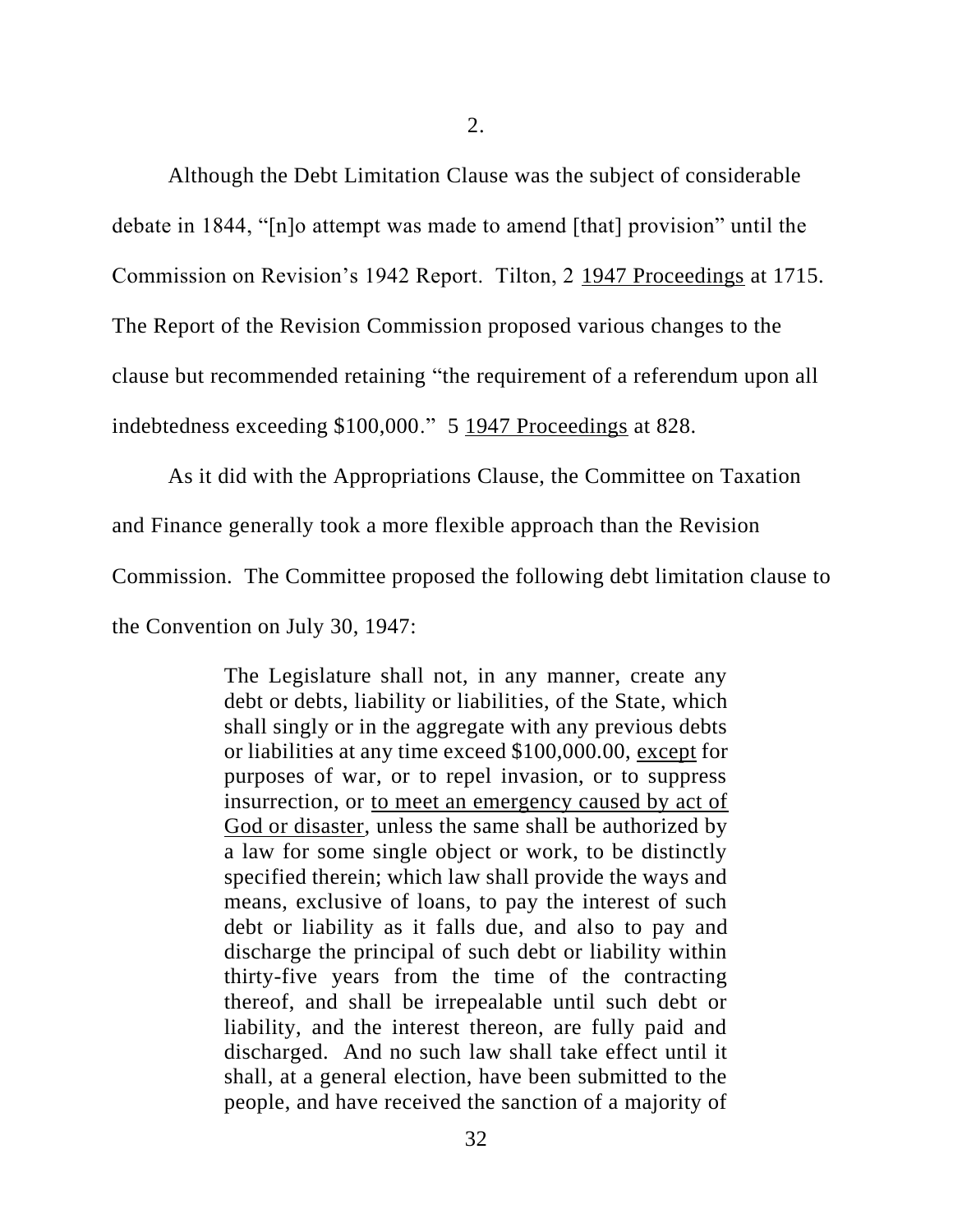all the votes cast for and against it at such election; and all money to be raised by the authority of such law shall be applied only to the specific object stated therein; and to the payment of the debt thereby created. This section shall not be construed to refer to any money that has been, or may be, deposited with this State by the Government of the United States.

 $[2 1947$  Proceedings 1235 (emphases added). $]^{27}$ 

Reporting for the Committee on August 5, 1947, Chairman Read

stressed the Committee's determination to remain flexible as to the manner of

debt acquired. See 1 1947 Proceedings 149. He also underscored that the

Committee expanded the 1844 Clause by adding to its exceptions for war,

invasion, and insurrection the phrase,

"or to meet an emergency caused by act of God or disaster," which was practically done in 1932 by the Legislature and looked upon with a great deal of propriety by the people of the State because those things had to be done. Therefore, we placed those words in there.

[Ibid. (emphases added).]

There can be little doubt that the practical enactment Chairman Read

referred to was the creation of the State Emergency Relief Administration,

 $27$  The underscored language was also included in the proposed 1944 Constitution, which was defeated at the polls. See Revised Constitution of 1944 art. VII, § 5; accord Tilton, 2 1947 Proceedings 1718-19; see also Robert F. Williams, The New Jersey Constitution 25 (2d ed. 2012).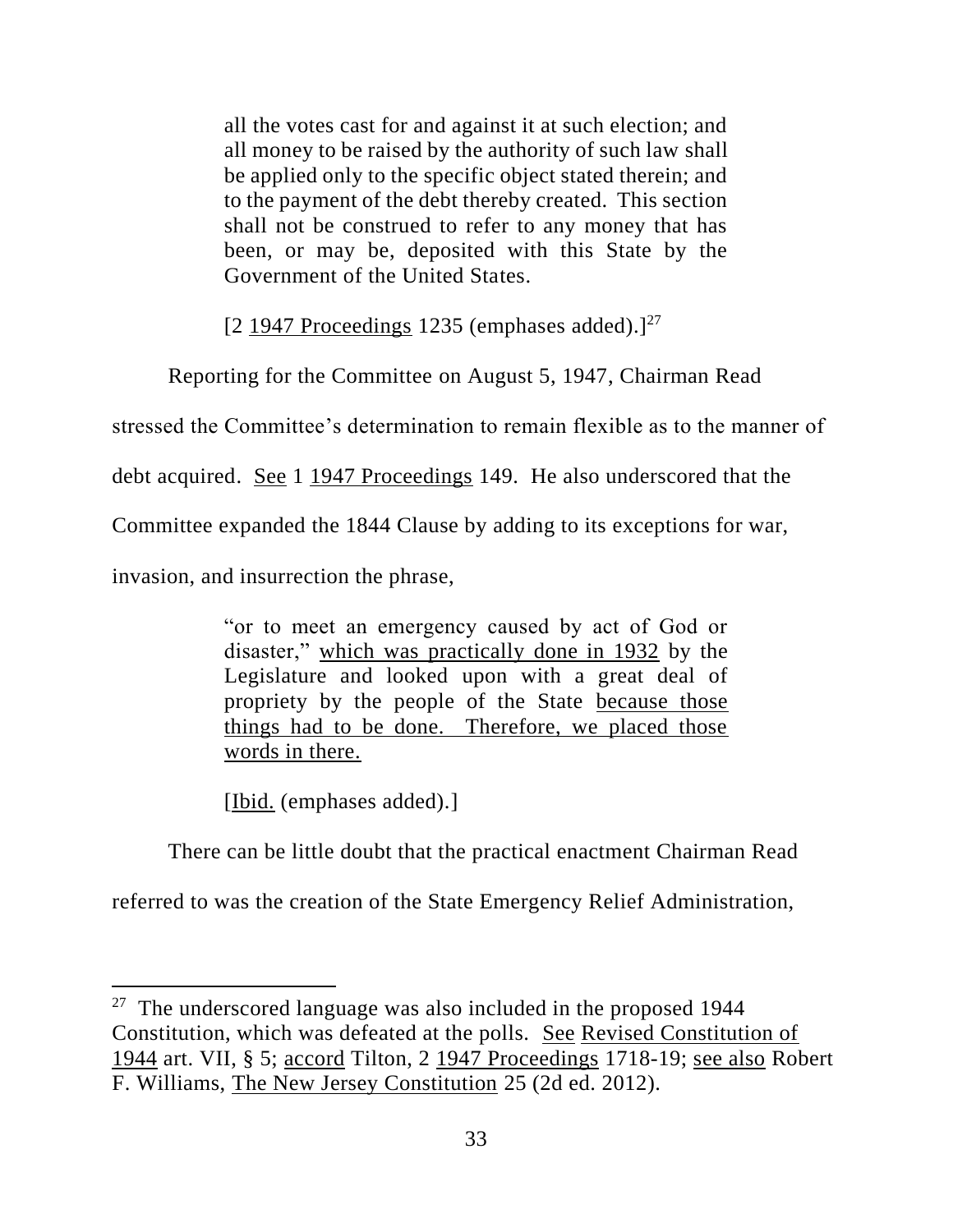accompanied by an initial appropriation of \$8 million, see L. 1931, c. 394, along with the 1932 authorization of \$20 million in bonds "for the relief of the unemployed and dependents in this State," see  $L$ . 1932, c. 251.<sup>28</sup> Indeed, "New Jersey's borrowing from 1932 to 1939 was mainly for the purpose of financing unemployment relief, with one issue in 1933 dedicated to educational aid." Tilton, 2 1947 Proceedings 1713. Because of those efforts, New Jersey's bonded indebtedness rose and reached a peak in 1935, "when the State's outstanding obligations totaled \$197,000,000." Ibid.

In response to the hardships of the Great Depression, the Emergency Relief Administration provided aid through food, shelter, fuel, clothing, health services, work projects, and support for governing bodies and state agencies. See State Emergency Relief Administration, Emergency Relief in New Jersey, October 13, 1931-April 15, 1936: Final Report to the Governor and to the Senate and General Assembly (Emergency Relief Final Report) 31-52 (July 31, 1936). The Administration also provided a diverse array of special programs including recreation activities, rural rehabilitation, relief gardens, adult education, student aid, junior college, and vocational rehabilitation, among

<sup>&</sup>lt;sup>28</sup> There were other relief provisions around the same time as well. <u>See, e.g.</u>, L. 1933, c. 398 (additional \$5 million "for the relief of the unemployed and dependents"); L. 1934, c. 255 (additional \$10 million); L. 1939, c. 329 (additional \$21 million).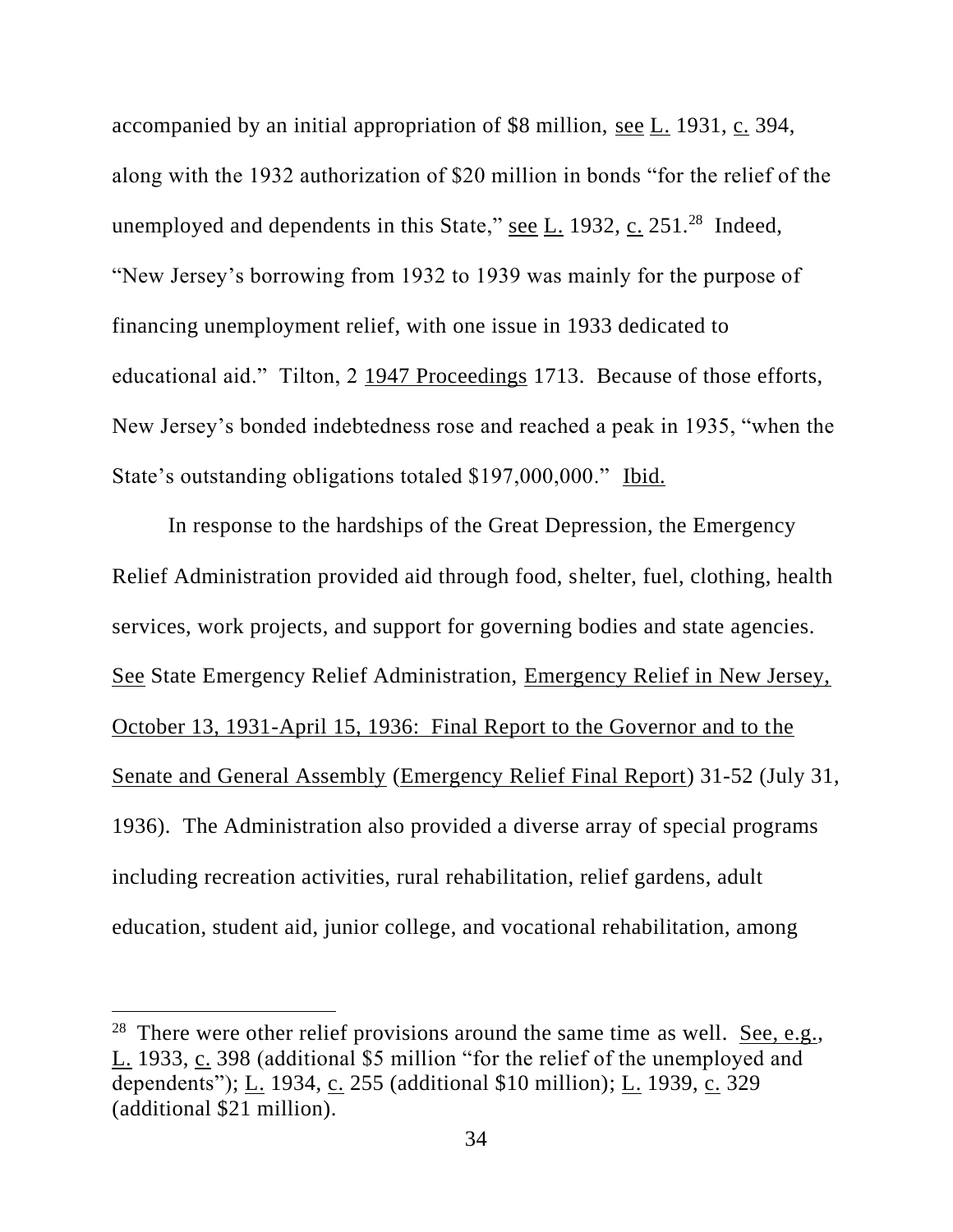others. Id. at 53-61. That history informs the meaning of the phrase "meet an emergency caused by disaster," which the Framers added to the 1947 Constitution.

As required under the 1844 Constitution, which did not have an emergency exception, the Depression-relief bond measures identified above were submitted for voter approval at general elections. At the 1947 Convention, James J. Smith, on behalf of the New Jersey State League of Municipalities, opposed any constitutional provision that would dedicate certain tax revenues to highway funds. See 5 1947 Proceedings 720. Beyond that, Smith asserted in his testimony that citizens benefit when the Legislature has the authority to respond to emergencies without the need to amend the Constitution:

> [T]he original dedication of highway funds by the act of 1927 was a legislative enactment. A Legislature enacts laws to meet current needs. It developed during the depression years that the social welfare of the citizens of the State required that certain highway funds be diverted for unemployment relief which was more necessary at that time than the extension of our highway system. It was generally conceded that it was a very wise thing to do, and approximately \$65,000,000 was appropriated for relief.

> We do not know what lies ahead. It is quite possible that in the future the people of the State of New Jersey through their legislators would again decide to use highway funds and other funds for urgent needs. If such an emergency should arise it would be most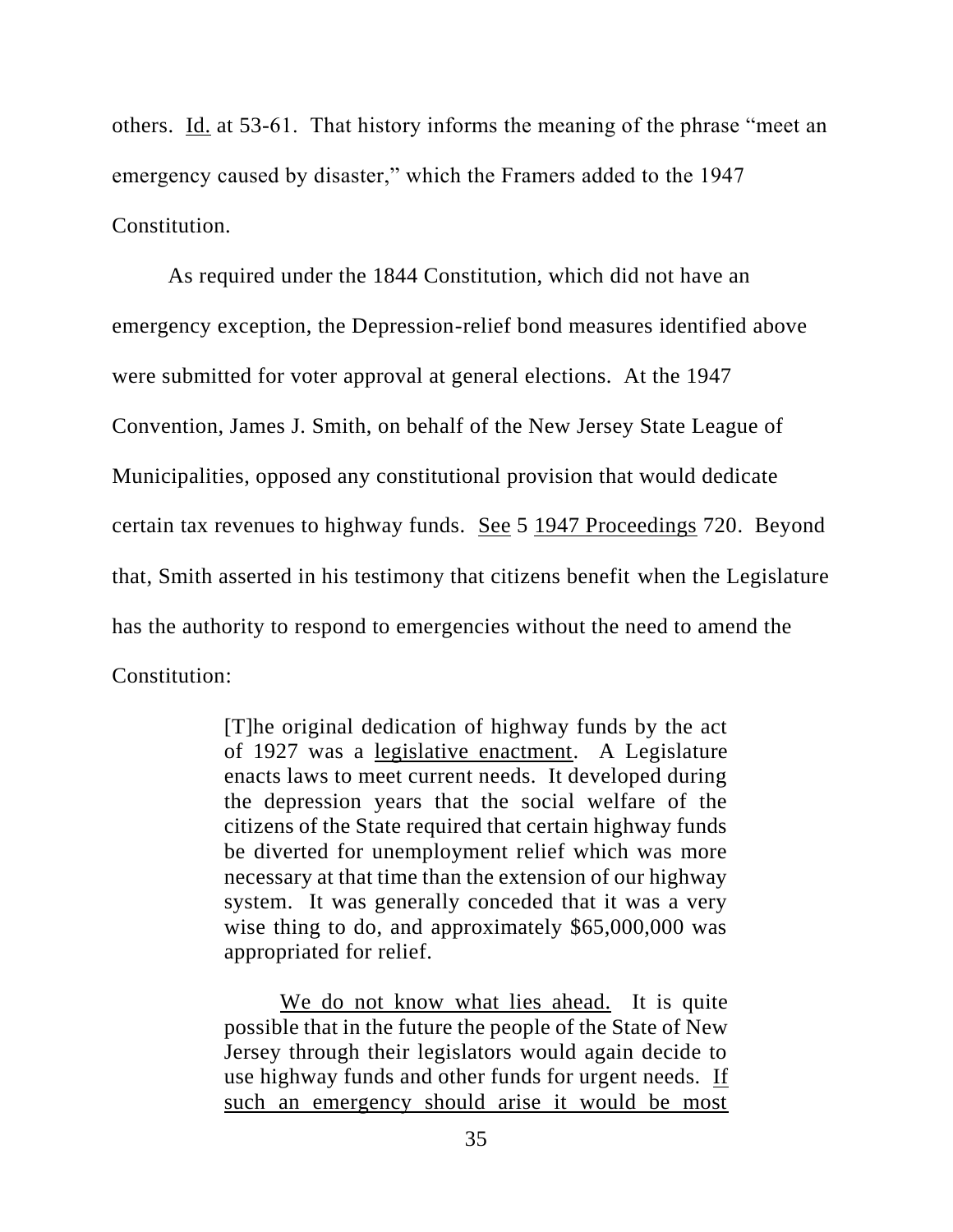unfortunate for us to find that to meet a pressing need would require an amendment to the State Constitution. Emergencies cannot be met or anticipated by a constitutional provision.

[Id. at 722 (emphases added).]

The revised Debt Limitation Clause the Framers adopted eliminated the need to divert dedicated funds at a time of emergency and also provided the State flexibility to borrow funds for emergencies without waiting for voter approval.

Chairman Read noted that, aside from the Emergency Exception, the Committee's proposed Debt Limitation Clause was "practically the same as the [1844] one." 1 1947 Proceedings 149. A later amendment replaced the \$100,000 cap with a one-percent limit. See 2 1947 Proceedings 1240. The full text of the current Debt Limitation Clause appears in section VII below.

 $C<sub>c</sub>$ 

In sum, the history of the fiscal provisions reveals the extent to which they were shaped by the times. The short Appropriations Clause adopted in 1844 generated little discussion or disagreement at that constitutional convention. In 1947, by contrast, considerable debate about the existence of two fiscal years and numerous dedicated funds led to an expanded Appropriations Clause that calls for a single general appropriations act and a balanced budget. And the Debt Limitation Clause, initially adopted in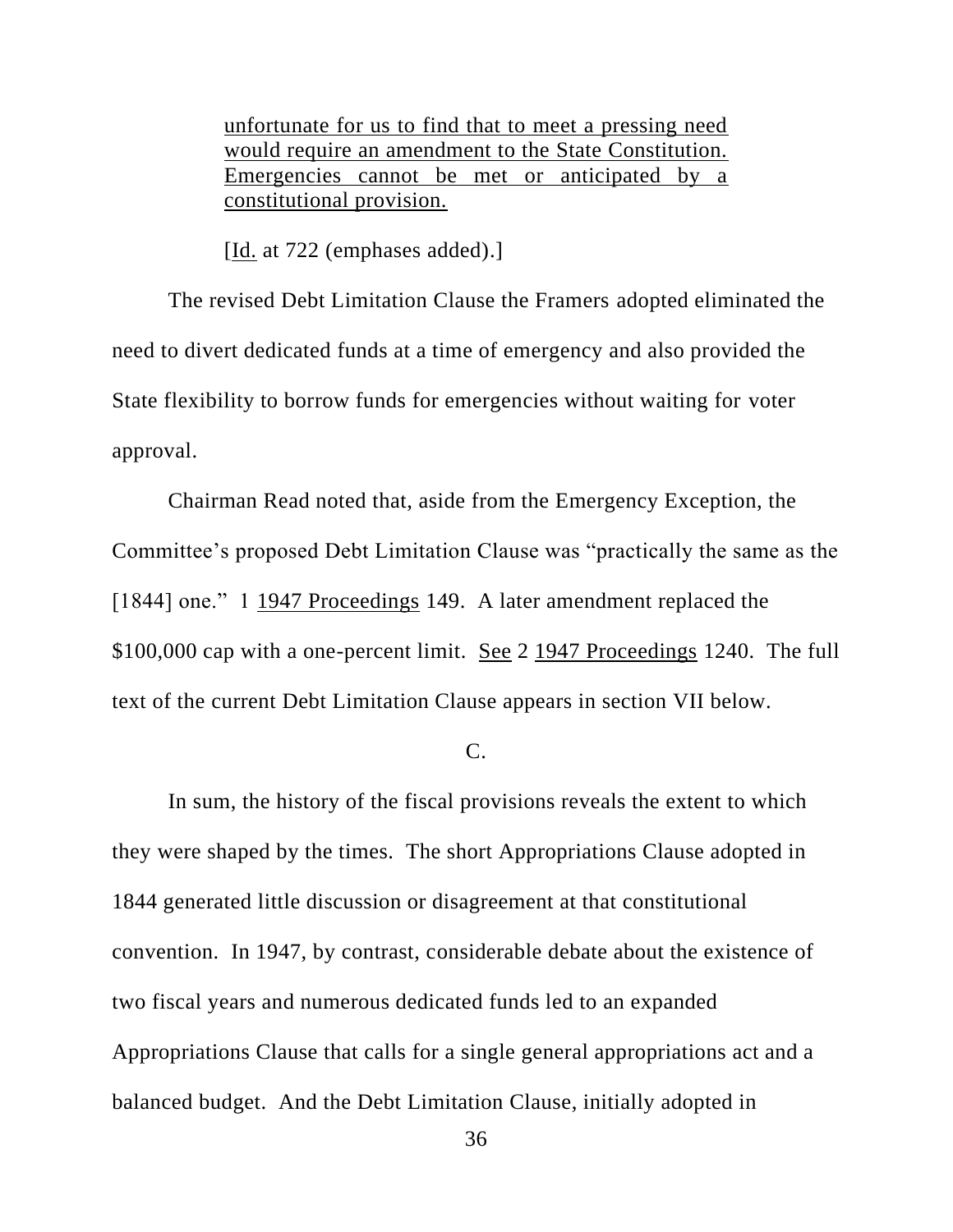response to financial crises encountered by other states, was made more flexible in 1947 with the shift from a \$100,000 to a one-percent cap and the added exception for borrowing "to meet an emergency caused by disaster." The latter change, in particular, reflected the events of the Great Depression experienced in New Jersey and the lessons learned from them.

We turn next to the current version of the two clauses and recent case law that interprets them.

# VI. Appropriations Clause

The Appropriations Clause calls for "the State's finances [to] be

conducted on the basis of a single fiscal year covered by a single balanced

budget." City of Camden v. Byrne, 82 N.J. 133, 151 (1980); see also Burgos,

222 N.J. at 206. The Clause provides as follows:

No money shall be drawn from the State treasury but for appropriations made by law. All moneys for the support of the State government and for all other State purposes as far as can be ascertained or reasonably foreseen, shall be provided for in one general appropriation law covering one and the same fiscal year; except that when a change in the fiscal year is made, necessary provision may be made to effect the transition. No general appropriation law or other law appropriating money for any State purpose shall be enacted if the appropriation contained therein, together with all prior appropriations made for the same fiscal period, shall exceed the total amount of revenue on hand and anticipated which will be available to meet such appropriations during such fiscal period, as certified by the Governor.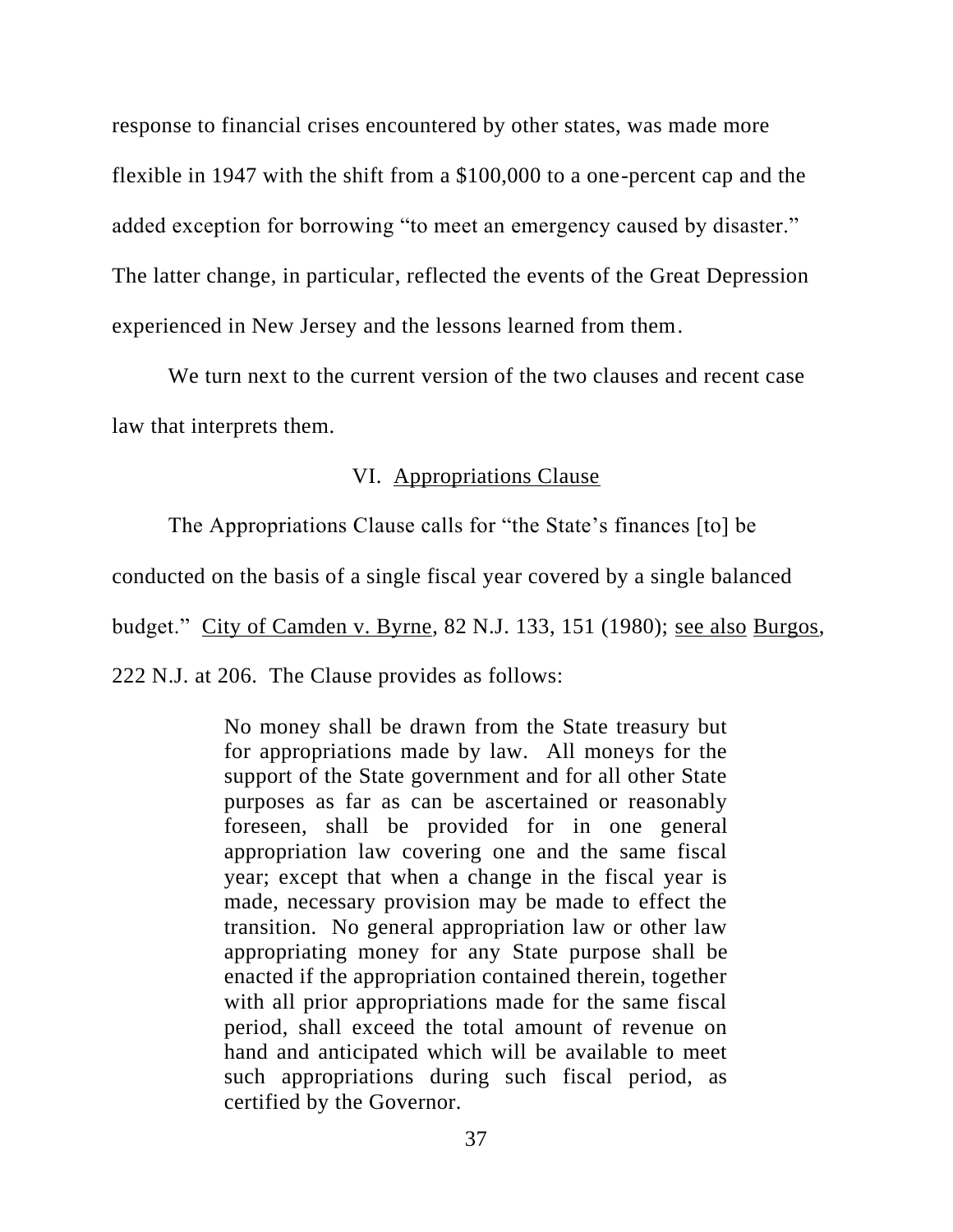[N.J. Const. art. VIII, § 2, ¶ 2.]

The Clause does not contain an emergency exception.

The Court interpreted the Appropriations Clause in Lance when it considered whether the State could "rely on borrowed funds to balance its annual budget." 180 N.J. at 593. That seminal case involved the FY2005 budget, which relied in part on \$1.9 billion in bond proceeds from the Cigarette Tax Securitization Act of 2004, L. 2004, c. 68, and the Motor Vehicle Surcharges Securitization Act of 2004, L. 2004, c. 70. Id. at 594. Proceeds from the bonds went to the General Fund, and the State was obligated by contract to repay those obligations, subject to appropriations from the Legislature. Ibid.

The Court held that proceeds from contract bonds "do not constitute 'revenue' for purposes of . . . the Appropriations Clause[], and cannot be used to balance the annual budget." Id. at 593. As the Court explained, "borrowed monies, which themselves are a form of expenditure when repaid, are not income (i.e., revenues)." Id. at 598. To rely on them to fund general expenses in the ordinary course would "defeat[] the very purpose behind the Appropriations Clause" -- "to bar the State from adopting an annual budget in which expenditures exceed revenues." Id. at 596. The Court referenced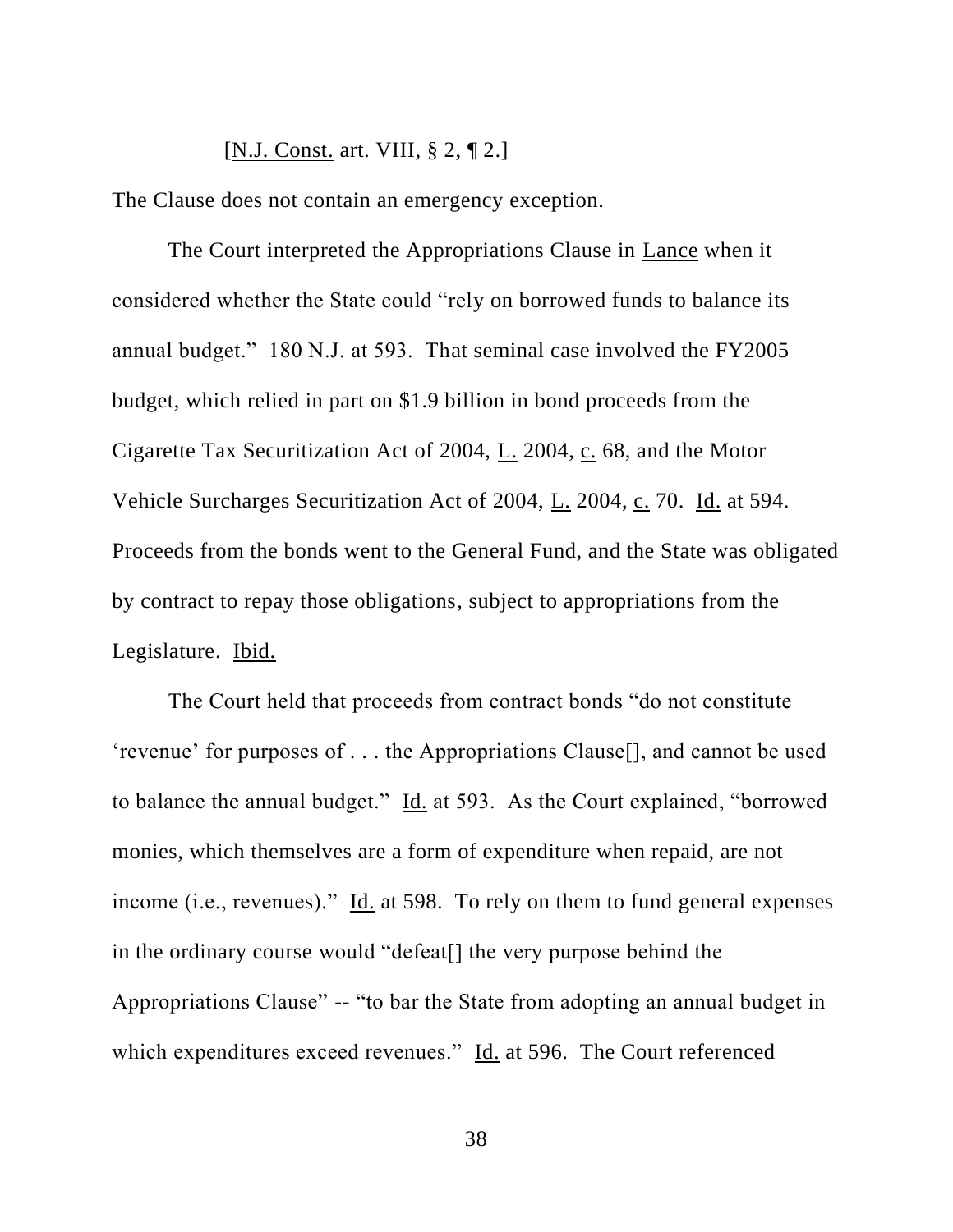several dictionary definitions for "revenue" in reaching that conclusion. Id. at 597-98.

The Court acknowledged its ruling might require a "significant . . . if not ... complete overhaul of  $\lceil \cdot \rceil$  the current fiscal year's budget." Id. at 599. Because the "disruption to the State government could be great" and the "legislative and executive branches acted in good faith," the Court applied its holding prospectively. Ibid.

The Court in Lance declined to consider plaintiffs' challenge under the Debt Limitation Clause -- noting the question raised had been resolved in Lonegan v. State (Lonegan II), 176 N.J. 2 (2003) -- and had no other reason to consider that Clause or the Emergency Exception. See 180 N.J. at 593.

# VII. Debt Limitation Clause

Article VIII, Section 2, Paragraph 3 of the New Jersey Constitution contains the Debt Limitation Clause. Most relevant for this case, the Clause requires voter approval for the State to incur debts that together exceed one percent of the general appropriation for the fiscal year -- except for debts created "to meet an emergency caused by disaster."

The Clause has five subparagraphs, two of which are central to this case. The core of the Debt Limitation Clause, subparagraph (a), provides as follows:

> The Legislature shall not, in any manner, create in any fiscal year a debt or debts, liability or liabilities of the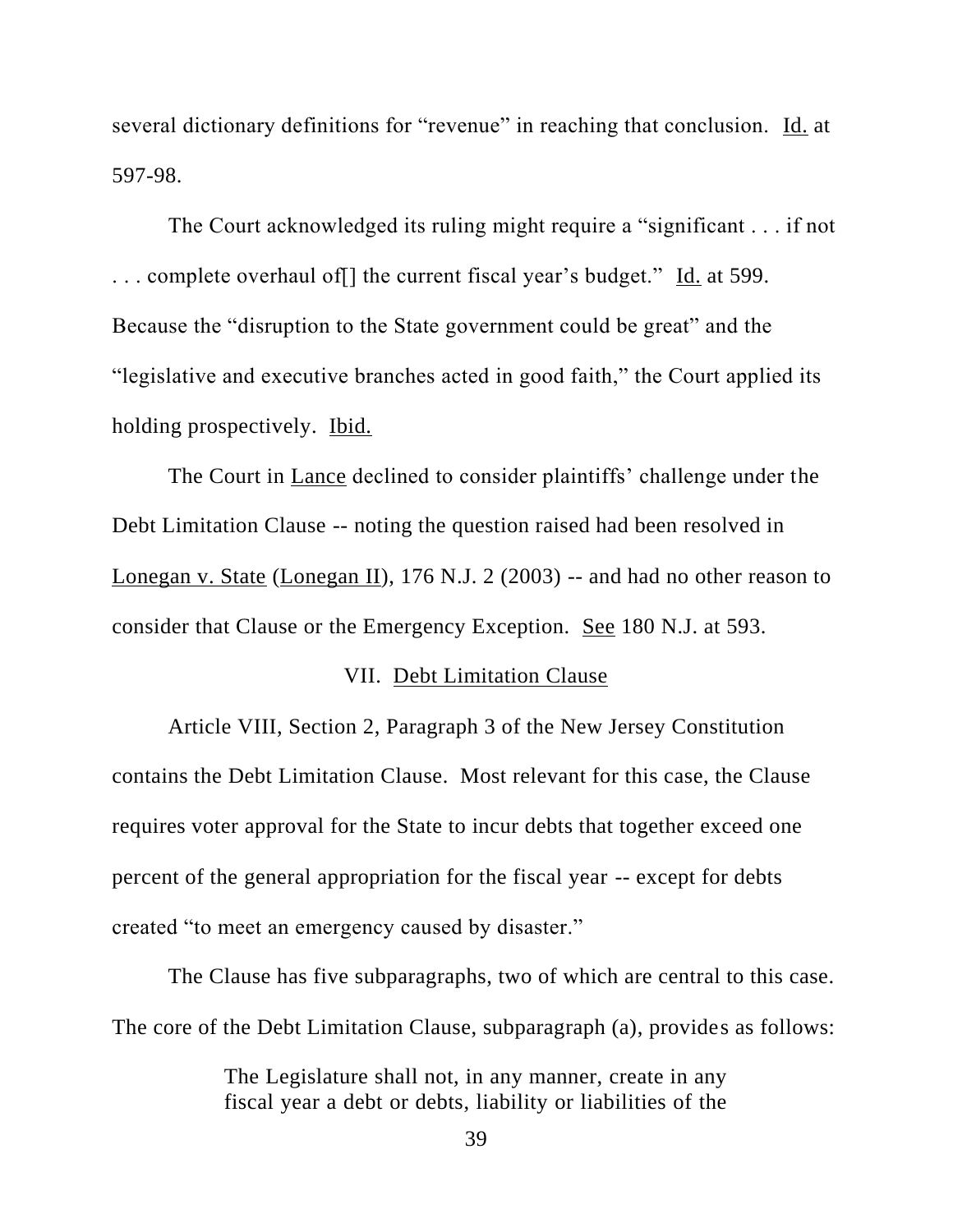State, which together with any previous debts or liabilities shall exceed at any time one per centum of the total amount appropriated by the general appropriation law for that fiscal year, unless the same shall be authorized by a law for some single object or work distinctly specified therein. Regardless of any limitation relating to taxation in this Constitution, such law shall provide the ways and means, exclusive of loans, to pay the interest of such debt or liability as it falls due, and also to pay and discharge the principal thereof within thirty-five years from the time it is contracted; and the law shall not be repealed until such debt or liability and the interest thereon are fully paid and discharged. Except as hereinafter provided, no such law shall take effect until it shall have been submitted to the people at a general election and approved by a majority of the legally qualified voters of the State voting thereon.

 $\left[$ Id.  $\right[$  3(a).]

Exceptions to the requirement that debt be approved by the public appear

in subparagraph (e):

This paragraph shall not be construed to refer to any money that has been or may be deposited with this State by the government of the United States. Nor shall anything in this paragraph contained apply to the creation of any debts or liabilities for purposes of war, or to repel invasion, or to suppress insurrection or to meet an emergency caused by disaster or act of God.

[Id. ¶ 3(e).]<sup>29</sup>

<sup>&</sup>lt;sup>29</sup> The Debt Limitation Clause has been amended twice since 1947. In 1983, an exception to the requirement of voter approval was added for refinancing bonds. See N.J. Const. art. VIII, § 2, ¶ 3 (1984) (now codified at id. ¶ 3(c). In 2009, an amendment requiring voter approval when the State borrows money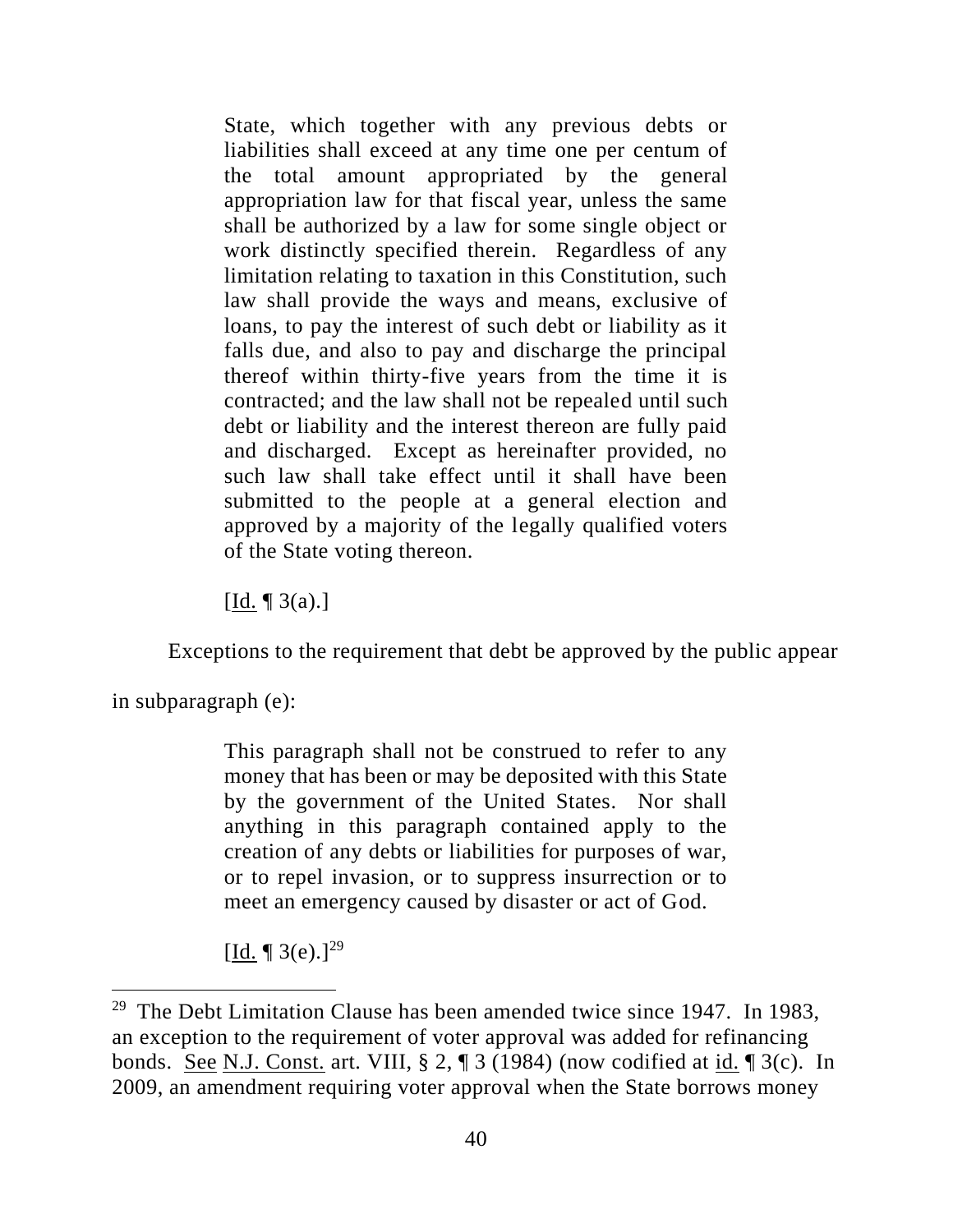The opening reference to "[t]his paragraph" applies to all of paragraph 3 -- the Debt Limitation Clause in its entirety. Thus, the requirements of the Debt Limitation Clause do not apply to the creation of debt "to meet an emergency caused by disaster."

The State Constitution does not define "emergency" or "disaster." The 1931 law that created the State Emergency Relief Administration, however, discussed the meaning of "emergency" as follows: "The hardships occasioned by and attendant upon the lack of gainful employment and the economic depression generally prevailing are so acute and so affect the public health and welfare of the people that there is now an emergency which requires State recognition and aid." L. 1931, c. 394. In his testimony at the 1947 Convention, the Chair of the Committee on Taxation and Finance alluded to the 1931 law. 1 1947 Proceedings 149.

No case law has addressed the meaning of the Emergency Exception or its interplay with the Appropriations Clause. Litigation has instead largely

through a state agency or independent authority was ratified. See "Interpretive Statement," Public Question No. 1 (2008), https://www.nj.gov/state/elections/ assets/pdf/election-results/2008/2008-official-gen-elect-tallies-public-ques-120208.pdf; see also N.J. Const. art. VIII, § 2, ¶ 3(b). The Clause was broken down into five subparagraphs when the new language was adopted. See N.J. Const. art. VIII,  $\S 2$ ,  $\P 3$ (a) to (e).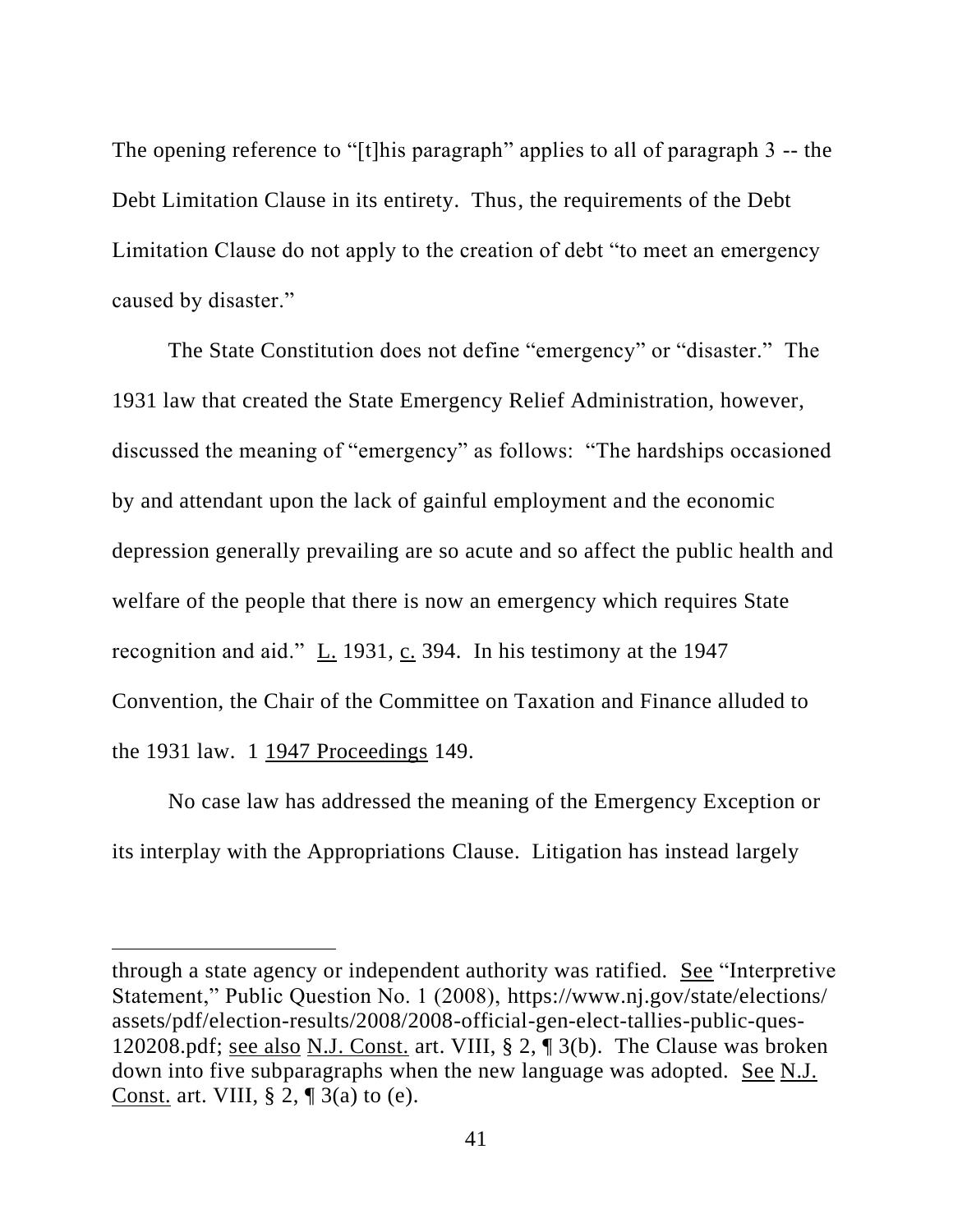focused on whether "a variety of bonding mechanisms" without voter approval ran afoul of the Debt Limitation Clause. Lonegan I, 174 N.J. at 439 (citing, as examples, Enourato v. N.J. Bldg. Auth., 90 N.J. 396 (1982); N.J. Sports & Exposition Auth. v. McCrane, 61 N.J. 1 (1972); Holster v. Bd. of Trs. of Passaic Cty. Coll., 59 N.J. 60 (1971); Clayton, 52 N.J. 138; N.J. Tpk. Auth. v. Parsons, 3 N.J. 235 (1949)).

In Lonegan I, the plaintiffs challenged the use of contract debt<sup>30</sup> to fund a large-scale school construction program. By statute, the Economic Development Authority was authorized to issue up to \$8.6 billion in bonds for that purpose. Id. at 459. Although the Court restated the principle that contract debt does not implicate the Debt Limitation Clause because "debts of

[Lonegan I, 174 N.J. at 439 n.1 (citing John Downs  $\&$ Jordon Elliott Goodman, Barron's Dictionary of Finance and Investment Terms 171 (1991)).]

Contract bonds often have an independent revenue stream to repay the debt, like tolls or payments on a lease. Id. at 445-46.

<sup>&</sup>lt;sup>30</sup> As the Court explained,

<sup>&</sup>quot;contract bond" (or "contract debt") describes bonds issued by an independent state authority on a contract between the State Treasurer and the authority stating that payment on the bonds by the State is subject to legislative appropriations. In contrast, general obligation bonds are enforceable state debts backed by the full faith and credit of the State.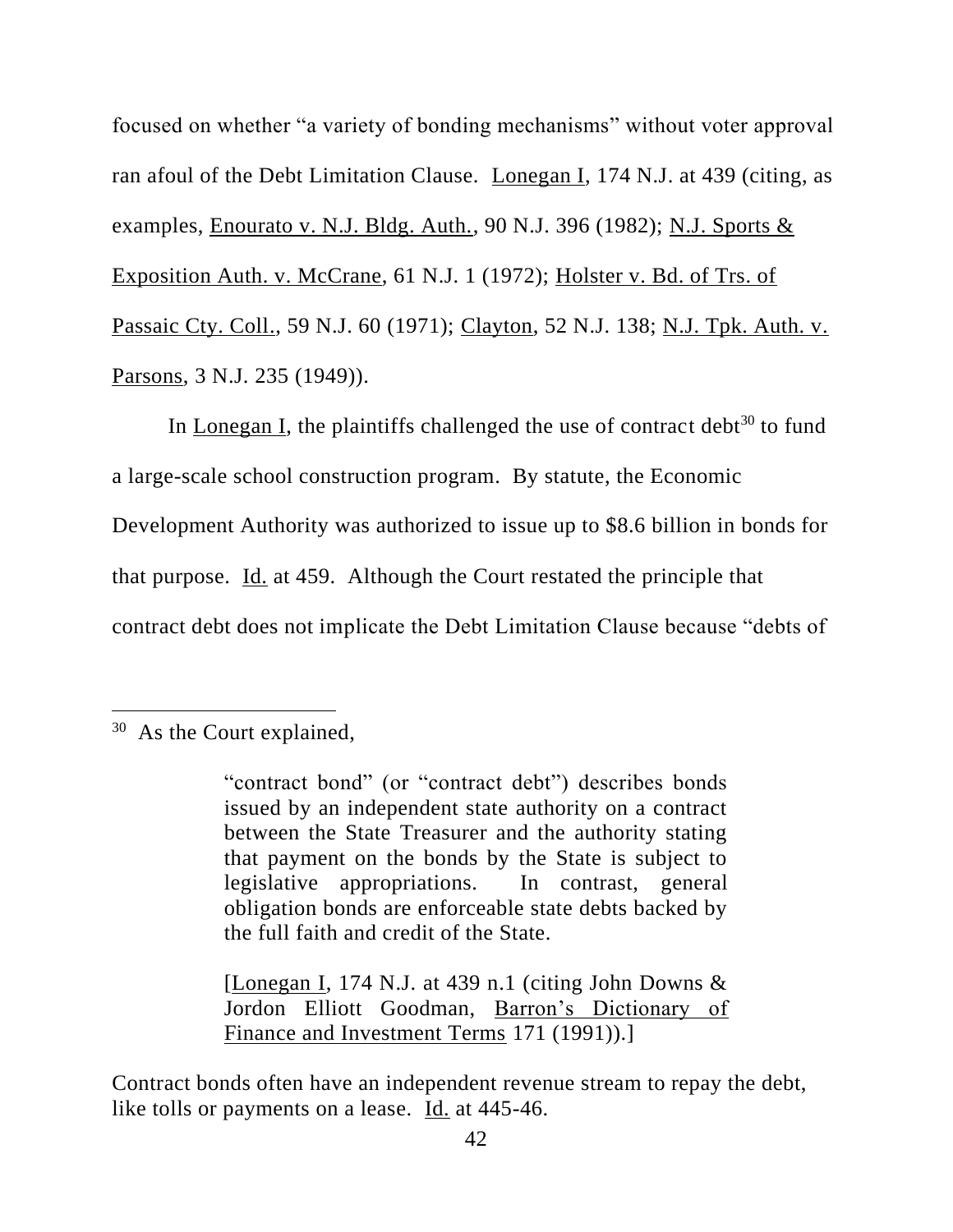an independent authority are not debts of the State," see id. at 438, 449-50, 462-63, the Court upheld the statute in light of the State's reliance on Abbott v. Burke, 153 N.J. 480 (1998), and because the act furthered the education provision of the State Constitution, see id. at 441, 462 (citing N.J. Const. art. VIII, § 4, ¶ 1). The Court ordered additional briefing on the broader question whether contract bonds violate the Debt Limitation Clause. Id. at 464-65.

Lonegan II resolved the issue. The Court affirmatively held that "only debt that is legally enforceable against the State is subject to the Debt Limitation Clause." 176 N.J. at 13. Because contract bonds are not backed by the full faith and credit of the State and are subject to future legislative appropriations, they are not legally enforceable against the State and, as a result, do not violate the Debt Limitation Clause. Id. at 14-15, 21.

Neither Lonegan I nor II addressed possible tensions between the Appropriations and Debt Limitation Clauses.

# VIII. Analysis

Against that backdrop, we consider several issues that the Bond Act presents: (1) whether COVID-19 qualifies as a "disaster," and, if so, the nature of the emergency it has caused; (2) what type of borrowing "meet[s] an emergency caused by disaster"; and (3) the interplay between the Emergency Exception and the fiscal clauses of the Constitution.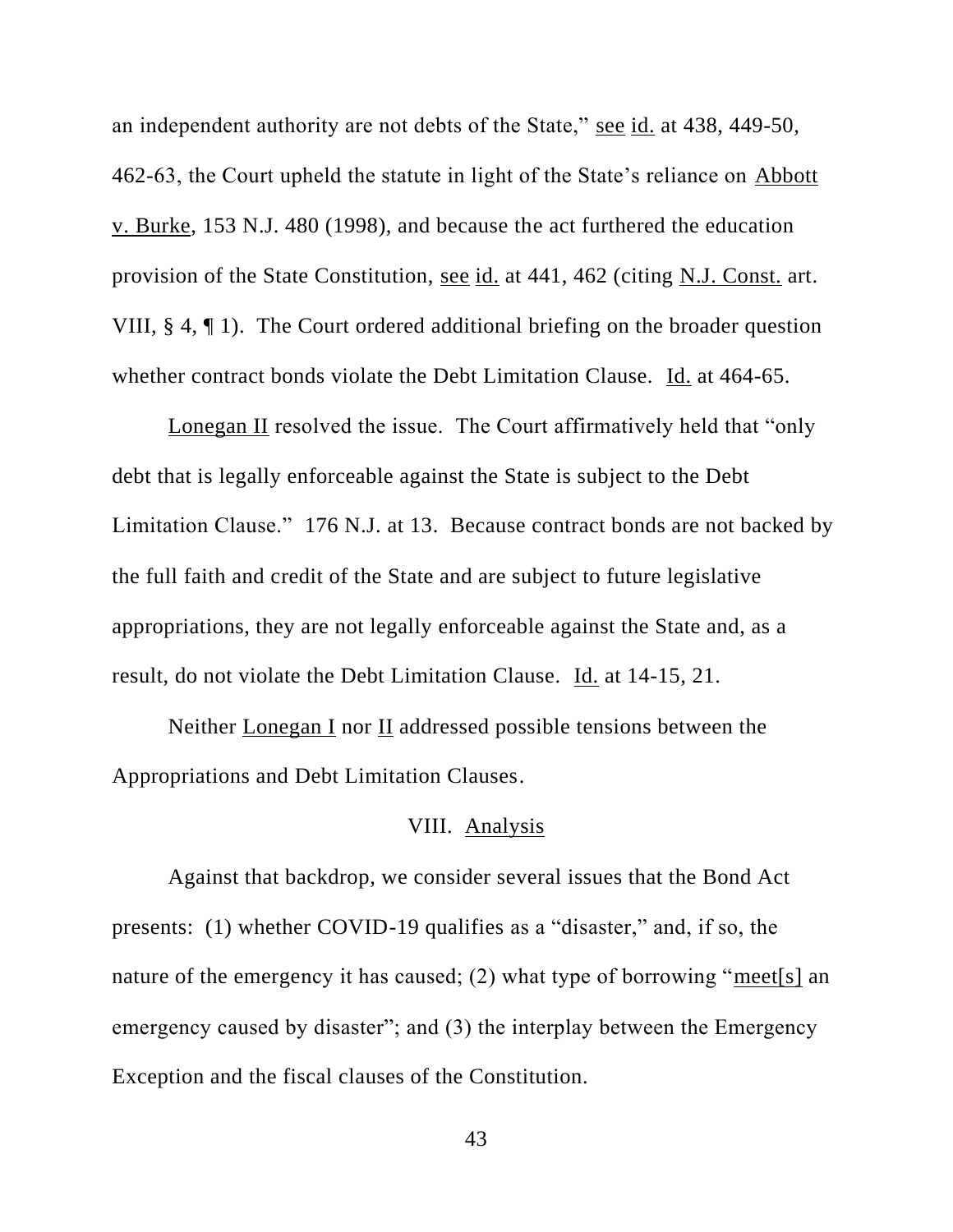A.

To answer those questions, we examine the key components of the language in the Emergency Exception -- "to meet an emergency caused by disaster." N.J. Const. art. VIII,  $\S 2$ ,  $\P 3(e)$ . The phrase has two parts: (1) the emergency must be caused by disaster; and (2) any proposed borrowing must meet the emergency.

As to the first requirement, not every emergency qualifies under the Emergency Exception because not every emergency is "caused by disaster." A heavy snowstorm or ice storm that requires additional snow removal and extra caution on the roadways may lead a governor to declare a temporary state of emergency. The declaration alone, however, would not establish that the emergency was caused by disaster. Nor would the nature of the storm itself in many instances. Likewise, a routine budgetary shortfall might present an emergency, but that does not mean it was necessarily the result of a disaster. And without a "disaster," the Emergency Exception does not apply.

Here, the parties agree that the COVID-19 pandemic is a disaster within the meaning of the exception. Whatever else the Emergency Exception may encompass, it includes a rare, once-in-a-century, infectious disease of the magnitude of COVID-19.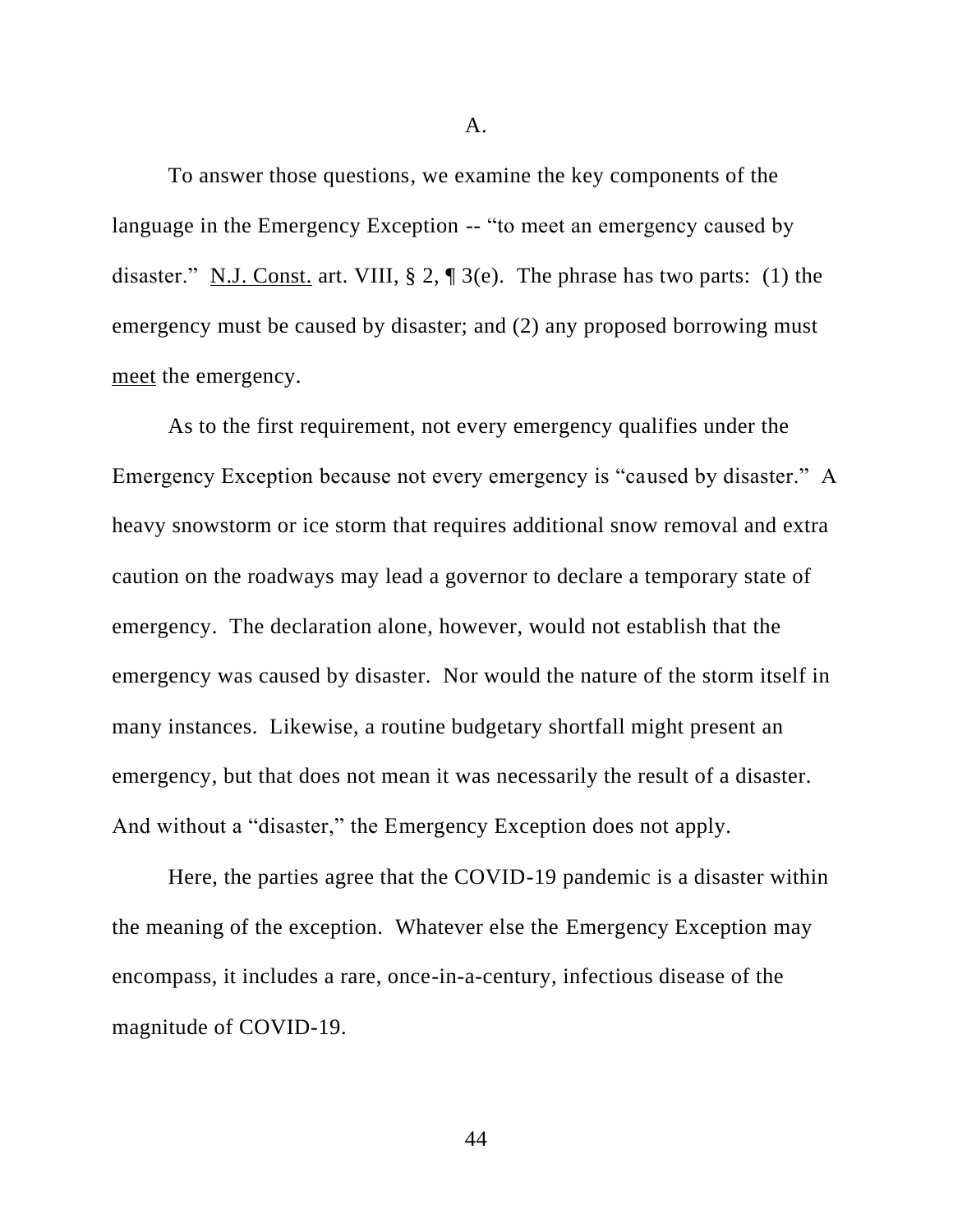The effects of the pandemic are widespread. As outlined in section II, the disease has taken a toll on human life, on the global and national economies, and on the public fisc in our State. Millions have contracted the virus; hundreds of thousands have died; millions have lost their jobs; and tax revenues here and elsewhere have plummeted. In short, COVID-19 -- an indisputable "disaster" -- has caused a health emergency, a broad-based economic one that has left individuals and families struggling, and a fiscal crisis for the State. The nature of the "emergency" extends to all three.<sup>31</sup>

As to the third area -- the impact on the public fisc -- not only did mass unemployment lead to lower tax revenues, but direct efforts to combat the pandemic have also exacerbated its effect on the State's finances. Shuttering private businesses and ordering individuals to stay at home to fight the disease's spread have contributed to a dramatic drop in revenue from various sources. As a result, the State's ability to provide important public services is at risk.

Any debate over whether the disaster and its effects are foreseen or unforeseen at this point misses the mark. The distinction does not appear in

<sup>&</sup>lt;sup>31</sup> See Jamouneau v. Harner, 16 N.J. 500, 514 (1954) (defining "emergency" in the context of a shortage of rental housing as "an unusual public exigency calling for the exercise of the police power to alleviate the common peril or need").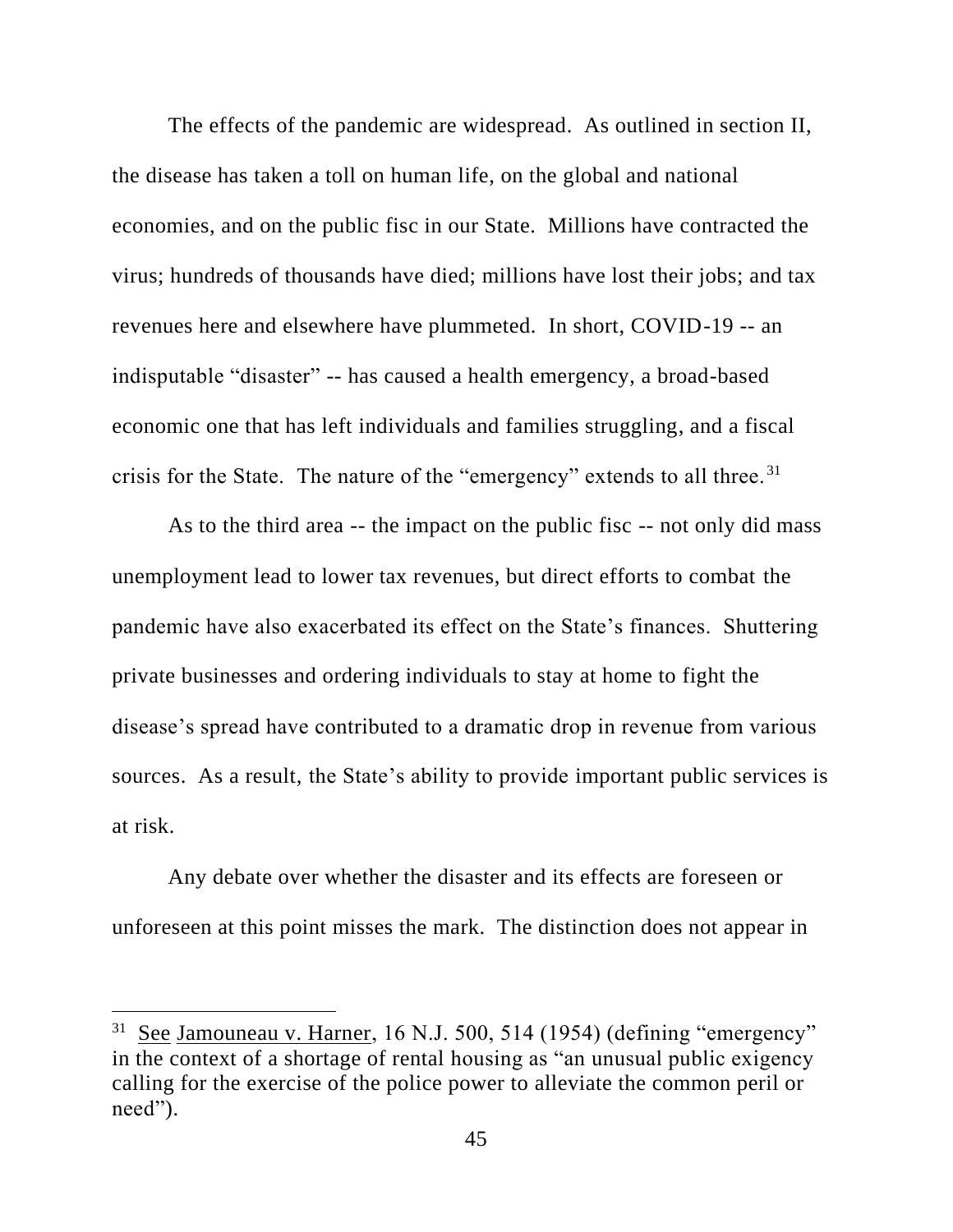the text of the Emergency Exception and is illogical when it comes to a continuing emergency. Today, unlike in February, we know that each week ahead will bring more cases and more deaths. Just because one can foresee the continuation of an emergency does not make it any less of one. See Worthington v. Fauver, 88 N.J. 183, 195 (1982) (noting that, in the context of the Disaster Control Act, "it is not a necessary component of an 'emergency' that it be sudden or unforeseen").

B.

The second component of the Emergency Exception -- that borrowing must "meet an emergency" -- begs the question as to what type of borrowing is permitted.

"Meet" is not a precise term. It is also not a limiting term in everyday use. Among other definitions, Webster's Dictionary defines "meet" as "to contend successfully with" -- for example, to meet a problem -- and "to provide for" -- for example, "public and private agencies labored to meet a critical housing shortage." Webster's Third New International Dictionary (Unabridged) 1404 (1981).

The State aptly points out that the term "meet" also appears in the Appropriations Clause where it means, in essence, "to match fully." The Clause requires that the State have enough revenue on hand to "meet"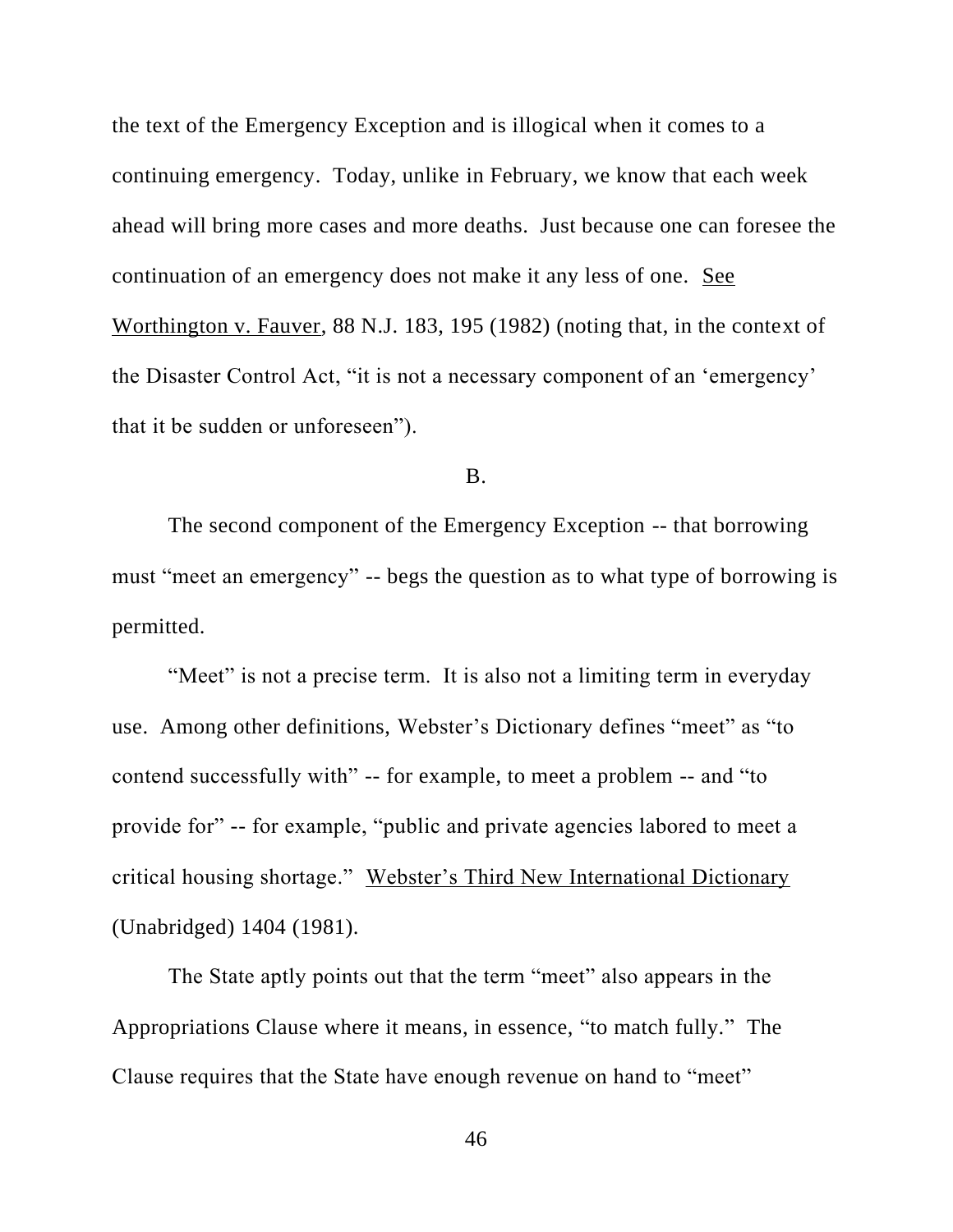expenditures. N.J. Const. art. VIII,  $\S 2$ ,  $\P 2$ . There is no "clear indication" why the term should not "have the same meaning throughout" the fiscal clauses. See L.A., 217 N.J. at 333.

At a minimum, then, incurring debt to meet an emergency caused by disaster means that borrowing must relate to or provide for that emergency. We interpret the stated purpose of the Bond Act with that in mind. To reiterate, it authorizes borrowing "[1] to respond to the fiscal exigencies caused by the COVID-19 Pandemic and [2] to maintain and preserve the fiscal integrity of the State." Bond Act,  $\S$  2(11). We do not read those phrases as separate, stand-alone justifications for borrowing under the Emergency Exception. If borrowing were done solely to maintain the State's fiscal integrity, untethered to the effects of the pandemic, it would not satisfy the exception. Both clauses must relate to the effects of COVID-19.

In this case, borrowing "to meet an emergency" raises two issues: the type of borrowing and spending, and the overall amount of borrowing.

1.

As described in section V, the Framers were influenced by the experience of the Great Depression when they drafted the Emergency Exception. To repeat, during the 1947 Constitutional Convention, the chair of the Committee on Taxation and Finance referred to what "was practically done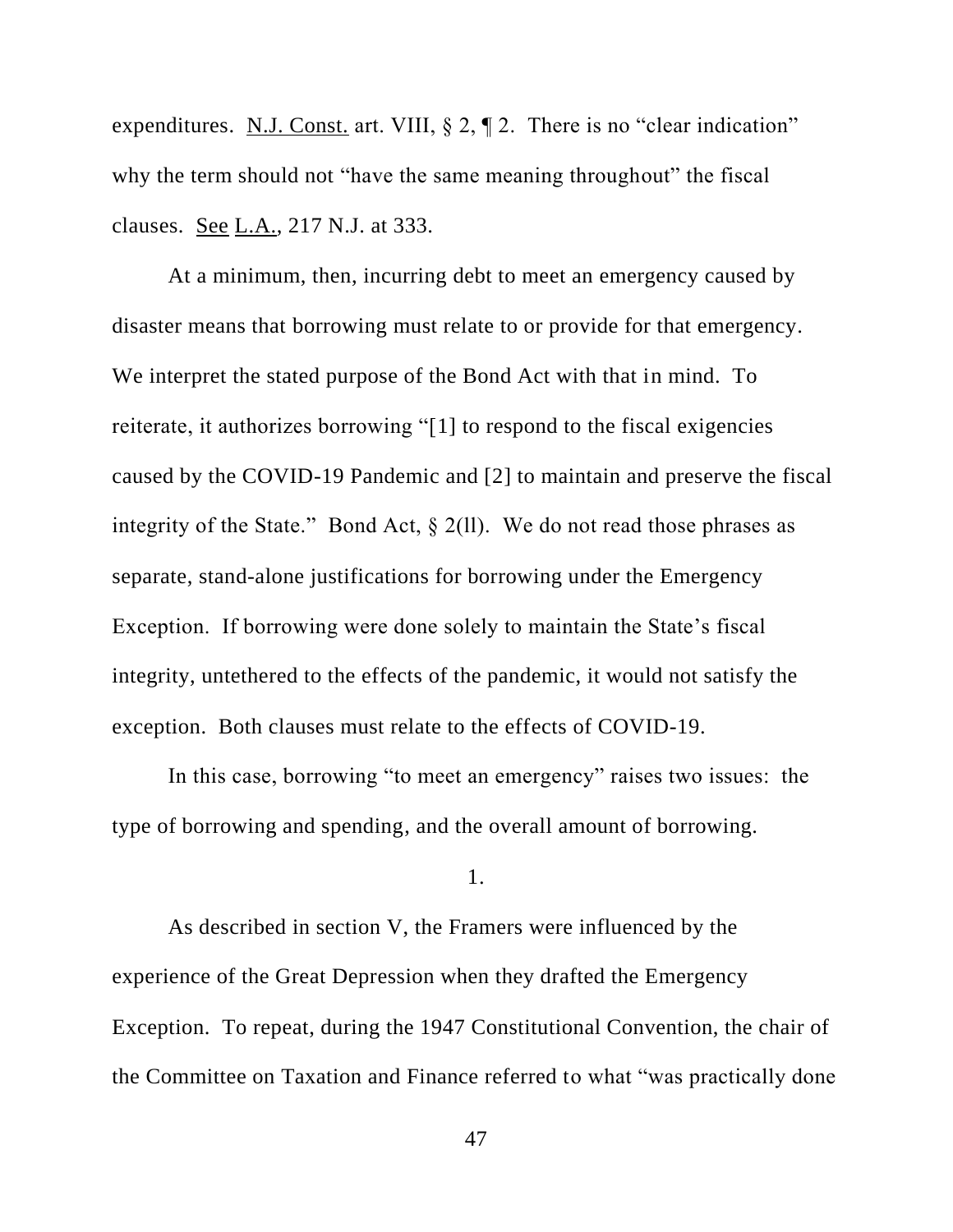in 1932 by the Legislature," in response to the Great Depression, to justify an expanded exception to the Debt Limitation Clause "to meet an emergency." 1 1947 Proceedings 149. The State's prior efforts in that regard included a wide array of borrowing and spending to meet the crisis at hand, including direct aid in the form of food, shelter, and health care, and also recreation activities, adult education, vocational rehabilitation, and then some. Emergency Relief Final Report 31-61.

Here, borrowing may be allowed to meet all three aspects of the current emergency. In practical terms, debt can be incurred to provide not only for masks, respirators, and field hospitals, and for direct aid to individuals and families afflicted by the disease, but also for the impact on the public fisc caused by COVID-19. As to the latter category, the State, for example, may borrow to provide for public services like education, police, fire, first aid, child welfare, and prisons, among other services -- to secure the continued functioning of government. In other words, because the collapse in revenue brought on by the pandemic affects the State's ability to provide for direct aid and other government services, the Emergency Exception permits the State to borrow in order to meet them.

That said, not every act of borrowing would "meet" the current emergency. Borrowing for programs unrelated to the emergency would not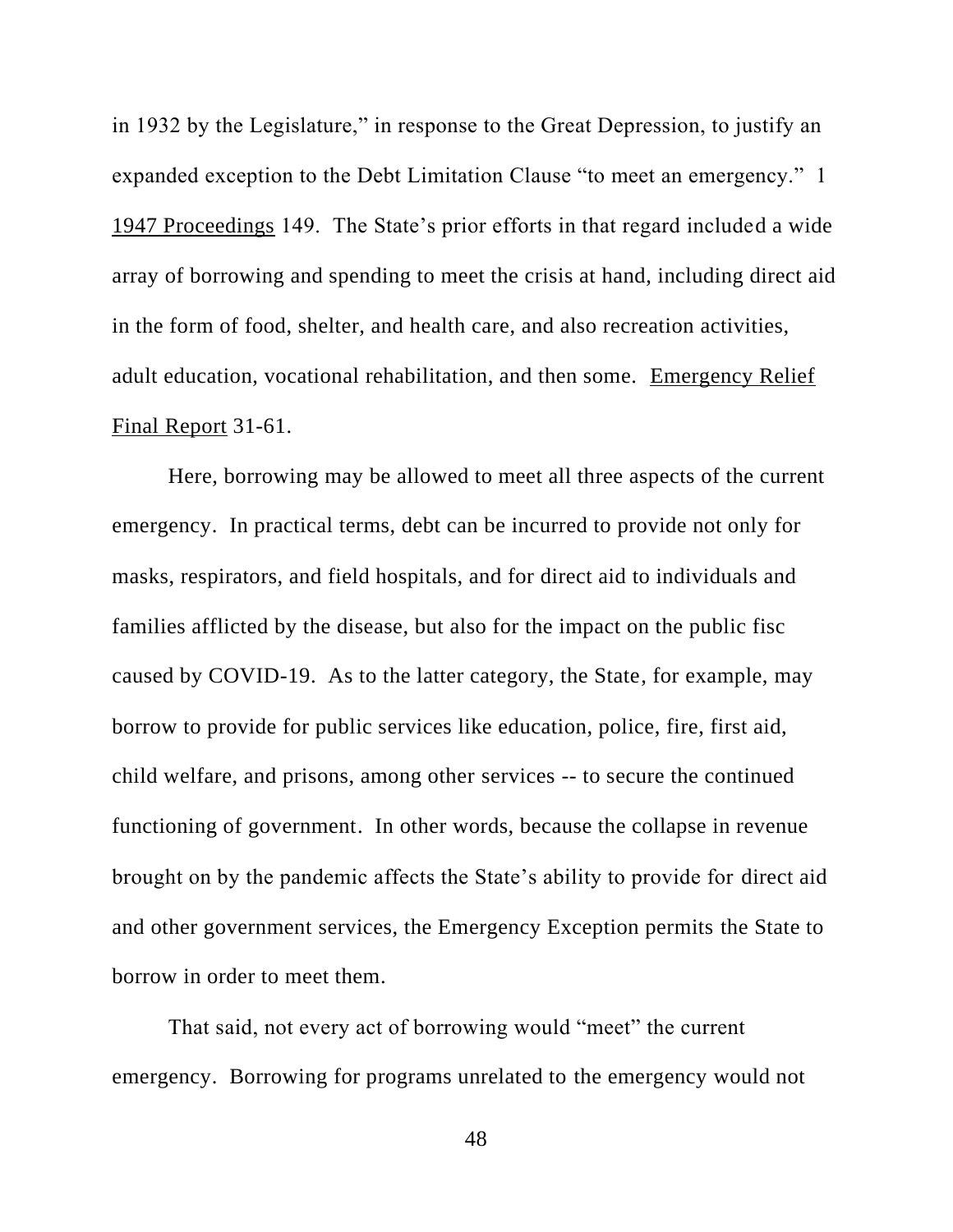satisfy the language of the exception or the Act. For example, using \$1 billion in borrowed funds to subsidize a new sports arena could hardly be said "to respond to the fiscal exigencies caused by the COVID-19 Pandemic" or "preserve" the State's "fiscal integrity." Bond Act, § 2(ll). To incur debt for such a project would require additional legislation that might well need voter approval.

The above examples are illustrative only. It is not for the courts to decide which projects best respond to the pandemic, or to get drawn into a debate about them. Reasonable people may differ about how to meet the challenges society now faces. Those questions "are for the Legislature and the people to decide, subject only to constitutional bounds." N.J. Ass'n on Corr. v. Lan, 80 N.J. 199, 211 (1979). Courts traditionally defer to the will of the Legislature and the choices it makes, provided they do not run afoul of the Constitution. See McCrane, 61 N.J. at 8; Roe v. Kervick, 42 N.J. 191, 229  $(1964)^{32}$ 

A more restrictive view would reason that because a multi-billion dollar shortfall in revenue on account of the pandemic is predictable today -- in a way

 $32$  Lan, 80 N.J. at 212-20, and Behnke, 13 N.J. at 32, provide examples of legislative deference related to the "single object or work" requirement of the Debt Limitation Clause.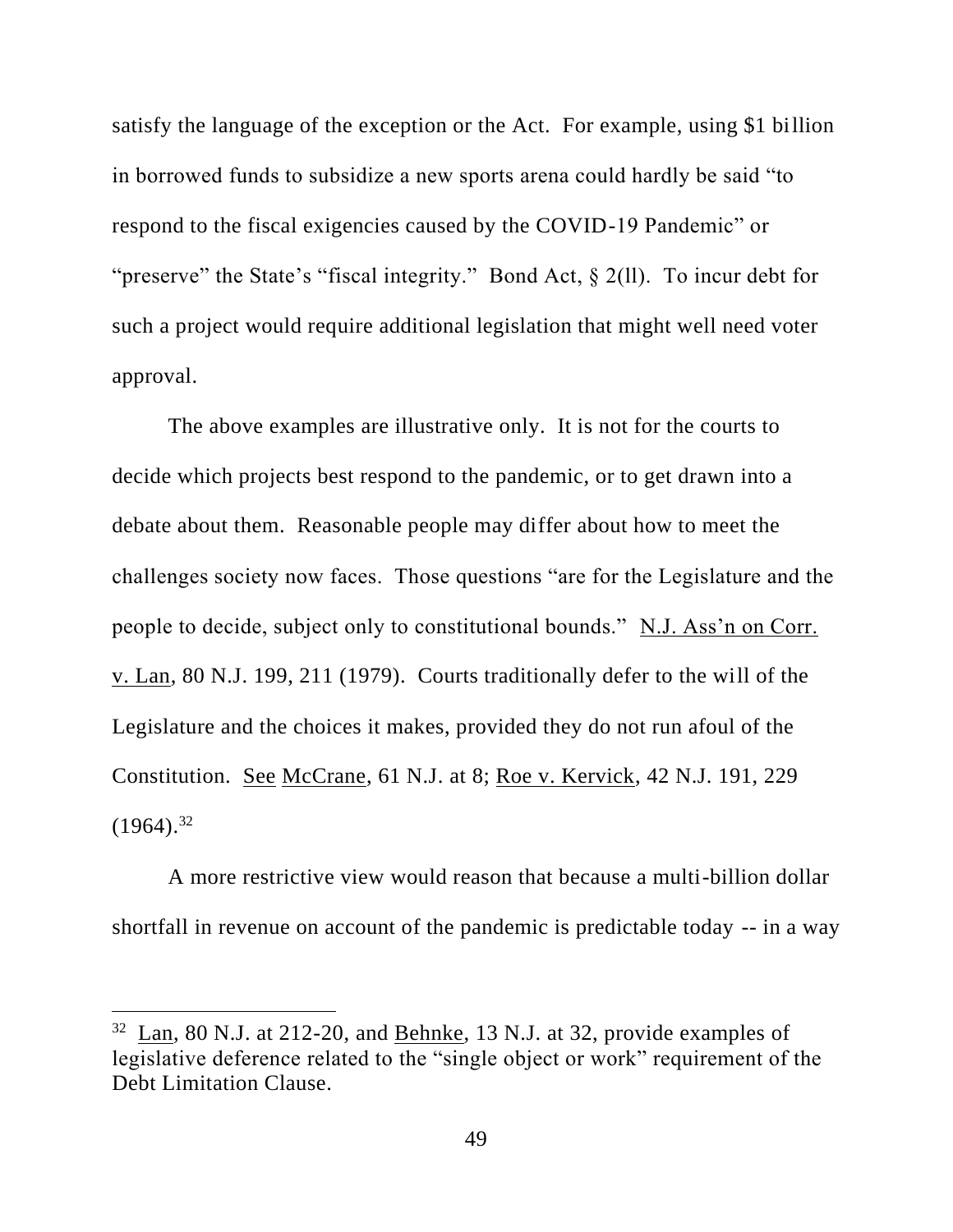that was not foreseeable one year ago -- the State cannot borrow to cover any of that shortfall other than costs tied directly to health aspects of the pandemic, such as respirators and field hospitals. Such an approach would not "meet" the devastation caused by a broad-based emergency like the COVID-19 pandemic or the Great Depression. Nor does that approach find support in the words of the Constitution, which does not limit borrowing in such a stringent way at a time of a continuing emergency caused by disaster.

2.

Because of how the Bond Act was drafted, this case presents an additional issue: whether the overall amount of borrowing meets the current emergency. Certain laws enacted during the Great Depression authorized borrowing of amounts ranging from \$5 million to \$20 million "for the relief of the unemployed and dependents in this State." See, e.g., L. 1932, c. 251; L. 1933, c. 398;  $\underline{L}$ . 1934, c. 255. Unlike those statutes, the Bond Act uses general language. Once again, the stated purpose of the borrowing is "to respond to the fiscal exigencies caused by the COVID-19 Pandemic and to maintain and preserve the fiscal integrity of the State." Bond Act, § 2(ll).

That language calls into question the total amount of borrowing allowed under the Emergency Exception. Simply put, because the proposed borrowing is keyed to the fiscal exigency caused by COVID-19 -- that is, the revenue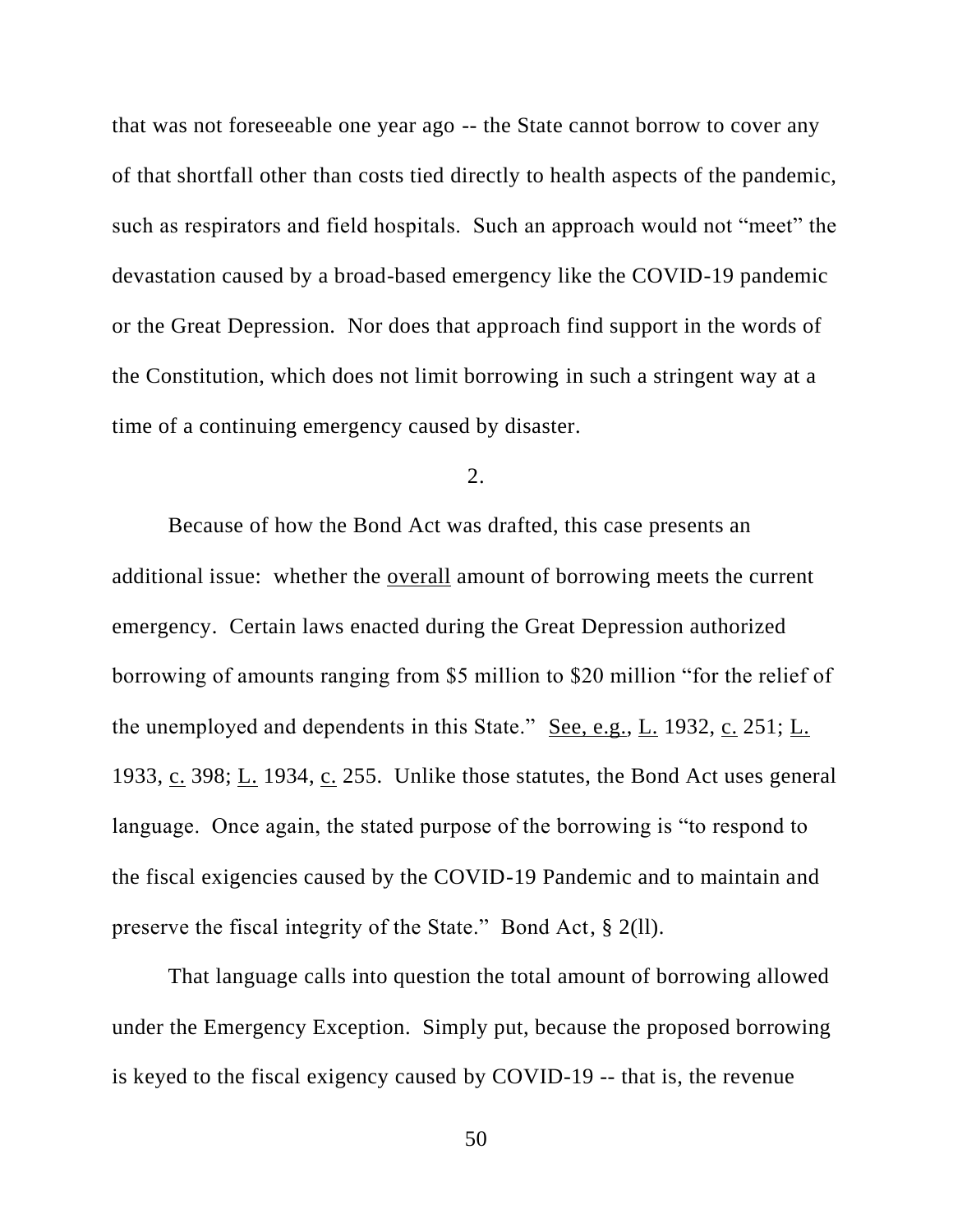shortfall the pandemic has caused through the end of FY2021 -- whether the borrowing meets the emergency depends on what the exigency or shortfall actually is.

The Act caps the total amount of borrowing at \$9.9 billion. That amount matches the projected revenue shortfall the State Treasurer reported on May 22, 2020. The Legislature relied on the best available evidence at the time it held hearings in early June. By the end of June, improved estimates reduced the projected shortfall by \$700 million  $-$  to \$9.2 billion.<sup>33</sup> The trend through July also suggested higher overall revenue than predicted, which would mean the State's shortfall was even less. And as the Treasurer noted on July 31, 2020 in her certification to the Court, the "forecast will most certainly change in the coming weeks and months."

To avoid borrowing in excess of what the law allows, and to be faithful to the Emergency Exception, the State cannot issue bonds or borrow funds beyond the actual fiscal exigency caused by the pandemic. In order to satisfy those concerns, it will be necessary for the Governor or the Treasurer to certify

 $33$  Citations for this paragraph appear in section II.A.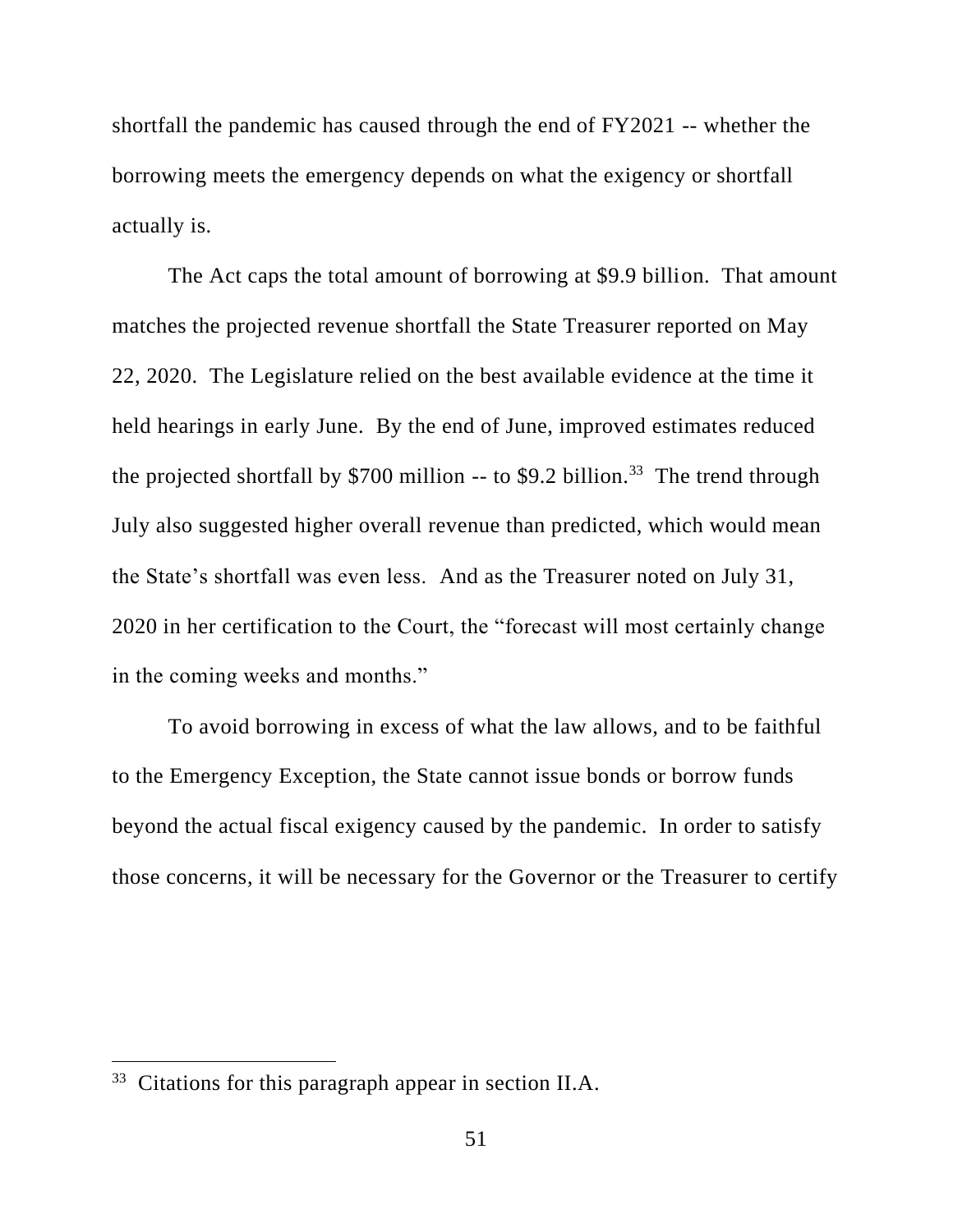publicly the State's projected revenue and consequent shortfall "as a result of the COVID-19 pandemic" before each tranche of borrowing.<sup>34</sup>

What this means in practice is that, even though the Bond Act allows for borrowing of up to \$9.9 billion, if the Governor or the Treasurer were to certify that the fiscal shortfall due to COVID-19 was \$7 billion, then the State could borrow only up to that amount at the time. 35 Based on the Treasurer's July 31, 2020 certification to the Court, which projected a shortfall of \$9.2 billion as a result of the pandemic, the State could have borrowed only up to that amount had it been able to borrow funds or issue bonds that day.

Changes in revenue projections may head in the opposite direction as well, and may support a higher level of borrowing to meet the fiscal exigency caused by the pandemic than current projections do. In no event, however, can borrowing exceed \$9.9 billion under the Act.

Once again, the Bond Act's generic language, which is linked to the State's fiscal shortfall, calls for this added level of protection. Had the Act instead specified particular efforts to meet the emergency -- for example, the

 $34$  The quoted language matches the Treasurer's certification to the Court. See, e.g., Muoio Cert. ¶¶ 74-75.

<sup>&</sup>lt;sup>35</sup> We use an aggregate figure for simplicity. Projections and certifications would necessarily address FY2020 and FY2021, respectively, as the Treasurer has done to date.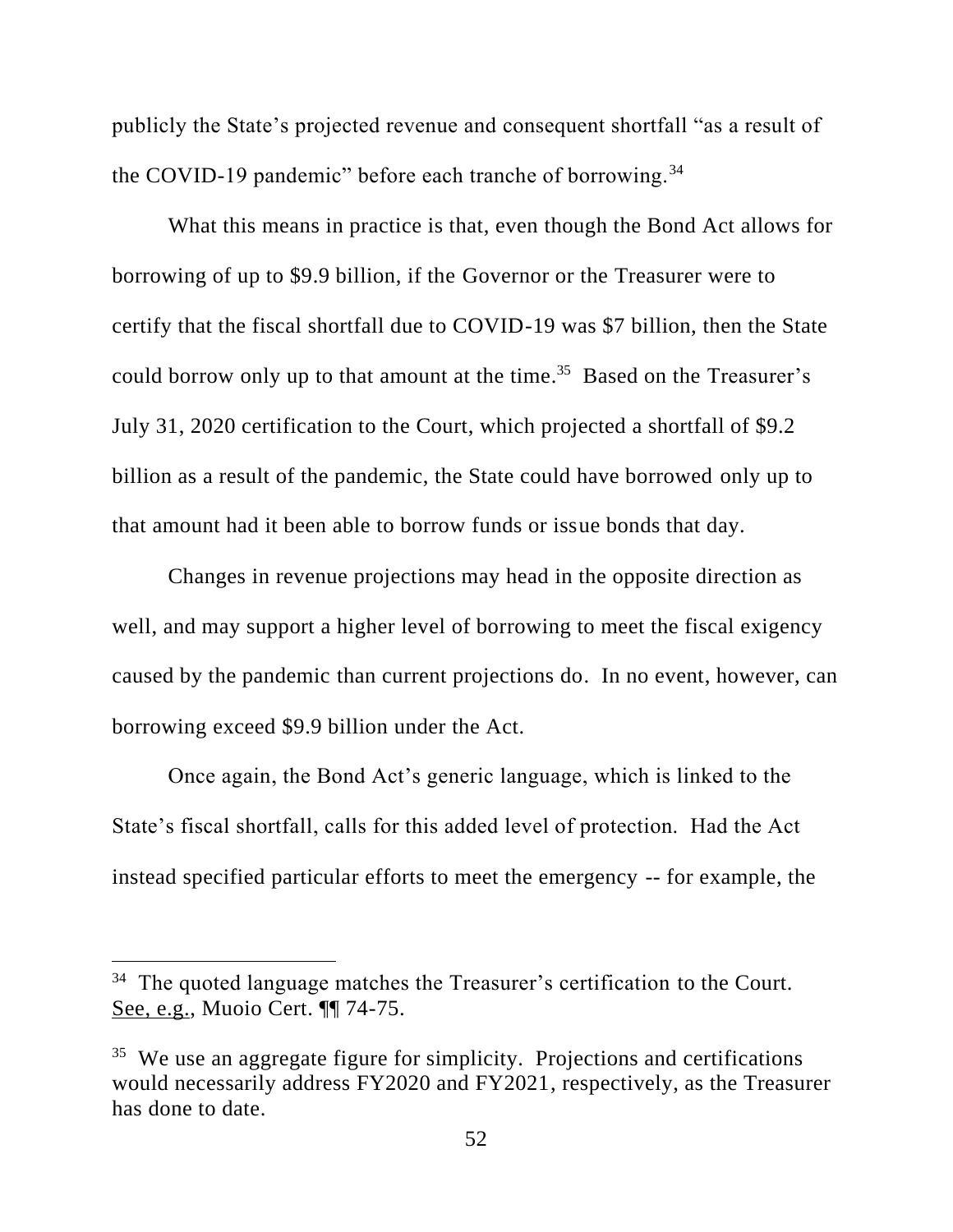borrowing of a specific sum for direct relief to the unemployed -- there would be no need for the additional periodic certifications by the Governor or the Treasurer that we require.

We encourage greater specificity for laws issued under the Emergency Exception and for how borrowed money will be spent.

# C.

We next consider how the Emergency Exception relates to the fiscal clauses of the Constitution.

The Emergency Exception appears only in the Debt Limitation Clause, not the Appropriations Clause. That distinction is the basis for plaintiffs' argument that the exception applies only to the act of borrowing but not to the appropriations process.

At oral argument, counsel for amici Ciattarelli and Webber thoughtfully acknowledged that the Appropriations Clause does not stand in the way of borrowing for appropriate purposes under the Emergency Exception.<sup>36</sup> We agree. A contrary reading would lead to a situation in which the State could borrow funds to meet an emergency but not be able to spend them. Also, an overly literal reading could result in the State being able to borrow more

<sup>&</sup>lt;sup>36</sup> We recognize that amici have a different view of the type of borrowing considered appropriate.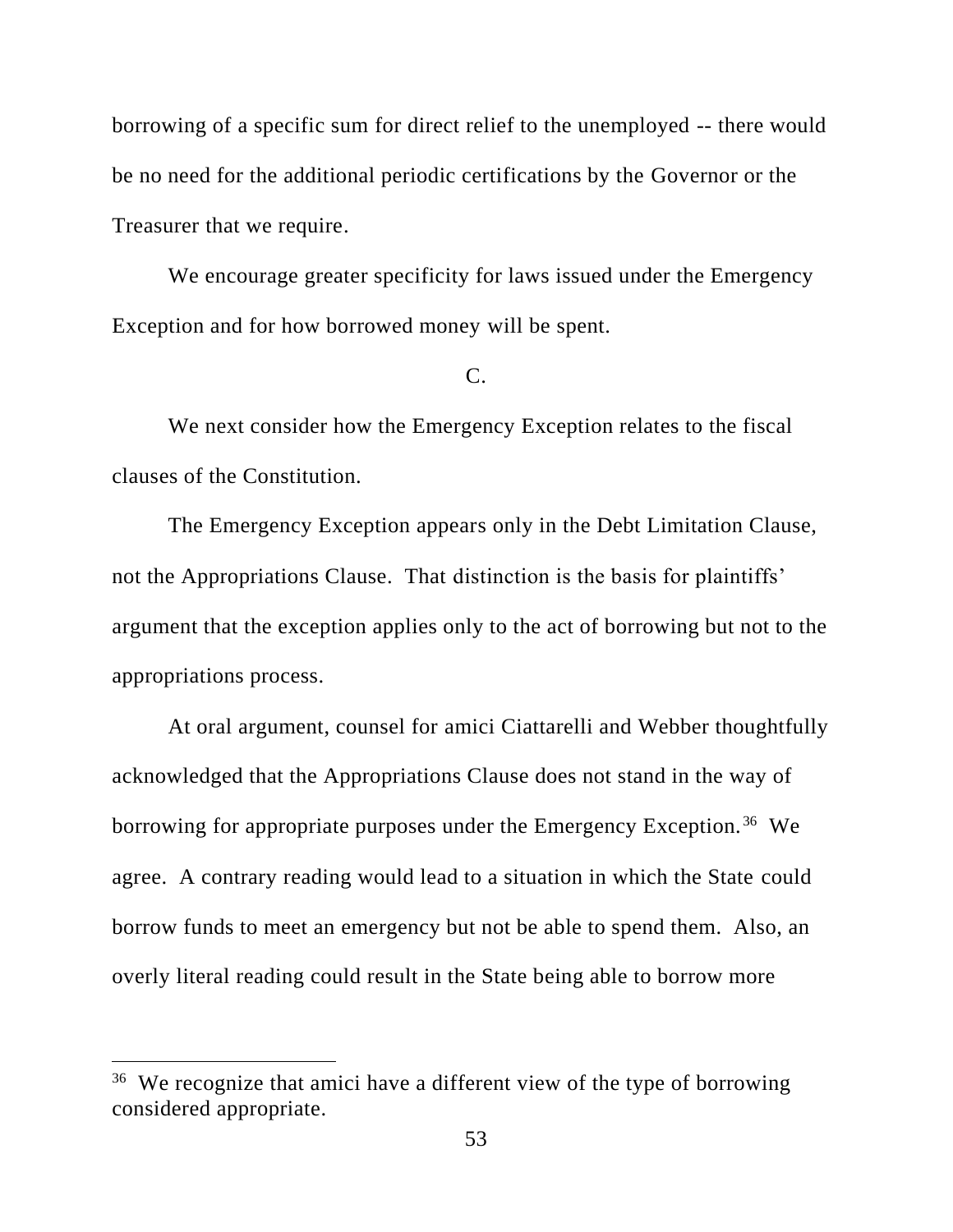modest amounts of money to meet the needs of a relatively limited crisis - which ultimately might not throw revenues and expenses out of balance, given the size of the overall State budget -- yet not be able to borrow far larger amounts in times of great crisis, when it would simply not be possible to balance revenues and expenses.

Such a reading would be flawed for a number of reasons. First, it leads to absurd results like the ones noted above, and courts must avoid interpreting the Constitution and statutes in a way that creates absurd outcomes. See Sun Life, 238 N.J. at 174 n.3; Perez, 218 N.J. at 214. Second, such a reading of the fiscal clauses would also render the Emergency Exception meaningless when it is needed the most. Courts avoid interpretations that render language in the Constitution superfluous. Burgos, 222 N.J. at 203. Third, such a reading is not what the Framers intended.

We consider the Emergency Exception in light of the language and purpose of the fiscal clauses of the Constitution, considered as a whole, and the Framers' intent in drafting them. By doing so, we give effect fully and fairly to the overriding purpose of the fiscal clauses. See Lance, 180 N.J. at 596; Trump Hotels, 160 N.J. at 527; see also Behnke, 13 N.J. at 26 ("The true rule of construction 'is not to consider one provision of the Constitution alone, but to contemplate all.'" (quoting Downes, 182 U.S. at 312)).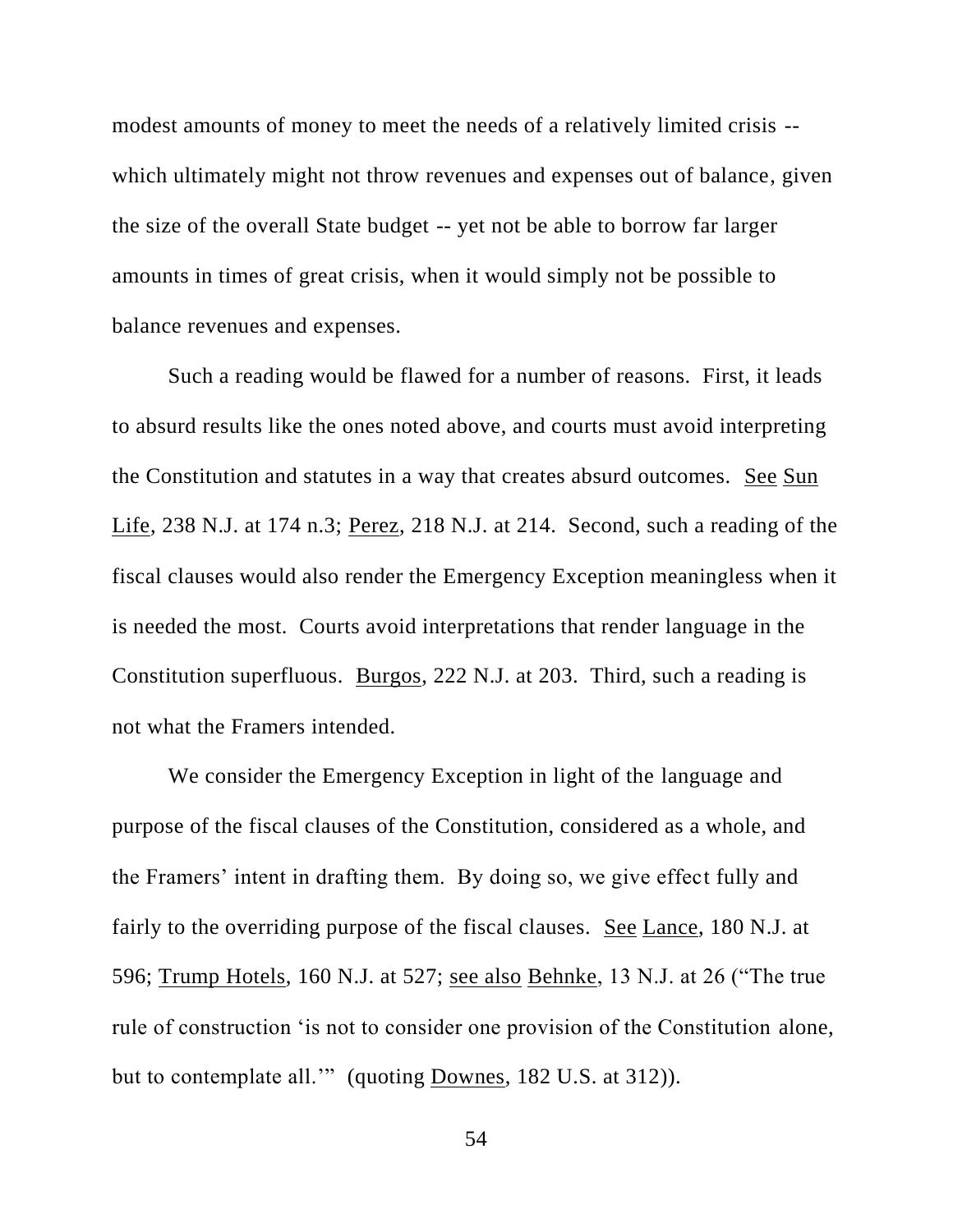As discussed previously, the history of the 1947 Constitutional Convention revealed the Framers had dual concerns: to impose discipline on the State's fiscal practices and, at the same time, provide flexibility to respond to emergencies caused by disaster. To achieve those ends, the Constitution calls for a single fiscal year and an annual balanced budget, and it imposes certain limitations on incurring debt. Yet the Framers also added an exception to empower the State to respond quickly and effectively in times of true disaster and emergency. They did so against the backdrop of the Great Depression and the crises that befell our State during that time. In fact, debate at the Convention reveals the Framers were thinking of large-scale relief efforts in the face of great calamity when they added the Emergency Exception to the Constitution. "The history of the times renders evident the purpose" underlying the fiscal clauses. See Clayton, 52 N.J. at 146.

We are reminded that "[t]he polestar of constitutional construction is always the intent and purpose" of the language of the Constitution. Apportionment Comm'n, 125 N.J. at 382. The Framers did not intend for the Appropriations Clause to bar what the Debt Limitation Clause allows; their purpose was to enable the government to act to "meet an emergency caused by disaster." Read in tandem, and in light of the Framers' intent, the fiscal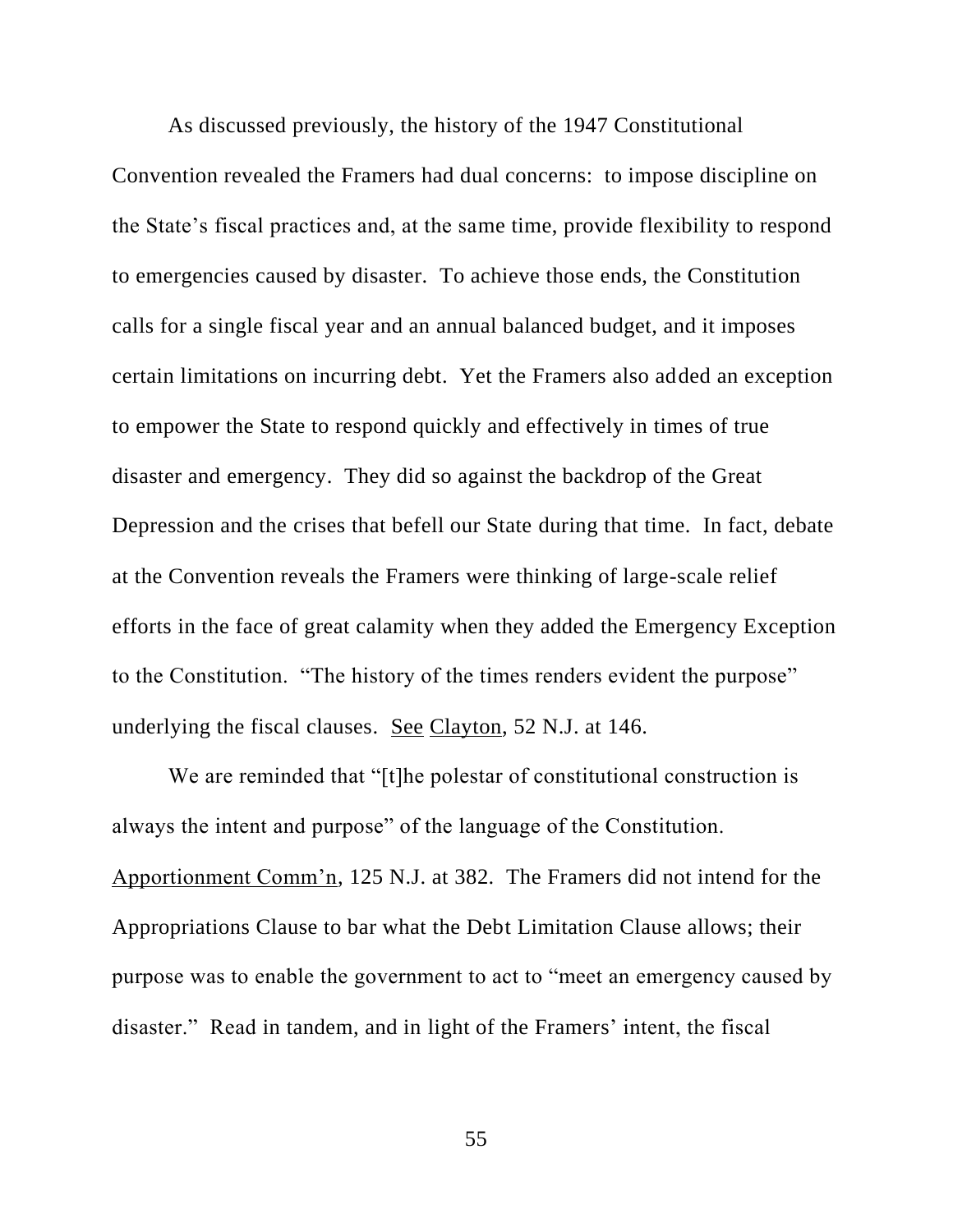clauses allow the State to borrow and spend for that particular purpose and do not pose a bar to the Bond Act.

To be clear, we do not overrule the holding in Lance. Lance concluded that proceeds from contract bonds "do not constitute 'revenue' for the purposes of . . . the Appropriations Clause[], and cannot be used to balance the budget." 180 N.J. at 593. That remains the law. Lance, however, did not consider the Debt Limitation Clause, the Emergency Exception, or their interplay with the Appropriations Clause.<sup>37</sup>

# IX. Conclusion

Statutes challenged on constitutional grounds can be declared void only if their "repugnancy to the constitution is clear beyond reasonable doubt." Buckner, 223 N.J. at 14. Plaintiffs have not met that heavy burden. We

<sup>&</sup>lt;sup>37</sup> In light of our analysis, we need not consider a number of arguments the parties have raised. Because the Emergency Exception to the Debt Limitation Clause applies here, the Clause's single-object requirement, like its requirement of voter approval, does not apply. See N.J. Const. art. VIII, § 2, ¶ 3(a). We do not rely on the federal funds exception in the first sentence of N.J. Const. art. VIII, § 2, ¶ 3(e), and therefore do not need to interpret its scope. Nor do we address the refinancing or refunding of bonds, an issue raised by amici. See ibid. ¶ 3(c); State in Interest of A.A., 240 N.J. 341, 359 n.1 (2020); Bethlehem Twp. Bd. of Educ. v. Bethlehem Twp. Educ. Ass'n, 91 N.J. 38, 48-49 (1982). Finally, we decline to consider plaintiffs' separation of powers argument, raised for the first time in their reply brief. See State v. Smith, 55 N.J. 476, 488 (1970); L.J. Zucca v. Allen Bros. Wholesale Distribs., Inc., 434 N.J. Super. 60, 87 (App. Div. 2014).